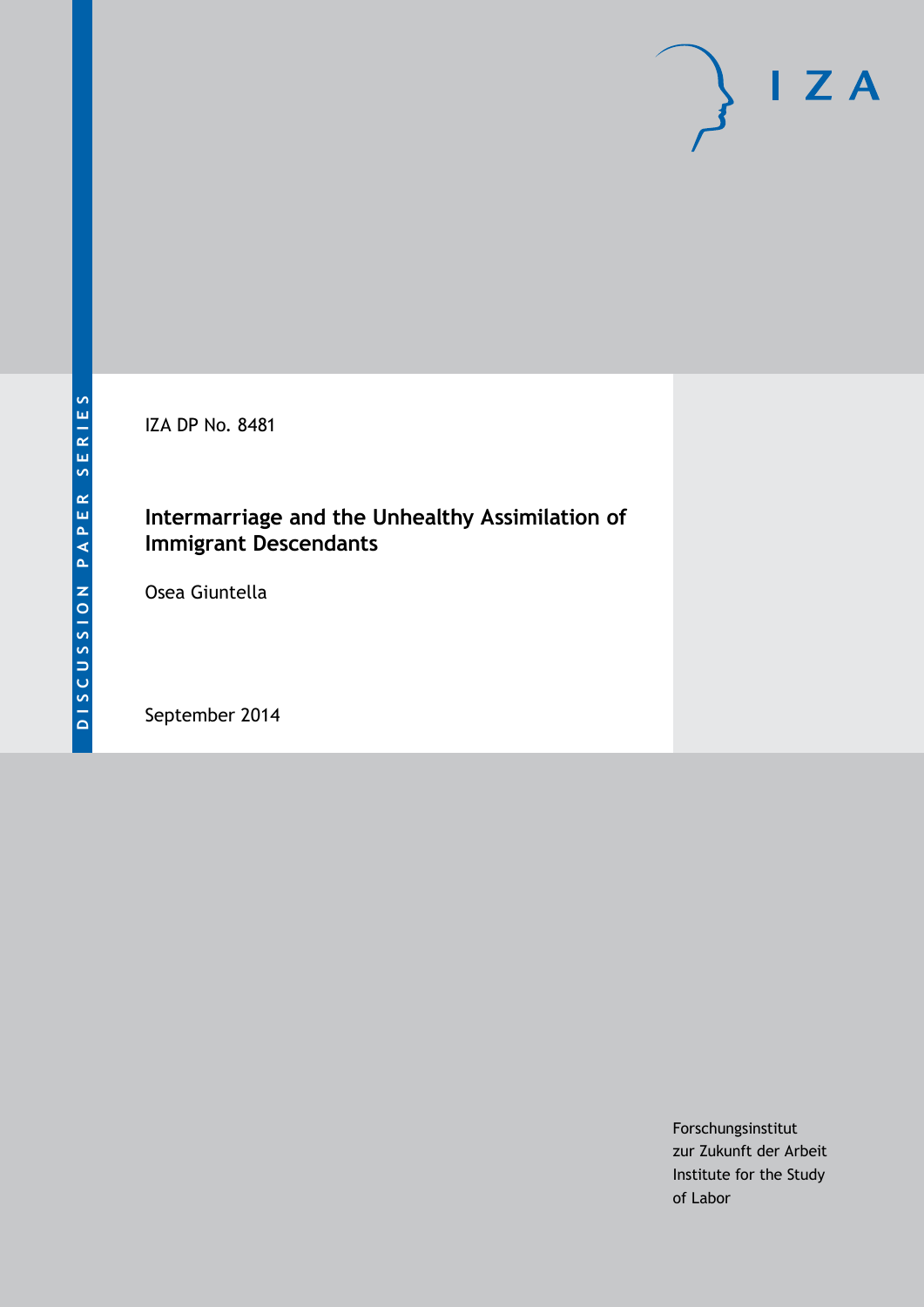# **Intermarriage and the Unhealthy Assimilation of Immigrant Descendants**

**Osea Giuntella**

*University of Oxford and IZA*

Discussion Paper No. 8481 September 2014

IZA

P.O. Box 7240 53072 Bonn Germany

Phone: +49-228-3894-0 Fax: +49-228-3894-180 E-mail: [iza@iza.org](mailto:iza@iza.org)

Any opinions expressed here are those of the author(s) and not those of IZA. Research published in this series may include views on policy, but the institute itself takes no institutional policy positions. The IZA research network is committed to the IZA Guiding Principles of Research Integrity.

The Institute for the Study of Labor (IZA) in Bonn is a local and virtual international research center and a place of communication between science, politics and business. IZA is an independent nonprofit organization supported by Deutsche Post Foundation. The center is associated with the University of Bonn and offers a stimulating research environment through its international network, workshops and conferences, data service, project support, research visits and doctoral program. IZA engages in (i) original and internationally competitive research in all fields of labor economics, (ii) development of policy concepts, and (iii) dissemination of research results and concepts to the interested public.

IZA Discussion Papers often represent preliminary work and are circulated to encourage discussion. Citation of such a paper should account for its provisional character. A revised version may be available directly from the author.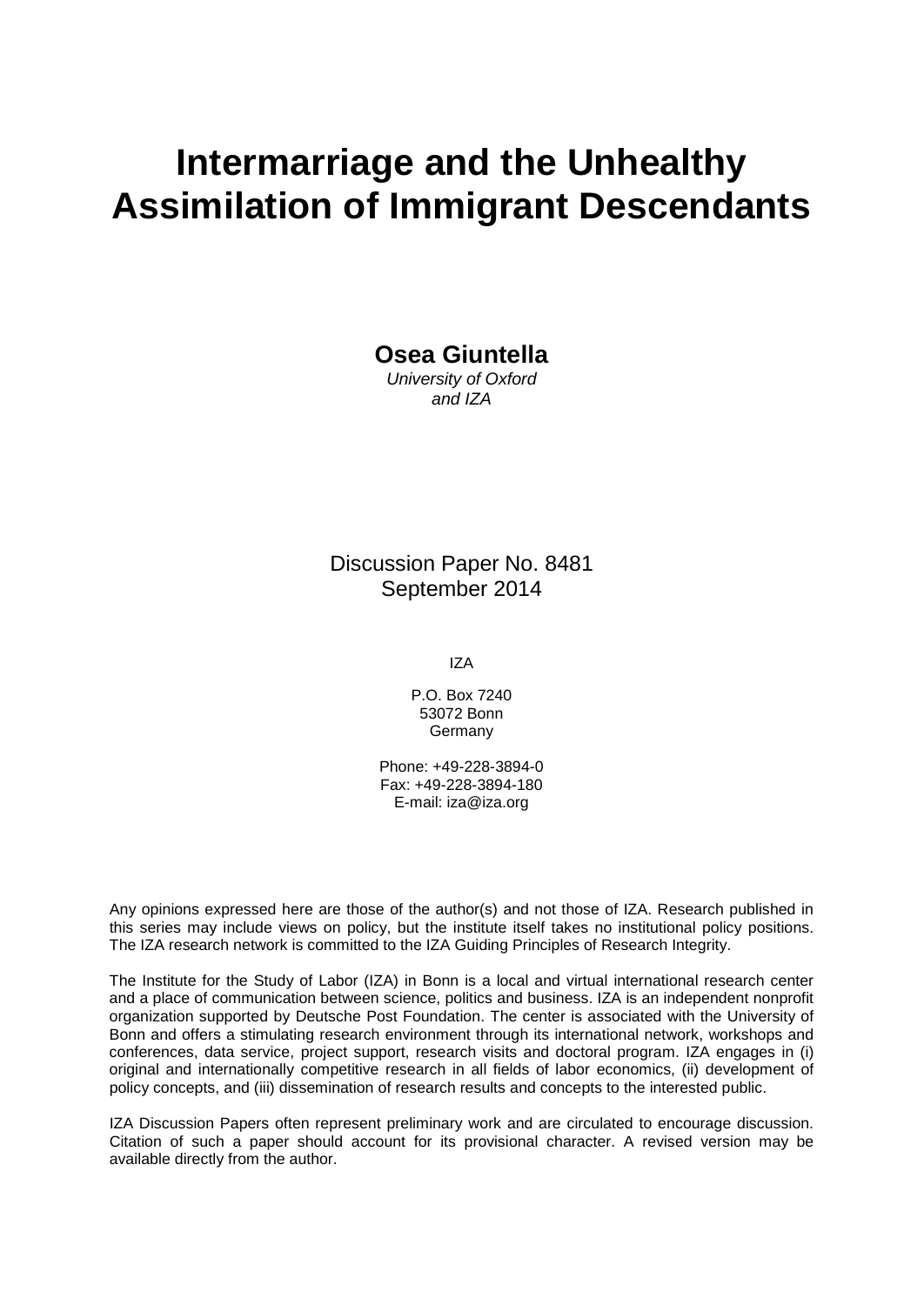## **ABSTRACT**

## **Intermarriage and the Unhealthy Assimilation of Immigrant Descendants[\\*](#page-2-0)**

This paper studies the effects of assimilation on the health of Hispanics in the US. I exploit a unique dataset of linked birth records and use ethnic intermarriage as a metric of acculturation. Intermarried Hispanics have a significantly higher socio-economic status than endogamously married Hispanics. Despite their higher socio-economic status and the positive socio-economic gradient in health, third-generation children of second- generation intermarried Hispanic women are more likely to have poor health at birth, even after I account for second-generation health at birth, employ only within-family variations in the extent of assimilation, and consider the endogeneity of intermarriage. These results do not appear to be driven by father's selectivity nor by individual unobservable characteristics associated with intermarriage. The children of intermarried natives do not receive the same "health penalty", nor do Hispanics intermarried to other ethnic groups. The intermarriage "health penalty" largely reflects the higher incidence of risky behaviors (e.g., smoking during pregnancy) among intermarried Hispanic women.

JEL Classification: 110, J15

Keywords: intermarriage, assimilation, birth outcomes, risky behaviors

Corresponding author:

Osea Giuntella University of Oxford Nuffield College Blavatnik School of Government 10 Merton Street OX1 4JJ, Oxford, Oxfordshire United Kingdom E-mail: [osea.giuntella@nuffield.ox.ac.uk](mailto:osea.giuntella@nuffield.ox.ac.uk)

<span id="page-2-0"></span>\* I am grateful to Randall Ellis, Delia Furtado, Fabrizio Mazzonna, Kevin Lang, Catia Nicodemo, Claudia Olivetti, and Daniele Paserman for their comments. I am also thankful to Yasmine Serrano (Florida Department of Health) and Julie Turner (California Department of Public Health) who were extremely helpful in the data collection process. I would like to thank all the participants to the Society of Labor Economics Meetings (2013), the Association for the Study of Economics, Culture and Religion (2013), the Northeast Universities Development Consortium Conference (2012), the American Society of Health Economists Conference (2012), the XII Doctoral Workshop in Economic Theory and Econometrics (2012), the EconCon Conference (2012), the European Meeting of the Econometric Society (2012), the XV IZA Summer School (2012), the European Association of Labor Economists/IZA Conference ( 2012), as well as all seminar attendees at the University of Connecticut, London School of Economics, University of Lugano, Northeastern University, University of Oxford, Nuffield College, Universitat Pompeu Fabra, Syracuse University, Singapore Management University, University of Queensland, BC-BU Green-Line Labor Meeting (2012), and Boston University Empirical Micro- Lunch (2012). Any errors are my own. The project was made possible by generous funding from the Boston University Institute for Economic Development.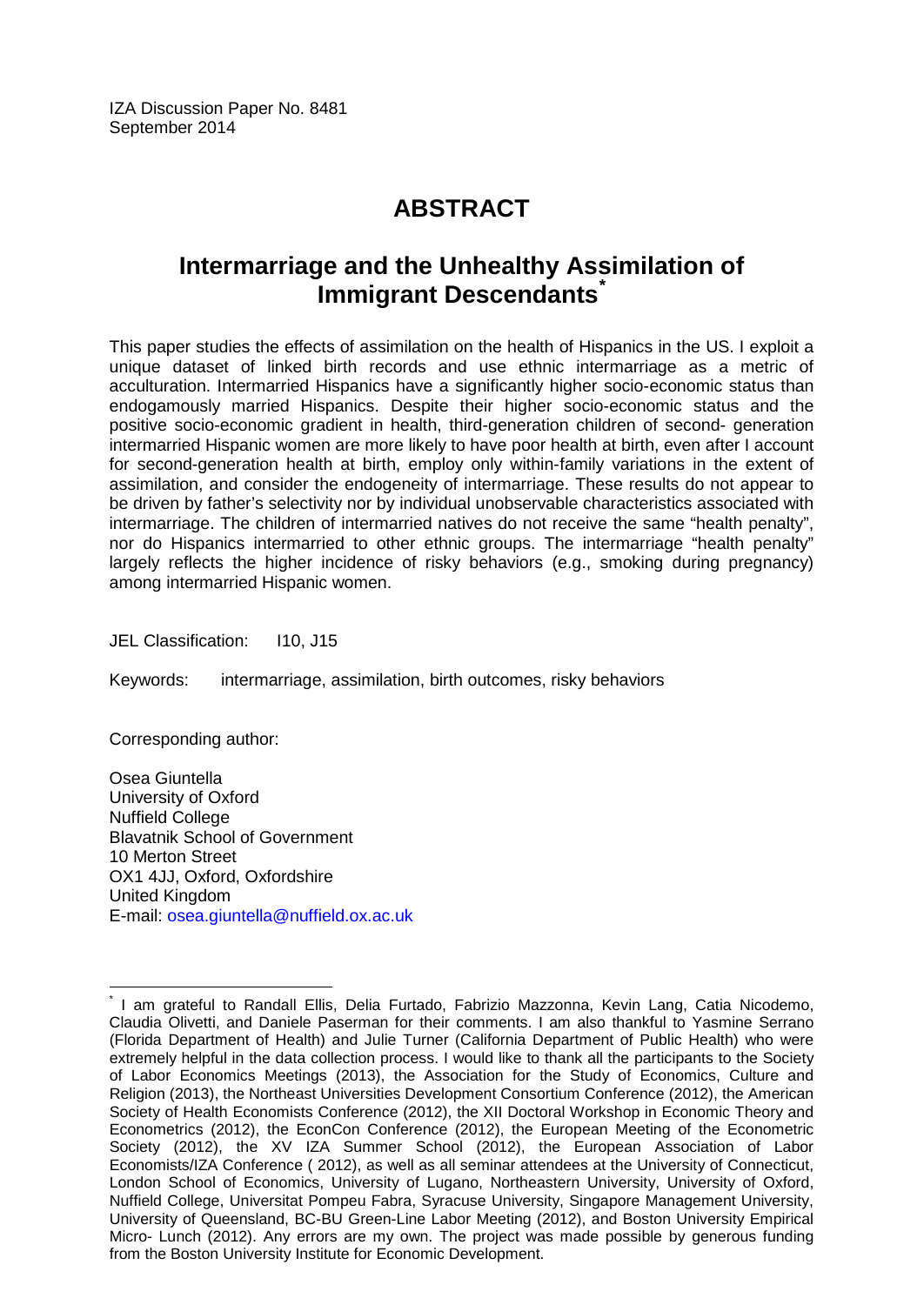## 1 Introduction

Despite being poorer and having lower rates of education and employment, recent Hispanic immigrants are healthier than the average American. They tend to live longer, have a lower incidence of heart disease and cancer, and give birth to healthier children than do USborn natives. However, this populations health advantage erodes with time spent in the US, despite socio-economic assimilation. Previous scholars have referred to this phenomenon as the Hispanic health paradox (HHP) because of the expected positive socio-economic gradient in health.

A large amount of literature has documented these health trajectories and pointed to immigrant selectivity and sociocultural protection as the main explanations for the immigrants initial health advantage and the subsequent health deterioration [\(Giuntella,](#page-25-0) [2013;](#page-25-0) [Riosmena](#page-26-0) [et al.,](#page-26-0) [2013;](#page-26-0) [Elder et al.,](#page-24-0) [2012;](#page-24-0) [Ullmann et al.,](#page-26-1) [2011;](#page-26-1) [Antecol and Bedard,](#page-23-0) [2006;](#page-23-0) [Jasso et](#page-25-1) [al.,](#page-25-1) [2004\)](#page-25-1). Yet, we know relatively little about the heterogeneity of this assimilation process in the immigrant population, as previous studies focused on immigrant-native differences and were based on small sample size cross-sectional data. This paper focuses on secondgeneration Hispanics and analyzes the relationship between a metric of cultural assimilation, ethnic intermarriage, and the birth outcomes of their offspring, the third generation.

As of 2012, Hispanics comprise 17% of the US population and approximately 25% of all births. Several studies provide evidence of a positive relationship between health at birth and adult health and socio-economic outcomes, and a negative relationship between infant health and health care costs [\(Conley and Bennett,](#page-23-1) [2000;](#page-23-1) [Case et al.,](#page-23-2) [2005;](#page-23-2) [Almond et al.,](#page-22-0) [2005;](#page-22-0) [Currie and Moretti,](#page-24-1) [2007\)](#page-24-1). Children of immigrant mothers, despite having a lower socioeconomic status, have better birth outcomes than native children, but second generation immigrant women bear less healthy children.<sup>[1](#page-3-0)</sup> For these reasons, there is growing concern

<span id="page-3-0"></span><sup>&</sup>lt;sup>1</sup>In a companion paper [\(Giuntella,](#page-25-0) [2013\)](#page-25-0), I show that modest positive selection on health at the time of migration can account for the initial advantage in birth outcomes of second-generation Mexicans. Moreover, a simple process of regression toward the mean reverses the apparent paradox and predicts a greater deterioration than that observed in the data. Yet, the convergence would occur more quickly if immigrants had not socio-economically assimilated or if they had fully assimilated in the incidence of risky behaviors during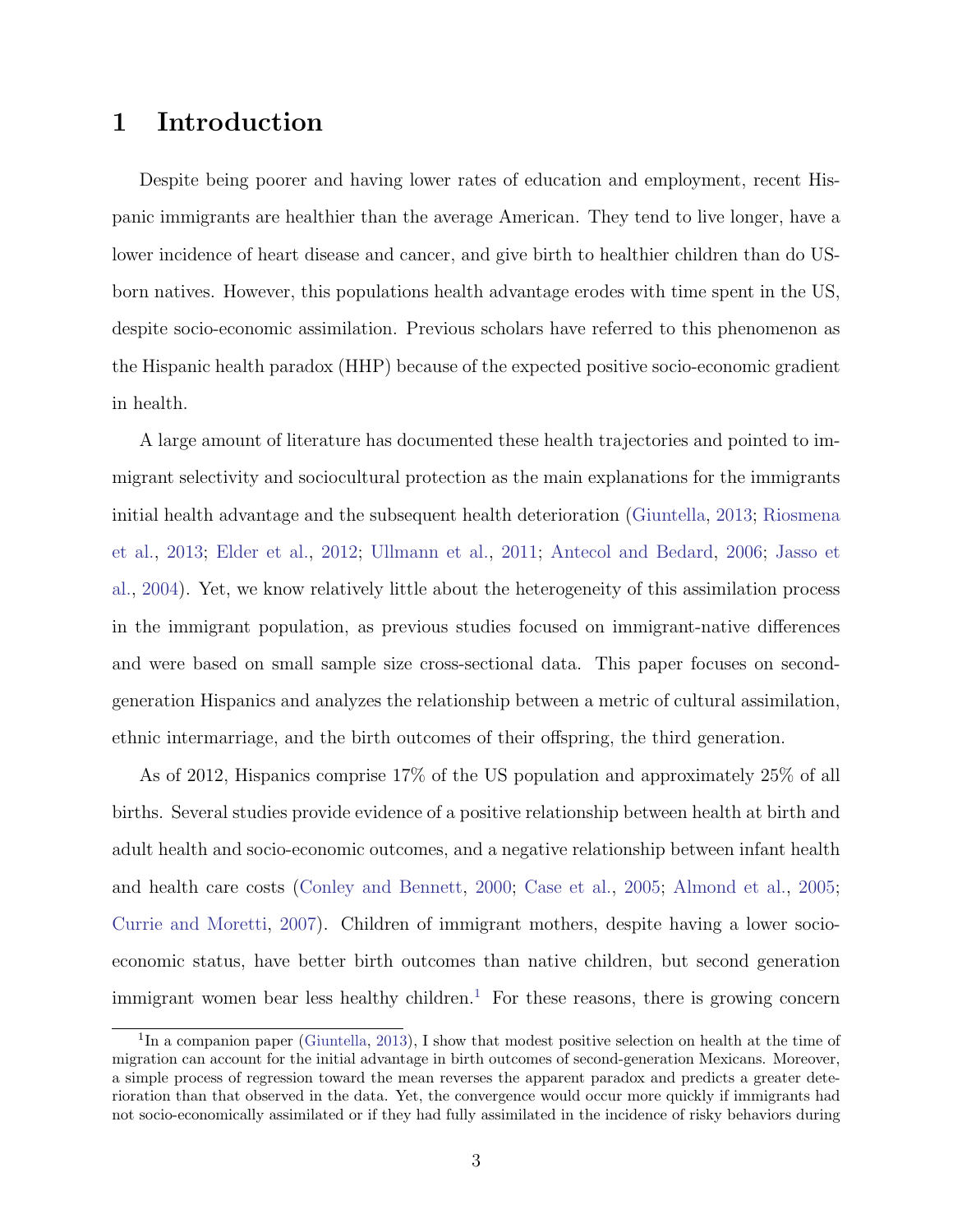that the deterioration of birth outcomes in a large and growing segment of the American population may have important consequences on fiscal budgets [\(Kaushal and Kaestner,](#page-26-2) [2010\)](#page-26-2) and, more generally, on intergenerational mobility [\(Currie,](#page-24-2) [2011\)](#page-24-2). Furthermore, in light of the enduring debate on whether to enact more or less assimilation oriented policies, it is relevant to investigate whether the acculturation process - which is usually associated with positive economic outcomes [\(Nekby,](#page-26-3) [2010;](#page-26-3) [Bisin et al.,](#page-23-3) [2011\)](#page-23-3) - may be deleterious to the health of immigrants and their offspring [\(Finch et al.,](#page-25-2) [2007\)](#page-25-2). Finally, in accordance with the "epidemiological approach" [\(Fernandez,](#page-25-3) [2011\)](#page-25-3), studying the effects of assimilation among immigrant descendants helps to further the understanding of the health risks associated with urbanization, the adoption of sedentary habits and the westernization of habits in developing countries that are undergoing major health transitions [\(Marmot and Syme,](#page-26-4) [1976;](#page-26-4) [Delavari](#page-24-3) [et al.,](#page-24-3) [2013\)](#page-24-3).

There has been a growing interest among economists in studying the determinants of intermarriage [\(Bisin and Verdier,](#page-23-4) [2000;](#page-23-4) [Bisin et al.,](#page-23-5) [2004\)](#page-23-5) and the effect of family structure on the economic assimilation of immigrants [\(Furtado and Trejo,](#page-25-4) [2012;](#page-25-4) [Meng and Gregory,](#page-26-5) [2005;](#page-26-5) [Eckstein and Weiss,](#page-24-4) [2002;](#page-24-4) [Baker and Benjamin,](#page-23-6) [1997\)](#page-23-6). Interethnic intermarriage is viewed by many as the final step in the assimilation process as it is importantly related with the resilience of traditional behaviors and the adoption of the social norms of the host country [\(Gordon,](#page-25-5) [1964;](#page-25-5) [Qian and Lichter,](#page-26-6) [2007;](#page-26-6) [Sassler,](#page-26-7) [2005\)](#page-26-7). Therefore, intermarriage is often used as a proxy for cultural assimilation. Moreover, marrying a native has direct effects on language abilities, knowledge of the host country's social norms and labor market conditions, and the ethnic composition of one's social circle. Most studies focus on first-generation immigrants and suggest that marrying a native is positively associated with the success of immigrants in the labor market. These studies have provided evidence that intermarriage may improve job prospects and increase the rate of economic assimilation by facilitating the adoption of host country customs, improving language proficiency, and expanding social

pregnancy.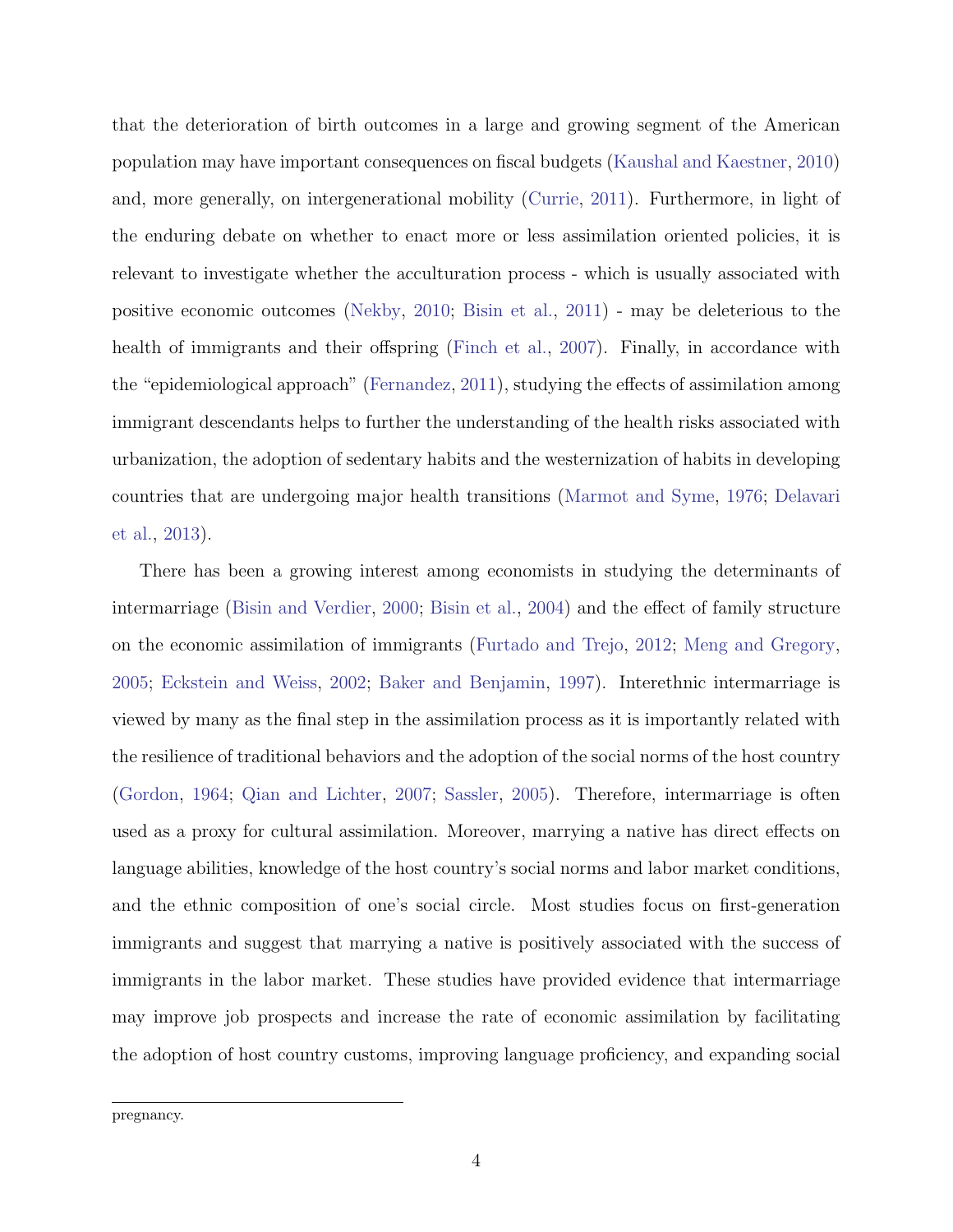connections [\(Furtado and Theodoropoulos,](#page-25-6) [2010\)](#page-25-6). Social norms and ethnic identity influence the acceptability of risky behaviors in a network; however, we know relatively little about the relationship between intermarriage and health assimilation. It has been shown that US-born individuals with two foreign-born parents are less likely to smoke than children of inter-married couples [\(Acevedo-Garcia et al.,](#page-22-1) [2005\)](#page-22-1). Yet, to the best of my knowledge there have been no studies on the effects of intermarriage on the health of immigrants.

Exploiting unique administrative birth records data, I analyze the birth outcomes of thirdgeneration Hispanics born in California and Florida, two of the top immigrant destination states in the US. Specifically, I obtained confidential information on names and dates of birth that allows me to link the birth records of mothers born in California and Florida between 1970 and 1985 to those of their off-spring born between 1989 and 2009. Following an approach similar to [Currie and Moretti](#page-24-1) [\(2007\)](#page-24-1), I identify second-generation siblings and link their records to those of the third-generation.

To study the effects of acculturation on the health of immigrant descendants, I use the ethnicity of the father as a proxy for cultural assimilation [\(Chiswick and Houseworth,](#page-23-7) [2011\)](#page-23-7).<sup>[2](#page-5-0)</sup> Marriage choice is endogenous and unobserved factors influence who we marry [\(Nekby,](#page-26-3) [2010\)](#page-26-3). Individuals who choose to marry a native are not a random sample of second-generation Hispanics, and a natural concern is that the intermarriage decision may be correlated with unobserved determinants of health. I use a variety of techniques to address this endogeneity issue. As I am able to identify a subset of second-generation sisters, I can use grandmother fixed effects to control for the time-invariant characteristics of the family across the births of the two siblings and analyze within family differences in socio-economic characteristics and risky behaviors. Nevertheless, as in any study using siblings, there may still be systematic differences across siblings that may confound the relationship of interest. Therefore, I also adopt an instrumental variable approach and use marriage market conditions to instrument for intermarriage.

<span id="page-5-0"></span><sup>2</sup>Throughout the paper I use the term intermarriage loosely because I only use the father's ethnicity regardless of the actual marital status.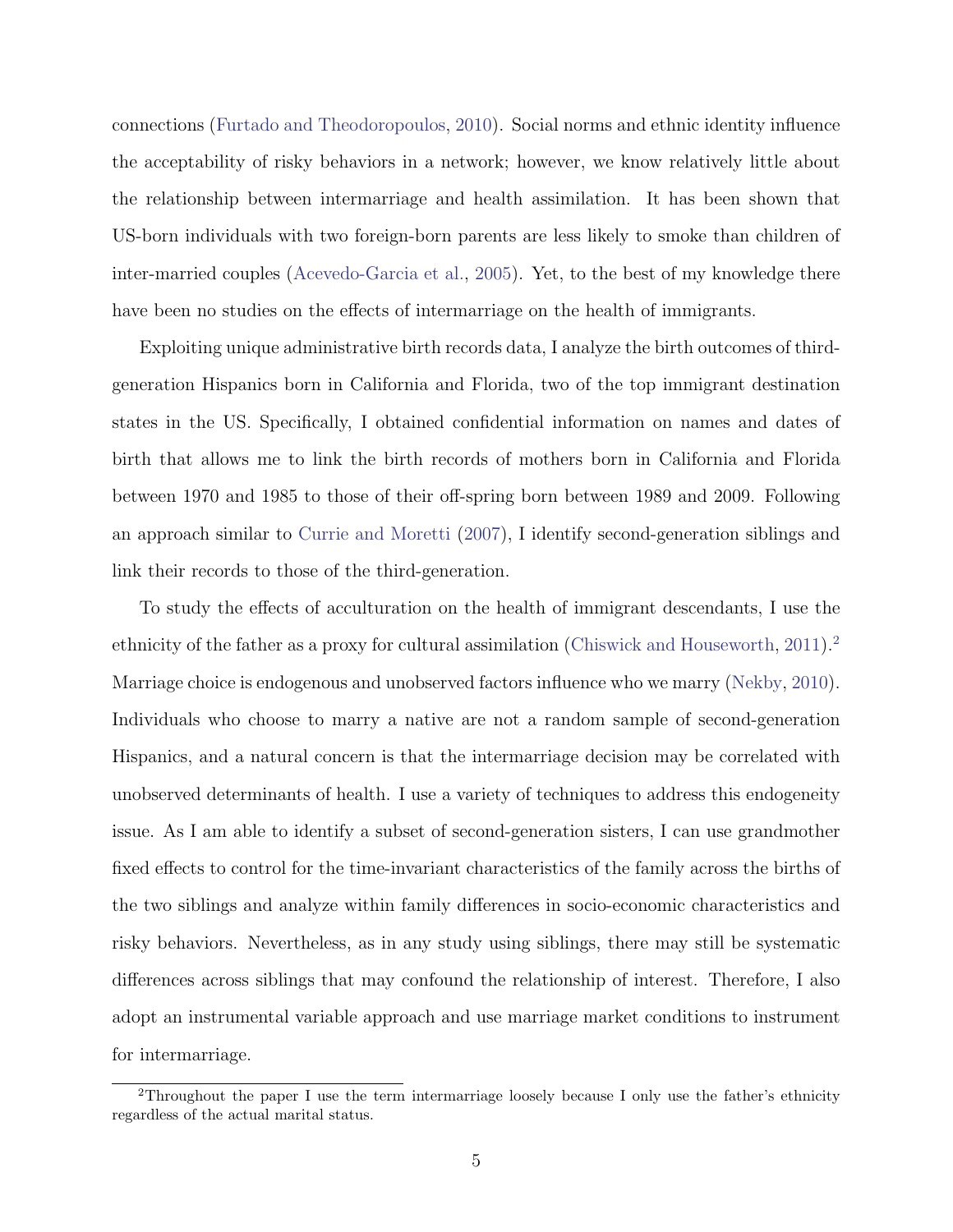I find that third-generation children of Hispanics who intermarried are 9% more likely to be of low birth weight than children of endogamously married Hispanics. However, there is no evidence of significant effects of intermarriage on natives, nor on immigrants marrying into other immigrant groups, suggesting that the results are not driven by unobservable characteristics associated with the decision to marry outside ones ethnicity, nor by unobservable traits of Hispanic fathers. The higher incidence of low birth weight among children of Hispanic women in exogamous relationships is surprising because intermarriage is, consistent with previous literature [Wang](#page-27-0) [\(2012\)](#page-27-0); [Furtado and Trejo](#page-25-4) [\(2012\)](#page-25-4); [Meng and Gregory](#page-26-5) [\(2005\)](#page-26-5), positively associated with socio-economic outcomes and because of the positive socioeconomic gradient in health [\(Case et al.,](#page-23-8) [2002\)](#page-23-8). Hispanic women who marry non-Hispanic white men live in better neighborhoods, have higher education and are married to husbands with higher socio-economic status. As third-generation birth outcomes correlate significantly with quality of care, socio-economic status, and risky behaviors, we would expect children of intermarried Hispanics to have, if anything, healthier birth outcomes. 2SLS estimates confirm the main findings that children of intermarried couples are more likely to be of low birth weight and, consistent with the existence of a positive socio-economic gradient in health, are larger than the OLS estimates. On the contrary, however, I find no evidence of significant effects of intermarriage on birth outcomes when focusing on non-Hispanic native mothers, suggesting that the "intermarriage health penalty among children of Hispanic mothers is not driven by father's selectivity. In addition, there is no evidence of significant effects of intermarriage on second-generation Hispanics who intermarried into another ethnic group (excluding Hispanics exogamously married to non-Hispanic natives). This evidence suggests that the negative effects of intermarriage on third-generation Hispanics are not explained by unobservable individual characteristics associated with exogamous marriages.

The "health penalty" observed among children of exogamously married Hispanics can largely be attributed to the higher incidence of risk factors (such as higher rates of smoking, alcohol consumption, and hypertension) among intermarried Hispanic women, who are much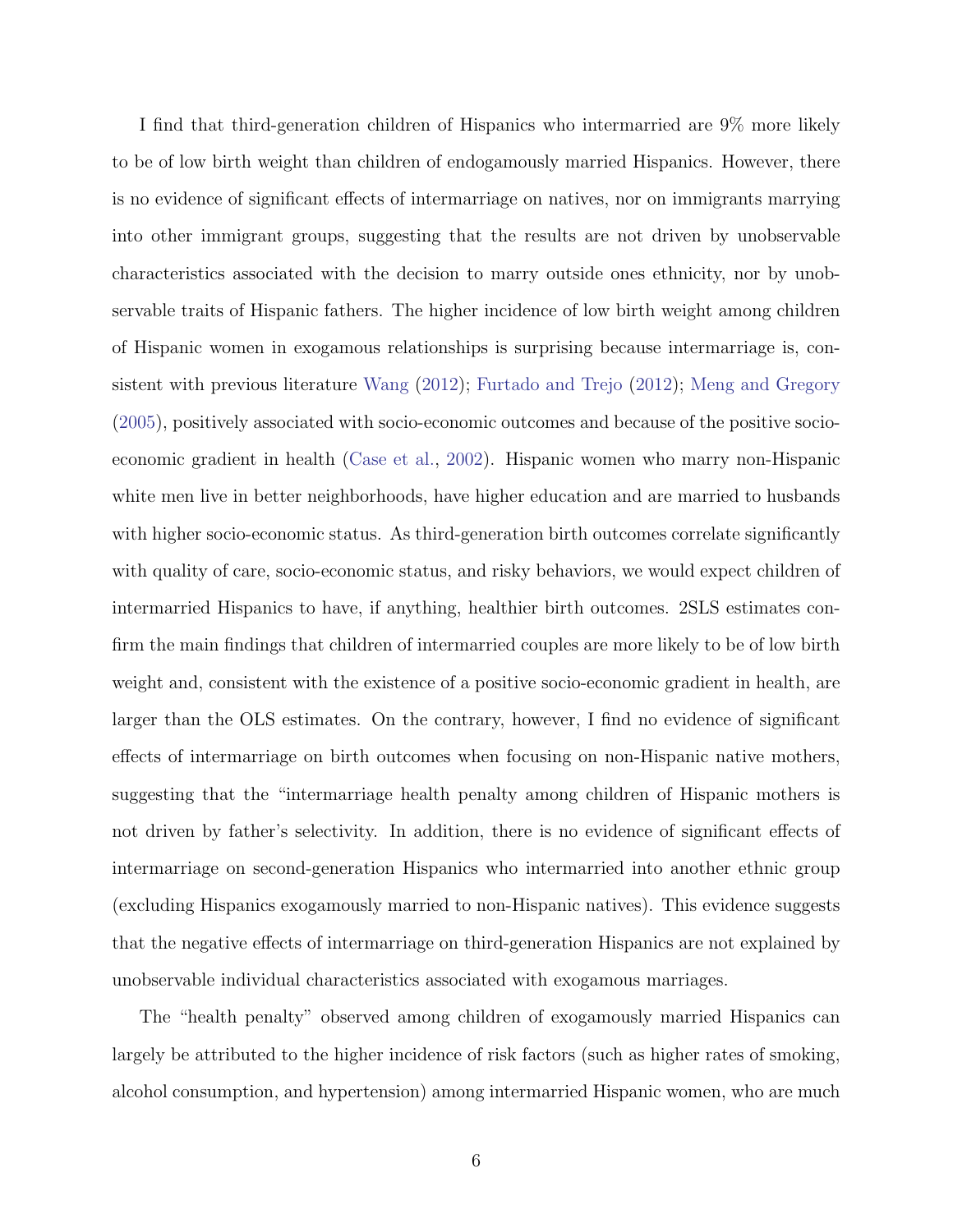less likely to maintain the health-protective behaviors and conditions that characterize the first-generation immigrants than endogamously married Hispanics. The results point in the same direction when alternative metrics of cultural assimilation are used (e.g., the ethnic content of the third-generation child's first name) and are robust to different model specifications. Overall, these findings suggest that, despite its positive effects on economic outcomes, cultural assimilation may accelerate the adoption of riskier behaviors and, therefore, have negative effects on the health of immigrant descendants.

The paper is organized in the following manner. Section 2 discusses the data and analyzes the determinants of intermarriage among second-generation Hispanics. Section 3 analyzes the effects of intermarriage on the birth outcomes of third generation immigrants. Robustness checks are presented in Section 4. I analyze the possible mechanisms underlying the negative effect of intermarriage on third-generation birth outcomes in Section 5. Section 6 presents the concluding remarks.

## 2 Data

The main data used in this paper are drawn from the Birth Statistical Master File provided by the Office of Vital Records of the California Department of Health and from the Birth Master Dataset provided by the Bureau of Vital Statistics of the Florida Department of Health. These data contain information extracted from the birth certificates of all children born in the years 1970–1985 (1970–1981 in California and 1971-1985 in Florida) and 1989– 2009.[3](#page-7-0)

#### 2.1 Matching and Sample Selection

As in the previous literature [\(Fryer and Levitt,](#page-25-7) [2004;](#page-25-7) [Currie and Moretti,](#page-24-1) [2007;](#page-24-1) [Royer,](#page-26-8) [2009\)](#page-26-8) that used administrative birth records, I am able to link information available at a

<span id="page-7-0"></span><sup>&</sup>lt;sup>3</sup>I obtained data from the California Department of Public Health for the years 1970-1981 and 1989-2009.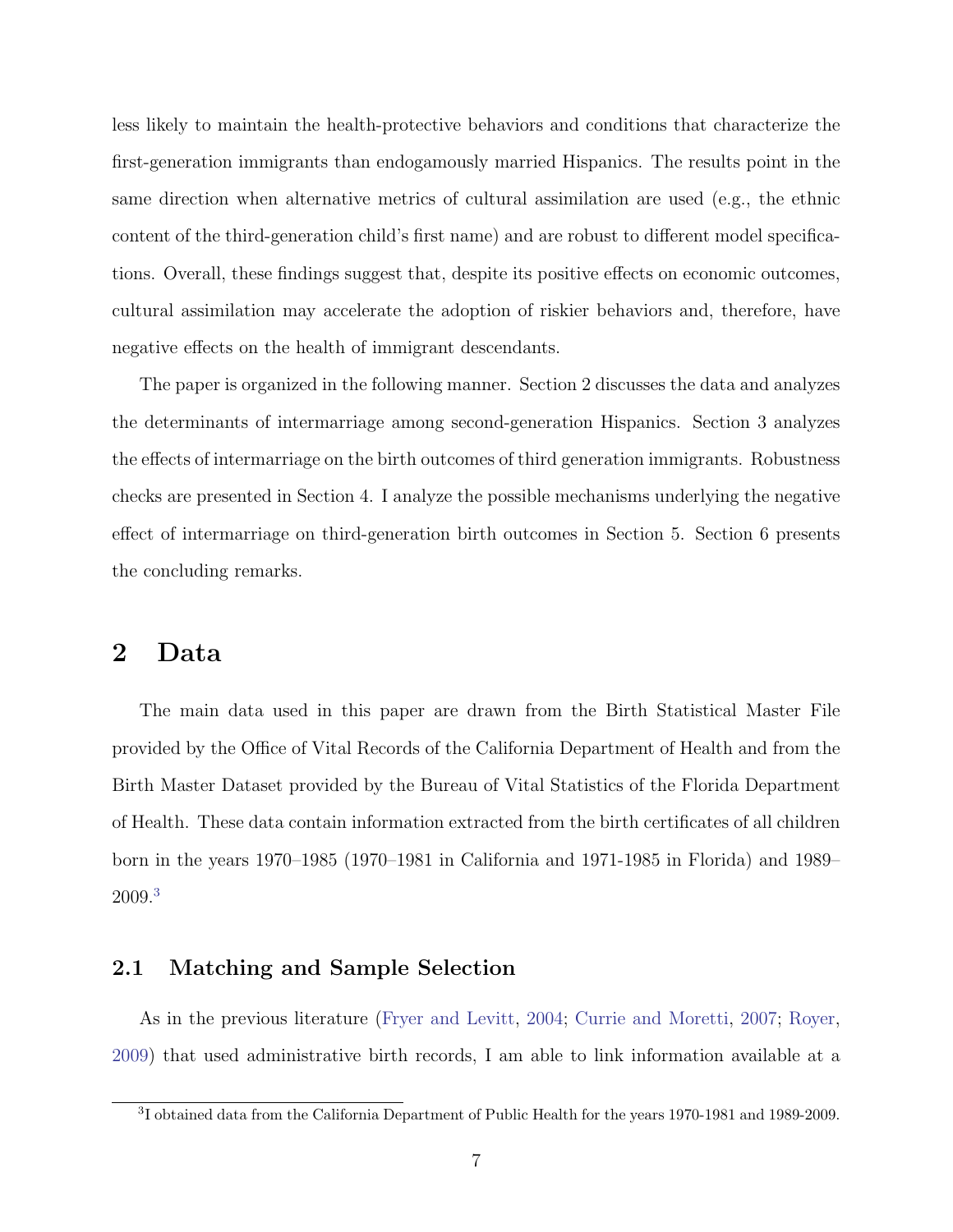woman's birth to that of her children if the woman was born in California (Florida) and also gave birth in California (Florida).<sup>[4](#page-8-0)</sup> To construct the intergenerational sample, I linked the records of all the infants born between 1989 and 2009 whose mothers were born in California or Florida between 1970 and 1985 to the birth records of these mothers. I matched the child's birth record to the mother's record using the mother's first and maiden name, exact date of birth, and state of birth. Whenever I was able to uniquely identify the mother's birth record, I included them in the linked sample.

The quality of matching for children born in California and Florida between 1989 and 2009 whose parents were born in the same states between 1970 and 1985 is relatively high: 96.6% in Florida and 87.5% in California. I did not manage to match observations for names that were misspelled or changed across birth certificates, or for dates of birth that were misreported or could not be uniquely identified with the information available. Despite the high rate of matching, the linked sample is not representative of women born between 1970 and 1985. The final sample includes 193,261 (56%) of the 348,164 female children born between 1970 and 1985 in California and Florida. This fact reflects the reality that not all the women born in California and Florida between 1970 and 1985 were still living in those states between 1989 and 2009 and that not all of these women became mothers before 2009. The quality of the matching is discussed in detail in [Giuntella](#page-25-0) [\(2013\)](#page-25-0).<sup>[5](#page-8-1)</sup>

Table [A.1](#page-39-0) in the Appendix shows evidence of selection on sociodemographic characteris-

<span id="page-8-0"></span><sup>4</sup>Florida data contain information on the father's full name and date of birth, allowing me to conduct a parallel analysis using the father's information. However, because of the lesser quality of information on fathers and because men are less likely to become parents at an early age, the matching rate for men is considerably lower than that for women and thus the selectivity of the sample increases. The results from using the fathers information are similar in direction to the results from using the mothers information but are only marginally significant and are available upon request.

<span id="page-8-1"></span><sup>5</sup>When including both children of native and immigrant mothers, the final sample includes 1,355,896 (46%) of the 2,952,909 female children born between 1970 and 1985 in California and Florida. Using the Natality Detail Data, which contain information on the mother's state of birth and childs state of birth, we know that approximately 13% of the women born in California and in Florida between 1970 and 1985 had a child in another U.S. state before 2004 (the last year for which both the information on the state of birth of the mother and the state of birth of the child are available in this database). By using the American Community Survey (2010), we know that approximately 37% of women born in California and Florida between 1970 and 1985 had not yet had a child by 2009. Data problems such as misspelling or missing information account for the rest of the attrition.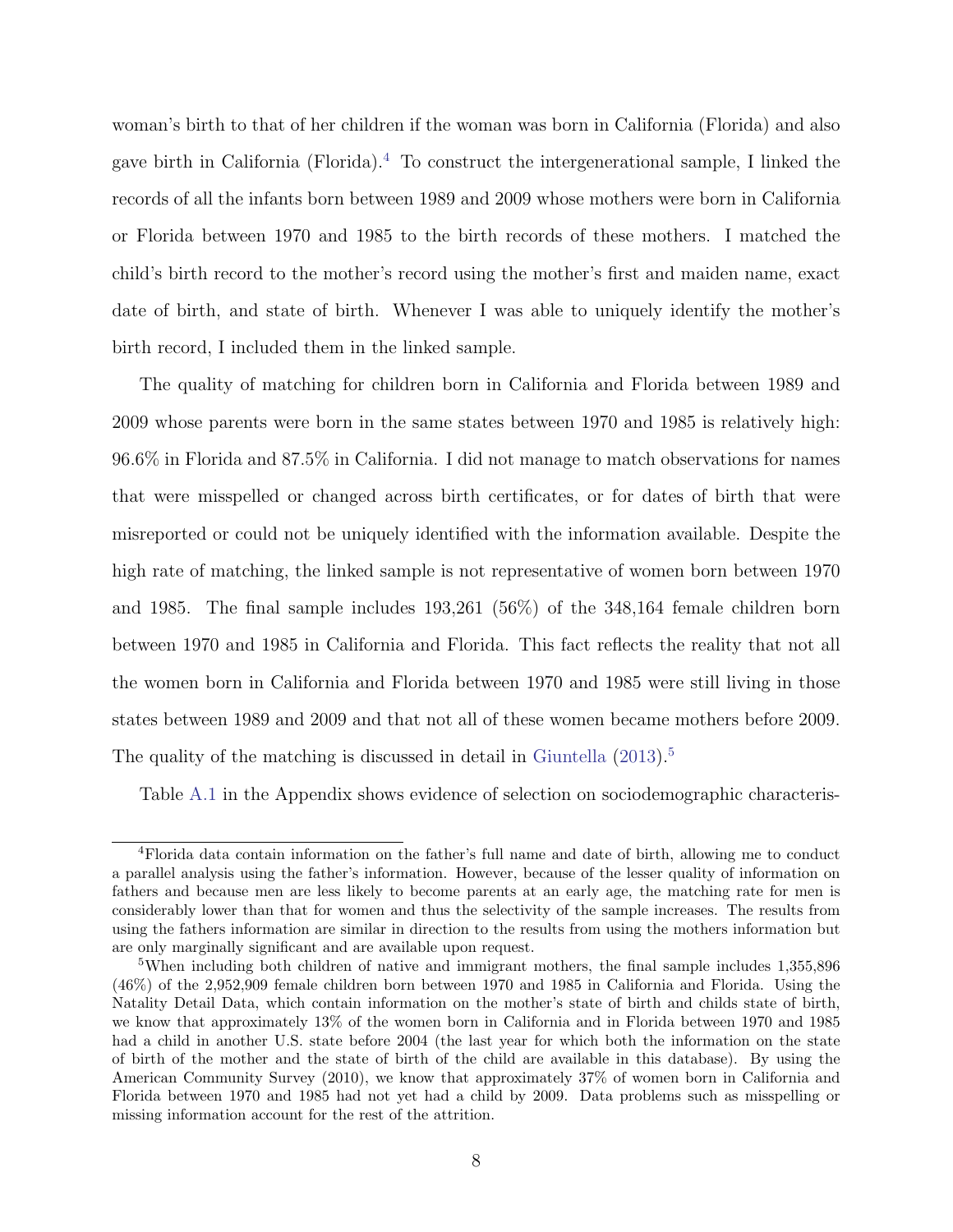tics. Children of first-generation mothers who were residing in poor zip codes (in the lowest income quartile) are more likely to be linked to the records of their offspring than the children of first-generation mothers who were living in wealthier zip codes (in the highest income quartile). The differences in initial health endowments between linked and nonlinked observations are not striking. If anything, they suggest that the linked sample has a slightly lower incidence of low birth weight (birth weight  $\langle 2,500 \text{ grams} \rangle$ ). The differences in birth weight appear to be negligible and nonsystematic. A 100-gram increase in birth weight increases the probability of a later observation only by 0.6%. However, if the mother was born with low birth weight, she is 13% less likely to be linked. The lower incidence of low birth weight (LBW) in the linked sample can be explained by higher rates of infant mortality, higher probabilities of returning to the family's country of origin ("salmon bias"), or by lower probabilities of having a child among those children born with poor health outcomes. Because the differences between the linked and nonlinked samples appear to be small, I present all my results without making any correction for potential selection bias. However, using a Heckman selection model with the child's year of birth as the excluded variable yields essentially identical results (see Table [A.4](#page-42-0) in the Appendix).<sup>[6](#page-9-0)</sup>

To further address the concern of selection bias arising from a matching process that selects a sample of women who were both born and have given birth in either California and Florida, I verify the external validity of the results using data from the Natality Detail Data (see Section 4.3), which contain detailed data on all births in the United States. Using these data allows me to conduct cross-sectional analyses for the entire United States for the 1970–2004 period and address the concern that the results obtained using the California and Florida data may suffer from selection bias due to attrition in the matching process.<sup>[7](#page-9-1)</sup>

<span id="page-9-0"></span><sup>&</sup>lt;sup>6</sup>The year of birth of second-generation women is a significant predictor of later observations, while differences in birth outcomes by year of birth are negligible.

<span id="page-9-1"></span><sup>7</sup>The public version of the Natality Detail Data does not allow for cross-generational record linking because the dataset does not release information regarding the names of the child and mother. Geographic data include state, county, city, standard metropolitan statistical area (SMSA, 1980 onwards), and metropolitan and non-metropolitan counties. From 2005 onwards, the data do not include any geographic variables, such as state, county, or SMSA.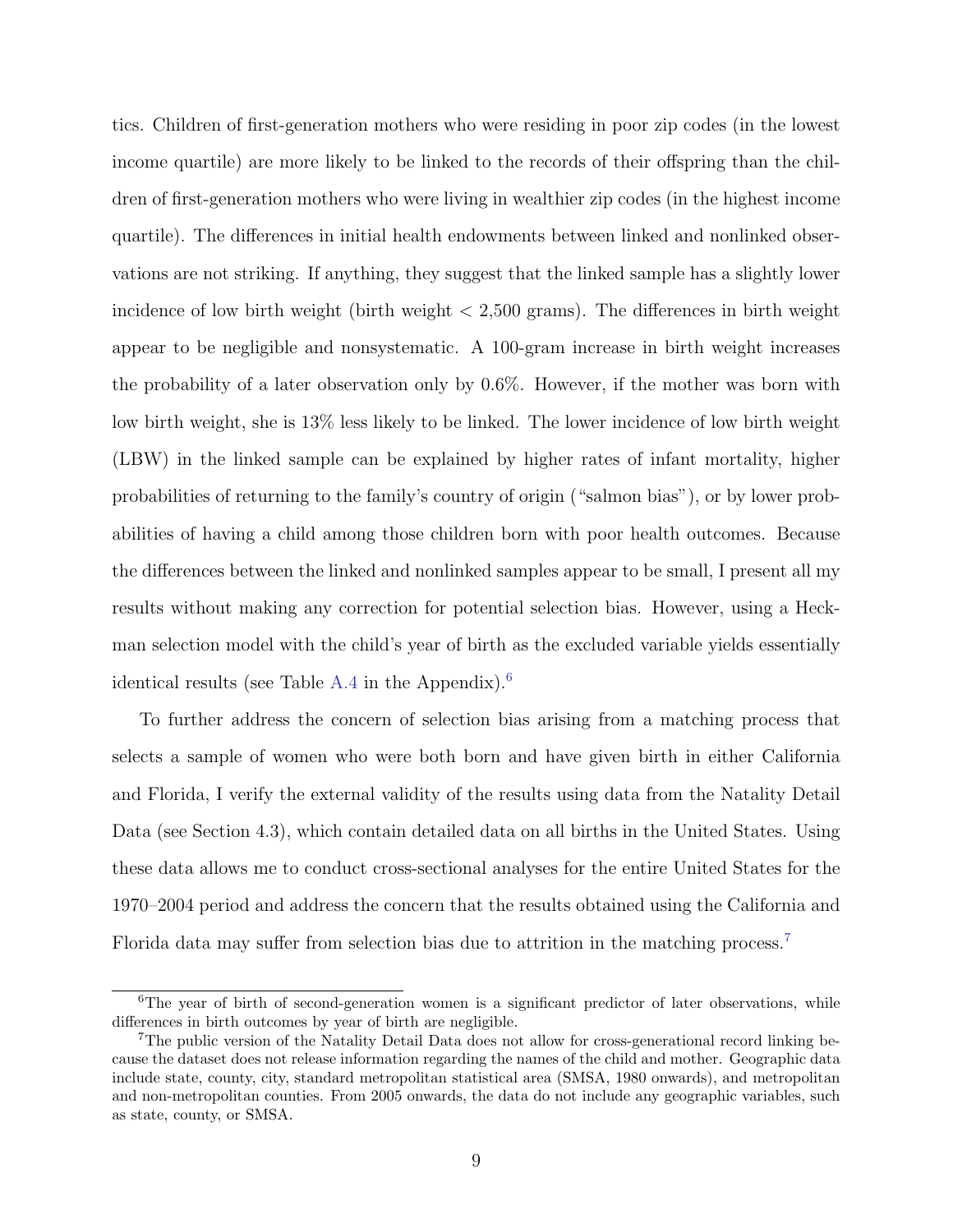#### 2.2 Descriptive Statistics

To identify second and third-generation Hispanics, I use the information on the mothers country of birth available on the birth certificates of second-generation children born between 1970 and 1985. As information on the country of origin is reported in both states only for the major sending countries, I restrict the second-generation sample to children of Cuban, Mexican, and Puerto Rican mothers.<sup>[8](#page-10-0)</sup> Unfortunately, I do not have information on the country of origin of the father that spans the entire period under study and in both states. Therefore, the main variable of interest "intermarriage" is based on the father's ethnicity, regardless of apparent marital status, and is defined as the union of a second-generation Hispanic woman with a non-Hispanic. To identify the father's ethnicity, I use the father's surname and the latest list of US Census surnames, $9$  which tabulates surnames that are classified by self-reported race/ethnicity and are based on 270 million individuals with valid surnames on the 2000 US Census [\(Word et al.,](#page-27-1) [2008\)](#page-27-1).<sup>[10](#page-10-2)</sup>

I restrict the sample of third-generation children to those with non-missing information on their father's surname, and whose records were successfully linked to those of their mothers born in California and Florida between 1971 and  $1985<sup>11</sup>$  $1985<sup>11</sup>$  $1985<sup>11</sup>$  After being subjected to these restrictions, the sample consists of 346,962 third-generation children born between January 1989 and December 2009 in California and Florida. Table [1](#page-28-0) reports the descriptive statistics for Hispanic women in exogamous and endogamous relationships. The intermarriage rate in the sample is 18.5%.

One of the typical drawbacks of administrative vital statistics is the lack of information on individual income and occupation. However, the data contain information on parental education, on the zip-code of residence, and on the zip-code of the hospital in which the

<span id="page-10-0"></span><sup>8</sup>However, when considering individuals whose mothers were born abroad and reported Hispanic origin, the results are substantially unchanged.

<span id="page-10-2"></span><span id="page-10-1"></span><sup>9</sup>Data are available at <http://www.census.gov/genealogy/www/data/2000surnames/index.html>.

<sup>10</sup>Recent studies [Duncan and Trejo](#page-24-5) [\(2007,](#page-24-5) [2011a,](#page-24-6)[b\)](#page-24-7) assessed the importance of selective ethnic attrition among Mexican Americans. Spanish surnames, though imperfect, provide a more objective measure of ethnic origin and allow me to identify individuals of Hispanic origin who did not self-report as Hispanic.

<span id="page-10-3"></span><sup>11</sup>Information on father's surname is missing for approximately 13% of third-generation births.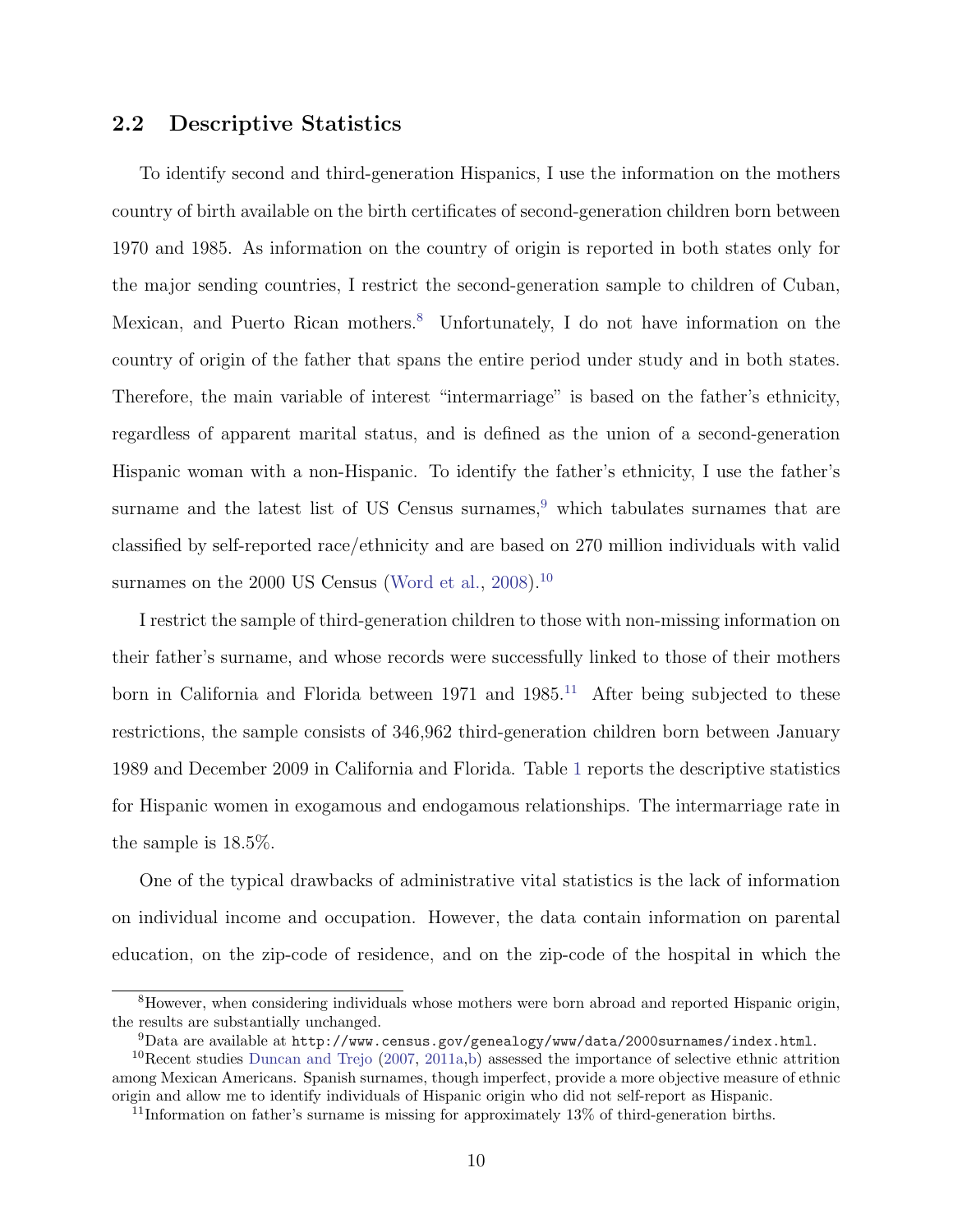birth occurred. Data on zip code sociodemographic and economic characteristics are drawn from the U.S. Census (source: Social Explorer). In particular, I examine the median family income and the poverty rate as of the 1980 Census for the zip code of the mother's birth and grandmother's residence and the poverty rate as of the 1990 Census for the zip code of the child's birth and mother's residence. Consistent with previous studies, I find that intermarried Hispanics are positively selected with respect to socio-economic status. Intermarried Hispanics are better educated, less likely to live or give birth in poor zip-codes, less likely to live in ethnic enclaves, and more likely to receive adequate prenatal care, which is defined as beginning prenatal care in the first trimester of pregnancy. Hispanics in exogamous rela-tionships are also slightly older, and less likely to be unmarried.<sup>[12](#page-11-0)</sup> Similarly, non-Hispanic fathers have higher education and are slightly older than Hispanic fathers in the sample.

Despite the higher socio-economic status, children of second-generation intermarried Hispanics have a substantially higher incidence of low birth weight (birth weight <2500 grams) and infant mortality<sup>[13](#page-11-1)</sup> than children of endogamously married Hispanics. They are also more likely to be macrosomic ((birth weight  $>4500$  grams), to present abnormal conditions at birth, to be born before term  $(*37* weeks)$  and to have a low APGAR score.<sup>[14](#page-11-2)</sup> Complications during pregnancy are more likely to occur among intermarried Hispanic mothers.

Information on birth weight is consistently available throughout the period studied and in both states. As there is a general consensus that low birth weight is an important marker of health at birth and strongly associated with increased mortality and morbidity risk [\(Currie](#page-24-1) [and Moretti,](#page-24-1) [2007;](#page-24-1) [Conley and Bennett,](#page-23-1) [2000\)](#page-23-1), I focus on the incidence of low birth weight as the main indicator of fitness at birth. However, in the robustness checks, I consider alternative measures of infant health (see Table [A.2](#page-40-0) and Table [A.3\)](#page-41-0).

Administrative records provide only limited information on health behavior during preg-

<span id="page-11-0"></span> $12$ Note that the information on marital status is available only for a subsample of the observations and relies on apparent marital status.

<span id="page-11-1"></span><sup>&</sup>lt;sup>13</sup>For this measure I consider children who were reported dead within a year. However, most of the children who died in their first year of birth died in their first week.

<span id="page-11-2"></span><sup>&</sup>lt;sup>14</sup>The Apgar scale is determined by evaluating the newborn baby on five criteria (appearance, pulse, grimace, activity, respiration) on a 10 point scale.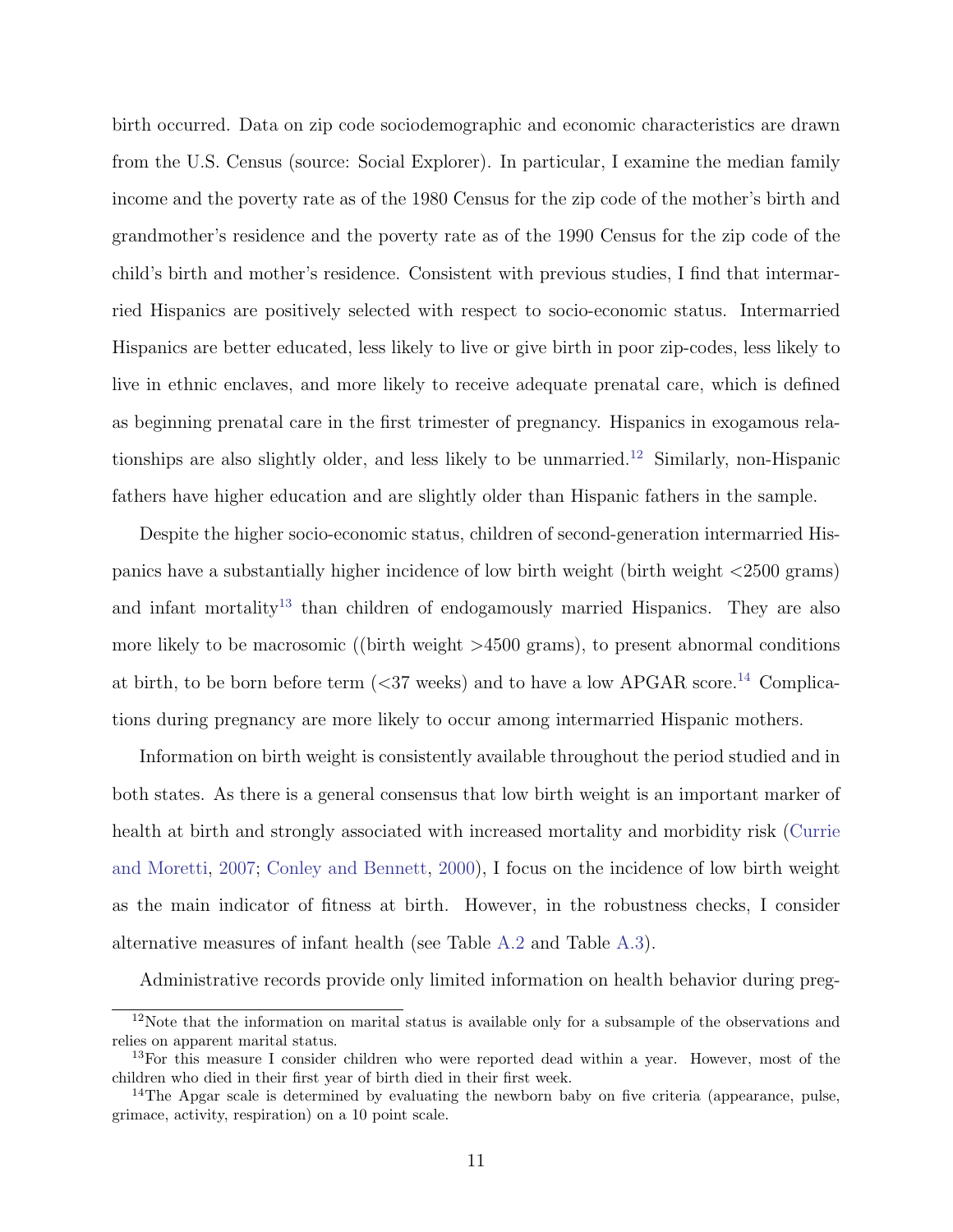nancy and only for more recent years. Information on adult behaviors and health conditions is not available for the California data, whereas the Florida data report tobacco use, alcohol consumption, and weight gain during pregnancy from 1989 onwards, and pre-pregnancy weight and height, chronic hypertension, gestational hypertension, and diabetes from 2004 onwards. The analysis of behaviors suggests a potential explanation for the negative relationship between intermarriage and birth outcomes. First-generation immigrants have a substantially lower incidence of risk factors compared to non-Hispanic white natives. Secondgeneration immigrants exhibit some convergence toward the less healthy behaviors and higher incidence of risk factors of natives, yet they retain a fairly sizeable health advantage over natives. However, intermarriage is associated with a higher incidence of risk-factors. In particular, intermarried women behave more closely to the native norm, being more likely to smoke and drink during pregnancy, and presenting a higher incidence of gestational hypertension.

## 3 Intermarriage and Birth Outcomes

### 3.1 Empirical Specification

Overall, Table [1](#page-28-0) suggests that intermarriage by a second-generation Hispanic with a non-Hispanic is associated with a significant positive socio-economic premium [\(Meng and](#page-26-5) [Gregory,](#page-26-5) [2005\)](#page-26-5) but also with a negative "health penalty". Table [2](#page-29-0) investigates whether the associations presented in Table [1](#page-28-0) hold up once I account for differences in human capital endowments, socio-demographic characteristics and health at birth between second-generation intermarried Hispanic women and second-generation Hispanic women in endogamous relationships. Furthermore, by focusing on a subsample on second-generation sisters, I exploit only variations in intermarriage within families and verify the robustness of the associations presented in Table 1 to the inclusion of grandmother fixed effects. To this scope, I first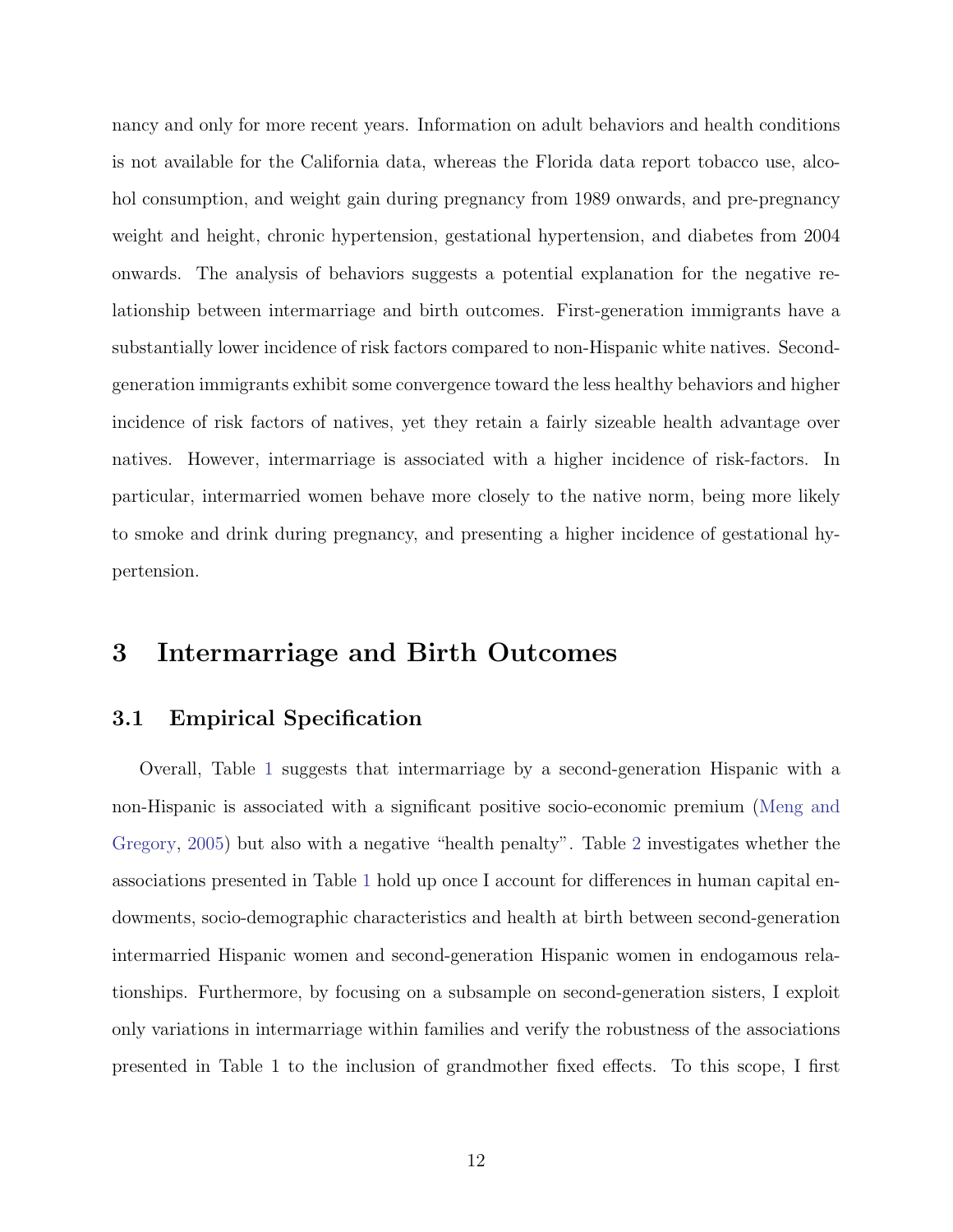estimate the following linear probability model with grandmother fixed effects<sup>[15](#page-13-0)</sup>:

$$
LBW_{3,t} = \beta_1 INTM_{2,t} + \beta_2 LBW_{2,t} + \gamma X_{2,t} + \lambda_{GM} + \epsilon_{3,t}
$$
 (1)

where  $LBW_{3,t}$  is an indicator for whether the third-generation child was born with a birth weight below 2,500 grams.  $INTM_{2,t}$  is an indicator for whether the father's ethnicity was non-Hispanic.  $X_{2,t}$  includes a set of standard socio-demographic controls: dummies for the mother's and father's education (less than high school, high school, some college, college or more), indicators for prenatal care adequacy, parity<sup>[16](#page-13-1)</sup>, marital status, maternal age dummies, a quadratic in father's age, dummies for the interaction of county and year of birth for the second and third generations, indicators for whether mother resided in a zip-code in the highest quartile of poverty rate or gave birth in a hospital located in a zip-code in the highest quartile of poverty rate, the poverty rate in the zip-code of birth of the secondgeneration, and the share of second-generation Hispanic mothers in the zip-code.  $LBW_{2,t}$  is an indicator for mother born with low birth weight.  $\lambda_{GM}$  are grandmother fixed effects.

#### 3.2 Main Results

Table [2](#page-29-0) confirms that intermarriage is correlated with a significantly higher risk of low birth weight. The incidence of low birth weight for children of intermarried couples is approximately 0.8 percentage points higher (column 1) than for children of intramarried couples. Including socio-demographic controls, local area characteristics, and grandmother fixed effects reduces the coefficient by approximately 40%, yet the effect remains economically important and statistically significant  $(+9\%$  with respect to the mean of the dependent variable).<sup>[17](#page-13-2)</sup> It is noteworthy that this result is not sensitive to the addition of the father's educational dum-

<span id="page-13-0"></span><sup>15</sup>As a robustness check, I also estimate a probit model, see Table [A.4](#page-42-0) in the Appendix.

<span id="page-13-2"></span><span id="page-13-1"></span><sup>16</sup>The number of times a woman has given birth.

<sup>&</sup>lt;sup>17</sup>Breaking down the estimates by country of origin, the coefficient on intermarriage is positive and significant for Mexicans (coef., 0.004; s.e., 0.002), while it is positive but not statistically significant for Cubans (coef., 0.006; s.e., 0.007) and Puerto Ricans (coef., 0.003; s.e., 0.012).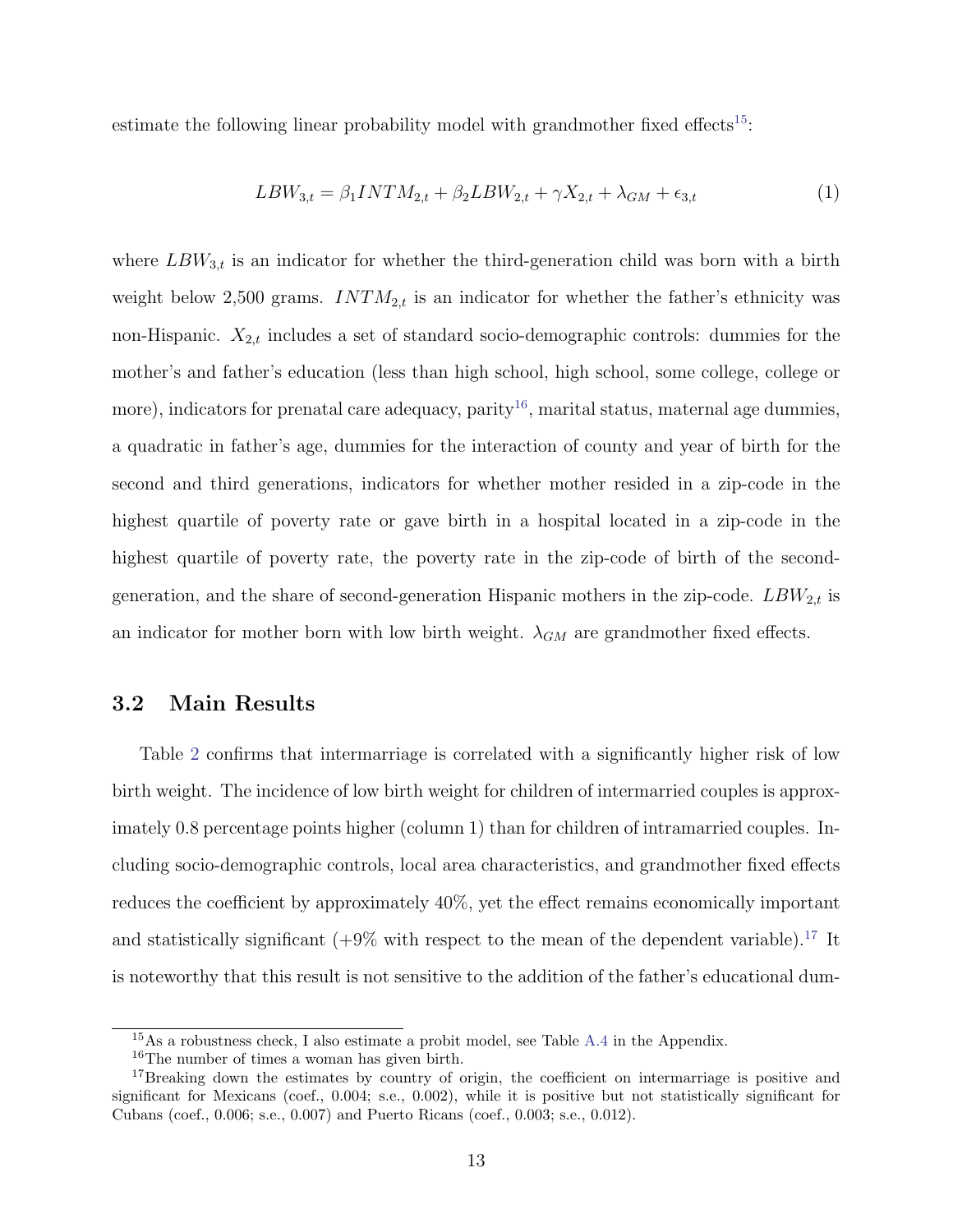mies. The results point in the same direction when alternative birth outcomes are considered as indicators for premature birth, birth weight below 1,500 grams, abnormal conditions at birth, and infant mortality (see Table [A.2\)](#page-40-0).

In light of the previous literature [\(Meng and Gregory,](#page-26-5) [2005;](#page-26-5) [Furtado and Theodoropoulos,](#page-25-6) [2010;](#page-25-6) [Furtado and Trejo,](#page-25-4) [2012;](#page-25-4) [Wang,](#page-27-0) [2012\)](#page-27-0) that provides evidence of a positive relationship between intermarriage and socio-economic outcomes, the fact that the children of intermarried couples have worse birth outcomes is particularly striking. Clearly, intermarriage is not an exogenous decision, but the unobservables that are usually associated with the likelihood of marrying a non-Hispanic would be likely to downward bias the estimated coefficient. [Wang](#page-27-0) [\(2012\)](#page-27-0) reports that Hispanic–White couples on average earn approximately \$20,000 more than Hispanic–Hispanic couples. Indeed, in the data, intermarriage is positively correlated with median family income  $(+0.15)$  in the zip code and with the mother's education (0.10) and father's education (.14), whereas it is negatively correlated with the zip codes poverty rate (−.17). Table [3](#page-30-0) shows how the positive correlation between intermarriage and socio-economic status holds even after including grandmother fixed effects. Intermarriage is associated with higher education, higher average income in the zip-code of residence, lower poverty in the zip code of residence and in the hospital zip code, and a higher likelihood of moving to a neighborhood better than the zip code of birth.

A relevant concern is that selection in the marriage market might be substantially different for men and women. However, while there are significant gender differences in intermarriage rates between blacks and whites, [Wang](#page-27-0) [\(2012\)](#page-27-0) shows that there are no significant gender differences in the intermarriage rates of Hispanics and whites; white men who married Hispanic women are not less educated that those who married white women. In particular, 32.3% of white men married to white women completed college education, compared to 33.1% of white men who married Hispanic women.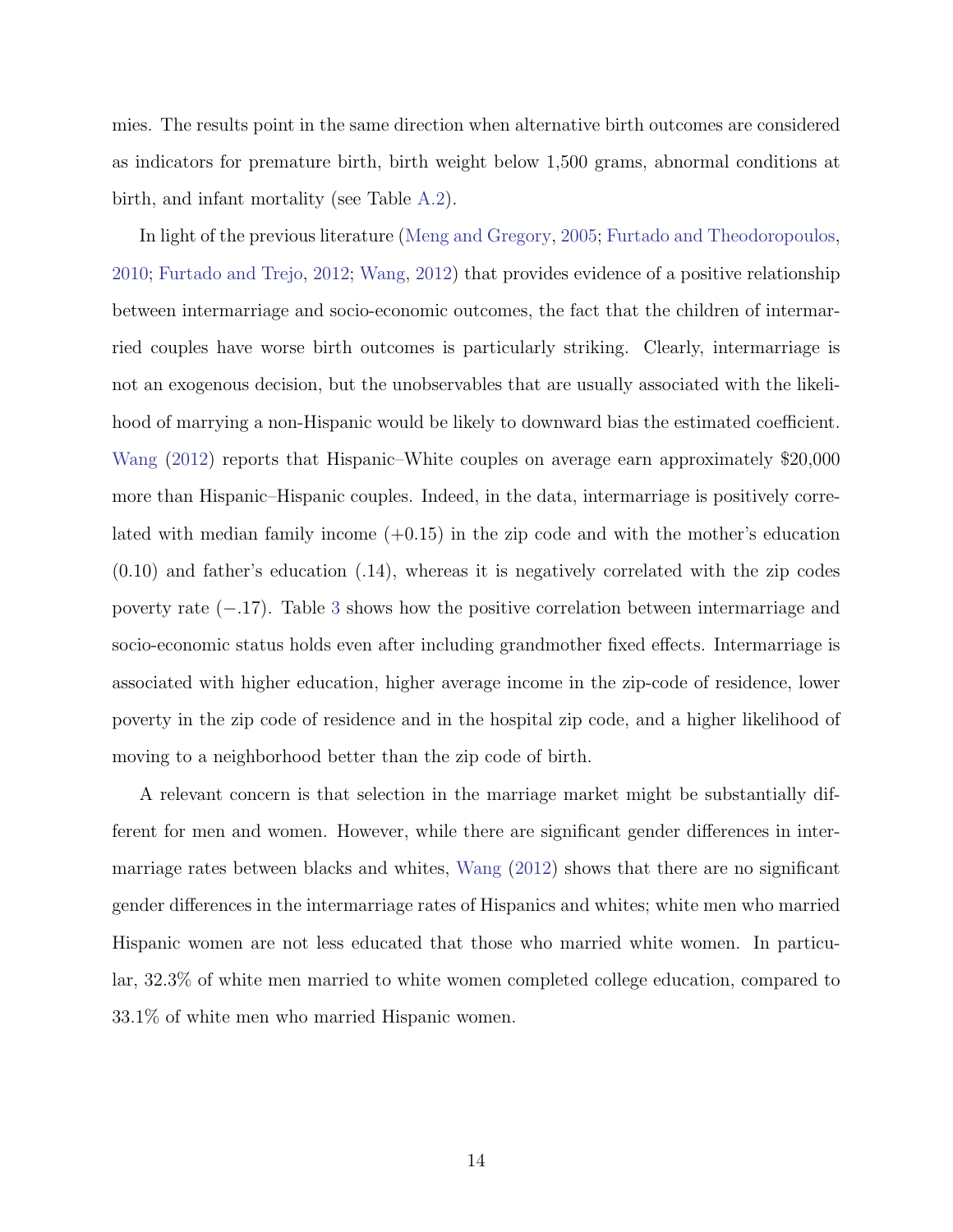#### 3.3 Instrumental Variable

The extensive set of controls is likely to capture most of the sources of bias on the intermarriage coefficient; however, even after including grandmother fixed effects, one may be concerned about systematic unobserved differences across siblings that may be correlated with both health outcomes and the likelihood of marrying a native. For these reasons, as a robustness check, I instrument for intermarriage using the probability of marrying within the group [\(Angrist,](#page-22-2) [2002;](#page-22-2) [Meng and Gregory,](#page-26-5) [2005;](#page-26-5) [Furtado and Theodoropoulos,](#page-25-6) [2010\)](#page-25-6). The instrument is the share of immigrant men in a woman's age group residing in her metropolitan statistical area (MSA) who come from her own country of origin; this instrument can be formally defined as follows:

$$
P_{it}^{f}(MI) = \frac{n_t^m}{N_t^m} \tag{2}
$$

where  $n_t^m$  is the number of men from the same country of origin as the woman in a given MSA-age group and  $N_t^m$  is the total number of men in the MSA-age group. As the number of men sharing the same country of origin in a given MSA-age group declines, women become more likely to marry outside of their ethnic group.<sup>[18](#page-15-0) [19](#page-15-1)</sup>

Age is defined in 9 year intervals so that for a 25-year-old woman, the marriage market will include all men between the ages of 23 and 31 and all the women between the ages of 21 and 29. The key identification assumption is that the instrument affects third-generation births only through its effect on intermarriage. Immigrants do not locate randomly and the existence of ethnic enclaves may be importantly correlated to the maintenance of healthy

$$
SexRatio : SRATIO_t^f = \frac{n_t^m}{n_t^f}
$$
\n
$$
\tag{3}
$$

<span id="page-15-0"></span><sup>&</sup>lt;sup>18</sup>Using only first-generation immigrants or including all individuals reporting a given ethnic origin, which include second and later generations, yields similar results.

<span id="page-15-1"></span><sup>19</sup>Alternatively, as in [Meng and Gregory](#page-26-5) [\(2005\)](#page-26-5) and [\(Furtado and Theodoropoulos,](#page-25-6) [2010\)](#page-25-6), I include as a second instrument the sex ratio within each age-msa-country of origin group; this instrument is defined as follows:

The results from using this instrument do not substantially differ from the 2SLS estimates reported in Table [4.](#page-31-0)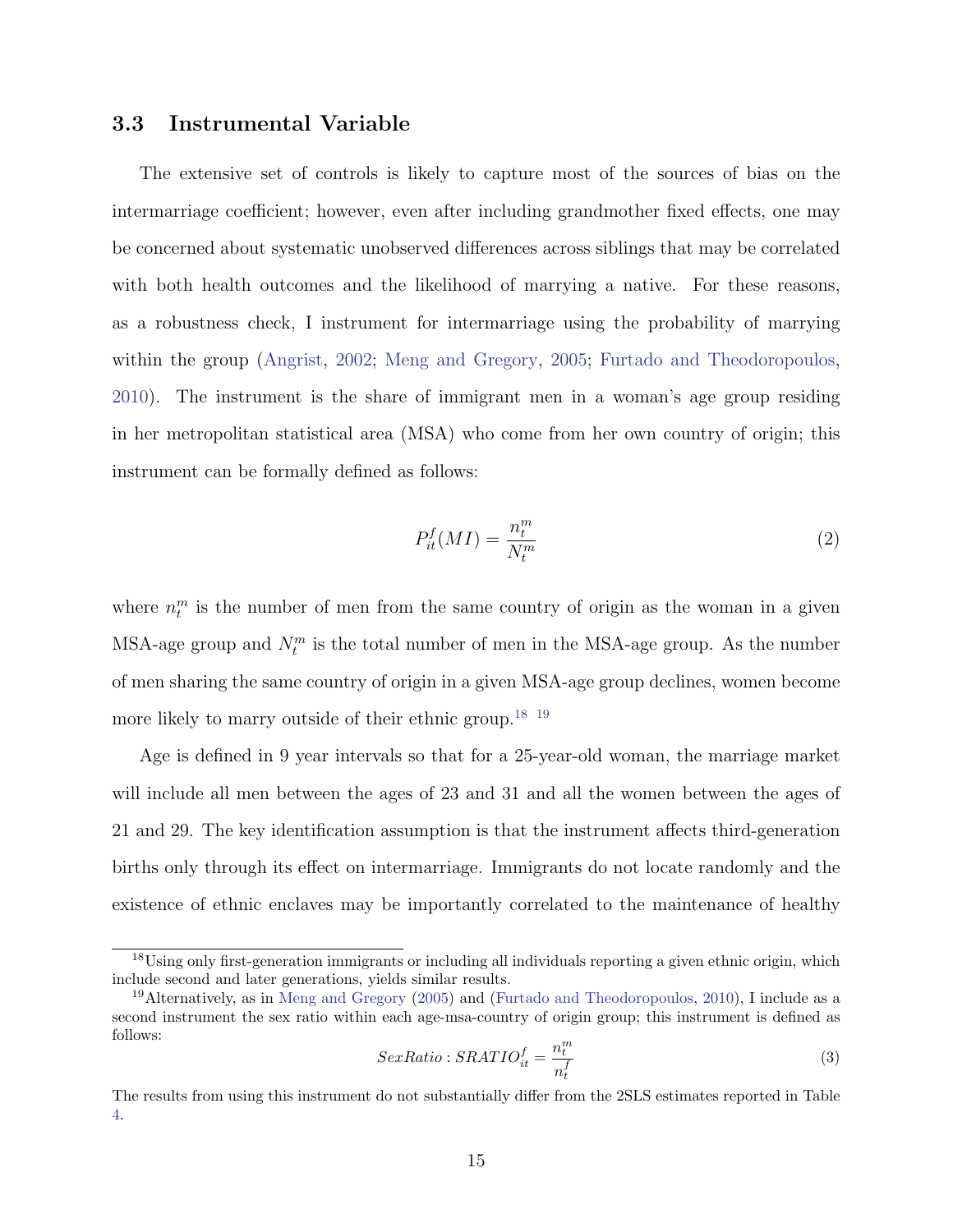behaviors. However, the extensive set of controls and, in particular, the inclusion of zipcode economic characteristics and the yearly share of Hispanic mothers in the zip-code of residence should mitigate the concern that the exclusion restriction may be violated.

Column 1 of Table [4](#page-31-0) presents the first stage statistics. Standard errors are clustered at the MSA level. A 10 percentage point (about one standard deviation, see Table [1\)](#page-28-0) increase in the percent of first-generation immigrant men from the same country of origin as the woman in the same MSA-age group decreases the probability of the woman marrying a non-Hispanic by approximately 10 percentage points. The F statistic is well above the conventional thresholds for weak instruments.

Second-stage results (column 4) confirm the positive coefficient of intermarriage on low birth weight incidence. The point estimate is larger than the ones obtained using OLS (column 2) and grandmother fixed effects (column 3), suggesting that Hispanics who marry within the group are, if anything, negatively selected on unobservables. These results are consistent with the existence of a positive socio-economic gradient in health and the fact that intermarriage has positive effects on socio-economic assimilation [\(Furtado and Trejo,](#page-25-4) [2012;](#page-25-4) [Meng and Gregory,](#page-26-5) [2005\)](#page-26-5).

### 3.4 A Placebo Test

The results presented in Table [2](#page-29-0) may still reflect the selectivity of migrants on the father's side. By controlling for grandmother-fixed effects and the mother's birth weight, I am able to partially account for maternal selectivity, but the intermarriage coefficient might nonetheless be the result of the genetic advantage carried by the immigrant-descendant father. To test for the role of the father's selectivity, I conduct a placebo test analyzing the effect of intermarriage on second-generation non-Hispanic white women and focusing on the birth outcomes of their offspring. If the intermarriage coefficient captures the father's selectivity, one should expect to find a protective role of having a Hispanic father even when analyzing the effects of intermarriage on the birth weight of third-generation native children. When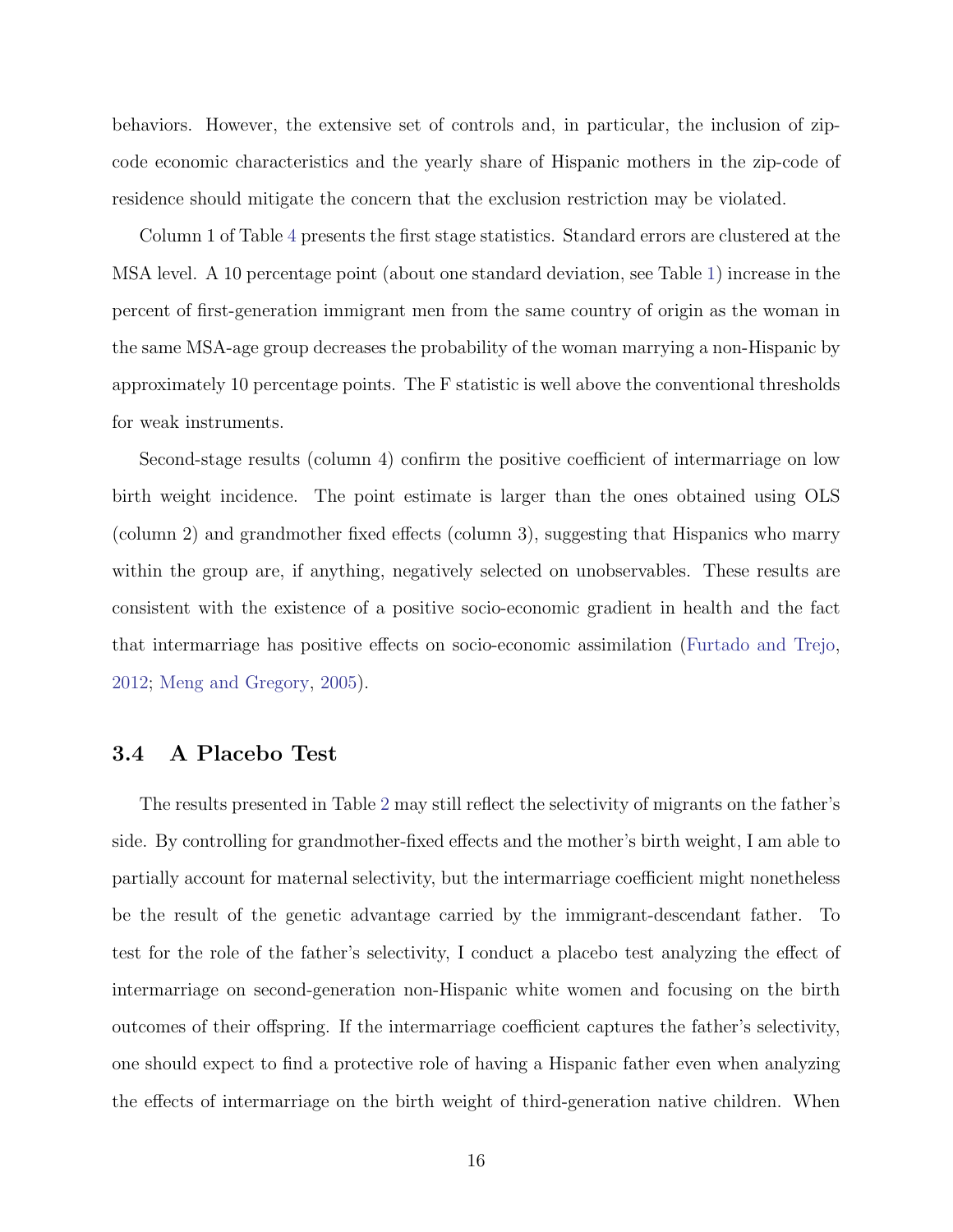conducting this test, I find that marrying a non-Hispanic white man does not have significant effects on the risk of low birth weight and if anything, is associated with a lower incidence of low birth weight (see column 3 and 4 in Table [5\)](#page-32-0).

There may be other unobserved factors affecting both selection in the marriage market and birth outcomes. However, the extensive set of controls and the overall robustness of the coefficient to the inclusion of grandmother fixed effects reduce the concern that these confounding factors could significantly alter the primary finding and the validity of the falsification test.[20](#page-17-0)

## 4 Robustness checks

#### 4.1 Alternative Models

Given the binary nature of the main outcome variable, the incidence of low birth weight, I replicate the main results using a correlated random effect probit that includes the grandmothers average education level, adequacy of prenatal care, maternal age, and zip-code level characteristics. Table [A.4](#page-42-0) reports the average partial effect (APE, see [Contoyannis et al.](#page-23-9) [\(2004\)](#page-23-9); [Wooldridge](#page-27-2) [\(2005\)](#page-27-2)). The results obtained with the probit model (column 3) are very similar to those estimated using the linear fixed-effects model (column 1) or a linear model including grandmother level averages for the main socio-demographic characteristics. Column 4 reports the coefficient obtained using Heckman's two-step sample selection correction with the child's year of birth as the excluded variable. Again, the average partial effect is not substantially different from, and if anything, is larger than those estimated using the linear fixed effects model.

<span id="page-17-0"></span><sup>&</sup>lt;sup>20</sup>The placebo test is robust not only to the addition of the father's and mother's education but also to the separate analysis of women who married equally, more, or less educated Hispanic men (results available upon request). Note also that when controlling for grandmother fixed effects and the previous generations birth weight, one finds that marrying a high school dropout has no significant effect on the risk of low birth weight of third-generation white natives.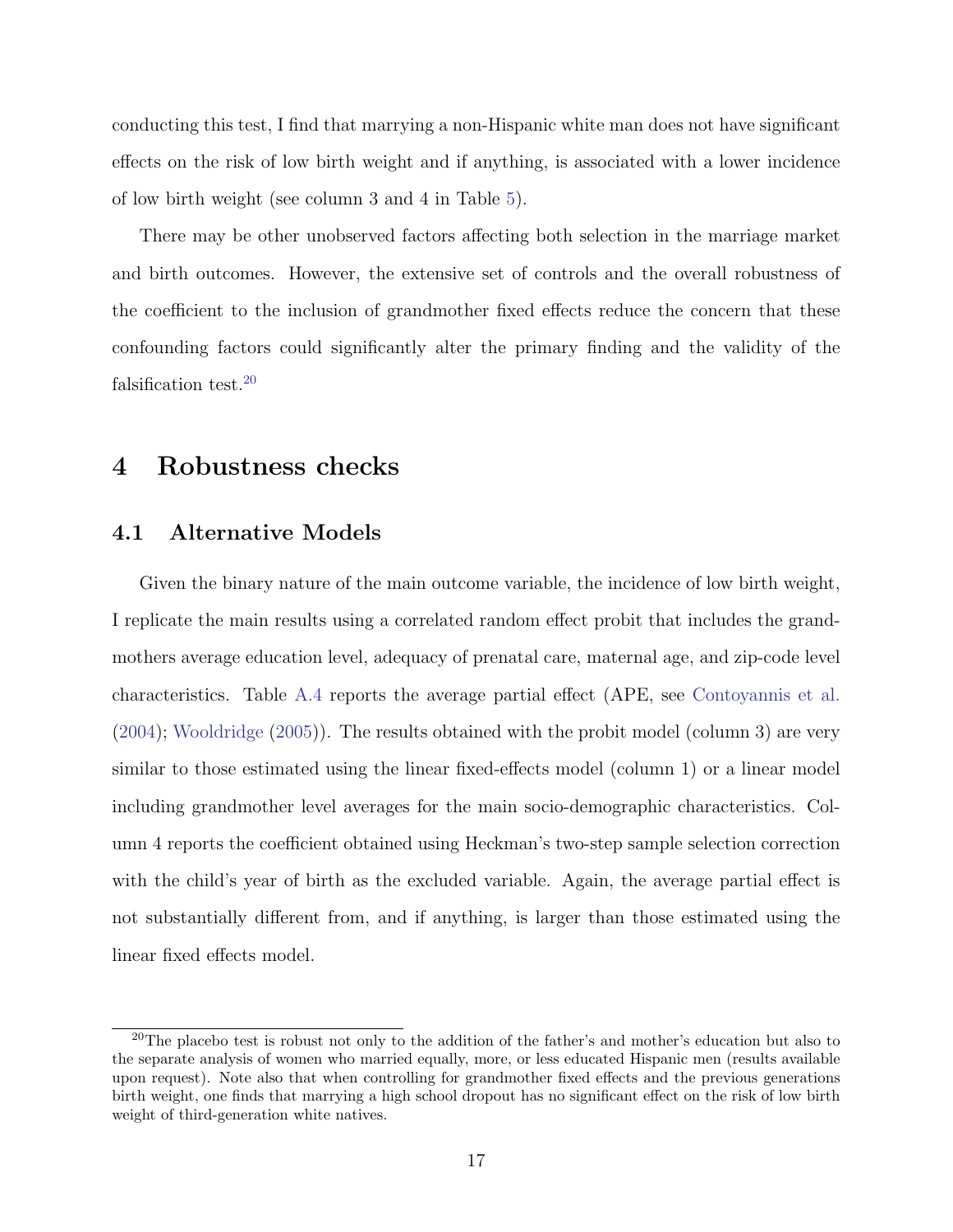#### 4.2 Alternative Metrics of Cultural Assimilation

In Table [6,](#page-33-0) I consider as alternative metrics of assimilation the ethnic content of the third-generation childs first name, and the share of Hispanic mothers in the zip-code.

Following previous studies on first names, I use two metrics to define the ethnic content of the name: the first indicates whether the third-generation first name appears in a dictionary that includes the most common Hispanic first names [\(Lansky,](#page-26-9) [2009\)](#page-26-9) and the second considers the likelihood that a given name will be used by US non-Hispanic natives [\(Fryer and Levitt,](#page-25-7)  $2004$ ).<sup>[21](#page-18-0)</sup>

After including socio-demographic controls and grandmother fixed effects, I find that third-generation children with Hispanic names are 5% less likely to have low birth weight than those whose names do not appear in the Spanish names dictionary. Similarly, the "more American" the name, the higher the incidence of low birth weight.

I then analyze whether the incidence of low birth weight among third-generation children is associated with immigrant co-residence in the neighborhood. Consistent with the findings of [Osypuk et al.](#page-26-10) [\(2010\)](#page-26-10); [Finch et al.](#page-25-2) [\(2007\)](#page-25-2), living in an ethnic enclave is a protective factor for birth outcomes. This effect holds true even after including grandmother fixed effects and becomes larger once one controls for zip-code poverty and median income. A one standard deviation increase in the share of Hispanic mothers in the zip code is associated with a 9% lower incidence of low birth weight.

American Name Index =  $\frac{\Pr(\text{Name} | \text{ US born mother})}{\Pr(\text{Name} | \text{US born mother}) + \Pr(\text{Name} | \text{ Foreign born mother})}$ 

<span id="page-18-0"></span><sup>21</sup>Formally, the index is defined as follows:

where  $Pr(Name|US)$  born mother) measures the frequency of a given name among children born in the period 1989-2009 to a US-born mother, and  $Pr(Name|$  Foreign born mother) measures the frequency of the name among children born to foreign mothers who come from the same country of origin.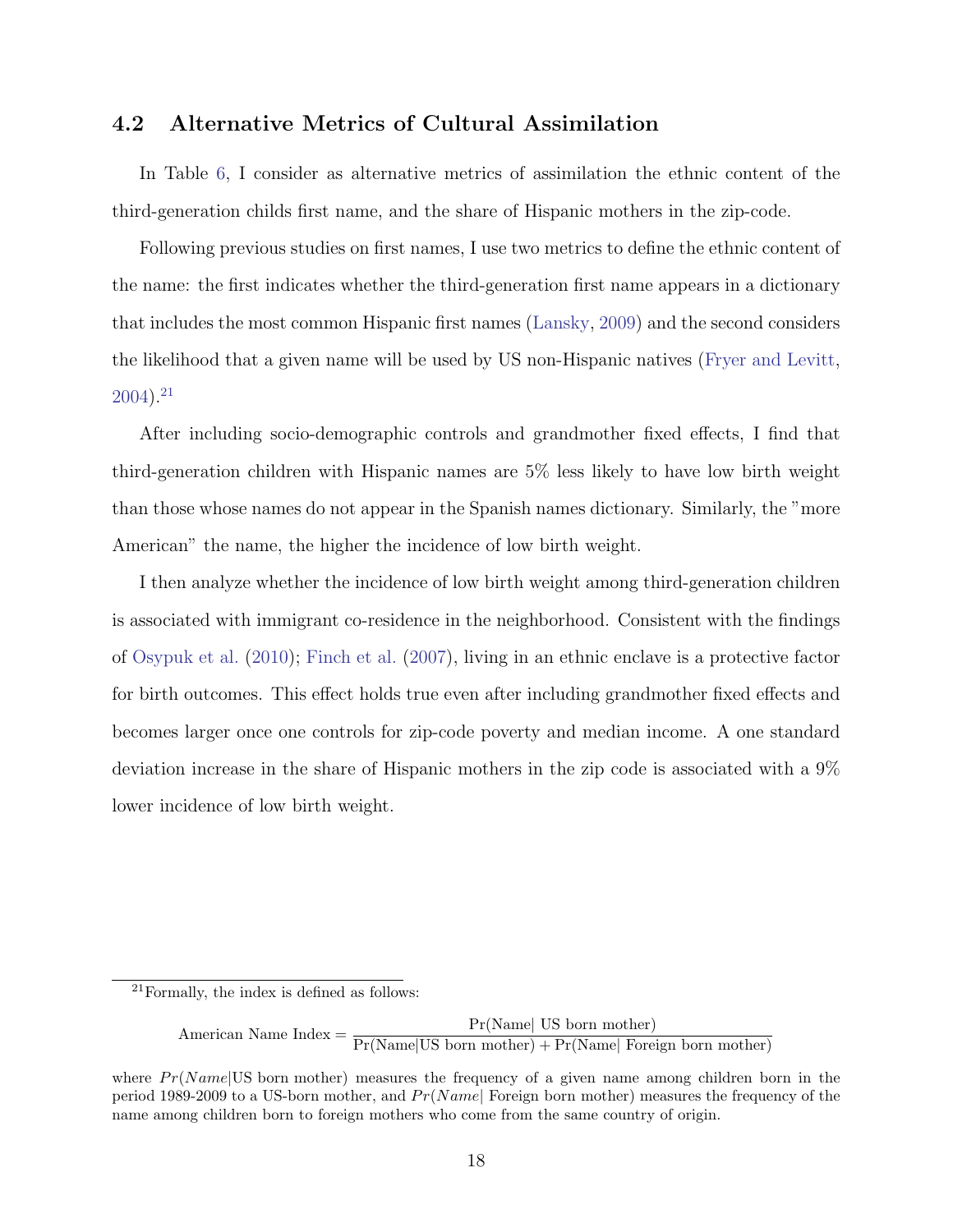## 4.3 External Validity: Evidence from Natality Detail Data (1989- 2004)

To verify the external validity of the results obtained using the data from California and Florida, I replicate the same analysis using the Natality Detail Data, which contain detailed data on all births in the United States. These data do not contain confidential information for identifying siblings, and therefore, I rely on self-reported ethnicity to define intermarriage. Because of these limitations, I cannot use grandmother fixed effects and I cannot distinguish second-generation Hispanics from later generation immigrants for this analysis. To facilitate comparability with the main results presented in Section 3, I restrict the sample to mothers born between 1970 and 1985. Panel A of Table [11](#page-38-0) shows that the OLS estimates and the 2SLS estimates are very close to the estimates presented in columns 1 and 4 of Table [4](#page-31-0) for California and Florida. Again, intermarriage is associated with a higher incidence of low birth weight. This correlation holds up when an extensive set of socio-demographic controls are included. 2SLS estimates are larger than the OLS estimates, suggesting positive selection on intermarriage, which is consistent with the existence of a positive socio-economic gradient in health and the observed positive association between intermarriage and socioeconomic status. Furthermore, Table [8](#page-35-0) shows that there is no significant effect of marrying a non-Hispanic on childrens low birth weight, when we analyze the sample of US born non-Hispanic white native women (columns 1 and 2), and no evidence of negative intermarriage effects among immigrant descendants marrying to other ethnic groups (columns 3 and 4).<sup>[22](#page-19-0)</sup> These results suggest that the intermarriage "health penalty" is not explained by unobserved characteristics of Hispanic men, nor by unobservable individual characteristics associated with exogamous marriages.

<span id="page-19-0"></span> $^{22}$ In columns 3 and 4, the analysis excludes Hispanic women intermarried with a non-Hispanic native.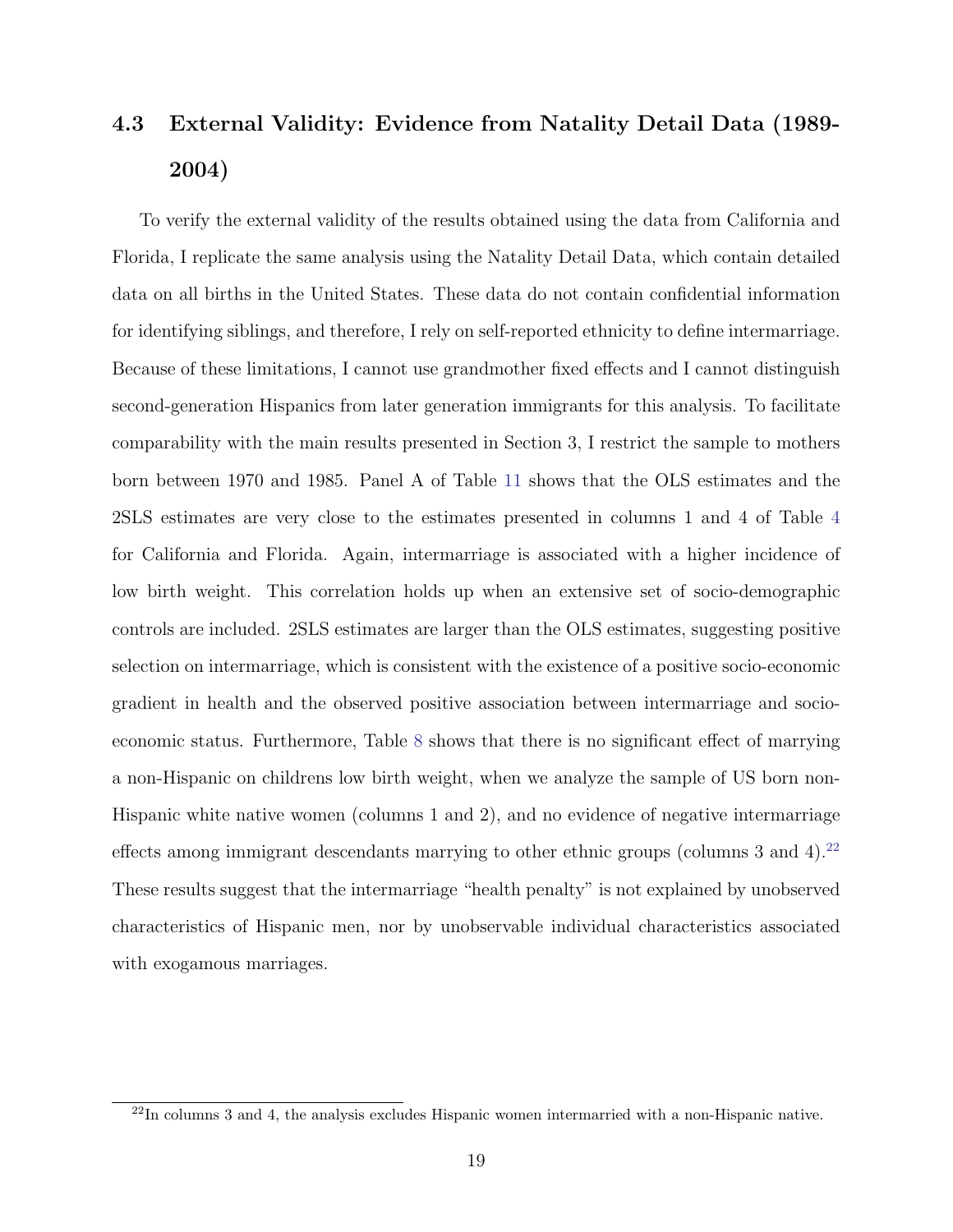## 5 Possible Mechanisms

To further investigate the possible mechanisms underlying the negative effect of intermarriage on third-generation birth outcomes, I take advantage of the Natality Detail Data, which allows me to exploit information on maternal behaviors and risk factors that is available in the birth records of other states.

Table [9](#page-36-0) illustrates the incidence of these risk factors among natives and immigrants of Hispanic origin. First-generation immigrants have a substantially lower incidence of risk factors compared to non-Hispanic white natives. Second-generation immigrants show some convergence towards the less healthy behaviors and higher incidence of risk factors of natives, but they retain a fairly sizeable health advantage over natives. Yet, for both first and secondgeneration immigrants, intermarriage is associated with a higher incidence of risk factors and less distance to the native behavioral norm.

Table [10](#page-37-0) focuses on smoking during pregnancy, which has been widely recognized as the most modifiable risk factor for low birth weight [\(Almond et al.,](#page-22-0) [2005;](#page-22-0) [Currie and Schmieder,](#page-24-8) [2009\)](#page-24-8). The results presented in Table [10](#page-37-0) confirm that intermarriage is importantly associated with smoking during pregnancy and that this correlation holds up when socio-demographic controls are included (columns 1-3). Using the data from Florida that contain limited information on risky behaviors, I investigate whether the correlation between intermarriage and tobacco consumption during pregnancy is robust to the inclusion of grandmother fixed effects (columns 4-7). Columns 6 and 7 show that when including grandmother fixed effects, the coefficient decreases from 2 percentage points to 0.6 percentage points, but the effect remains economically important and statistically significant. Being intermarried is associated with a 30% higher likelihood of tobacco use during pregnancy. The results for other risk factors, such as alcohol use and gestational hypertension, tend toward the same direction. However, in these cases, the magnitude and the significance of the coefficient are less robust to the inclusion of grandmother fixed effects and socio-demographic controls.

Table [11](#page-38-0) shows that when we control for this set of risky behaviors, the effect of in-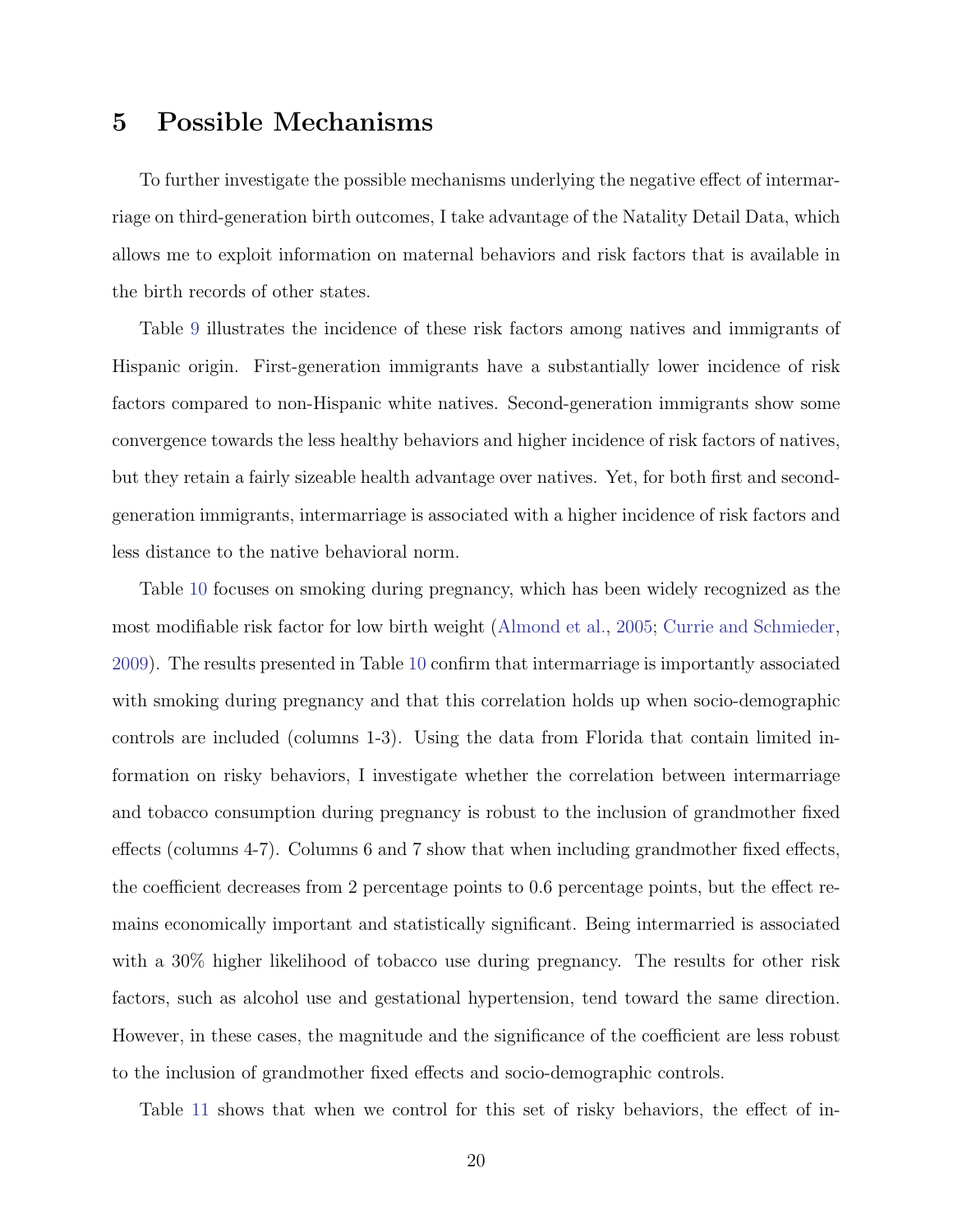termarriage on low-birth weight reduces substantially. Panel B focuses on smoking, while Panel C includes alcohol consumption and gestational hypertension.<sup>[23](#page-21-0)</sup> When controlling for observable risk factors, the OLS estimate becomes non-significant, while the 2SLS coefficient shrinks by approximately 50%. This evidence suggests that the higher incidence of observed risk factors (such as higher rates of smoking, alcohol consumption, and hypertension) among intermarried Hispanic women explains in substantial part the negative relationship between second-generation intermarriage and third-generation birth outcomes.

It is worth noting that I am able to account for the contribution of only a limited set of behaviors and that there are other important behaviors that I do not observe which may be correlated with intermarriage and birth outcomes.<sup>[24](#page-21-1)</sup> The unexplained part of the "intermarriage penalty" is likely to be related to other types of behavior, such as dietary habits, for which I do not have data but that are known to significantly affect birth outcomes and to deteriorate with time spent in the US and across generations.

## 6 Conclusion

This paper analyzed the effects of second-generation assimilation on the birth outcomes of third-generation Hispanics in the US. Among second-generation Hispanics, intramarried couples exhibit higher resilience in terms of healthy behaviors, health conditions, and birth outcomes. Using ethnic intermarriage as a metric of cultural assimilation, I show that third-generation children of intermarried Hispanic couples are 9% more likely to be of low birth weight than children of intramarried couples. This holds true even after accounting for potential confounding factors, focusing on a subsample of second-generation siblings and controlling for grandmother fixed effects. 2SLS estimates confirm these main findings

<span id="page-21-0"></span><sup>&</sup>lt;sup>23</sup>Including information on maternal weight gain and maternal diabetes leaves the estimates practically unchanged. The results are available upon request.

<span id="page-21-1"></span><sup>24</sup>For instance, maternal dietary practices have been shown to be significant determinants of health at birth, and there is evidence of unhealthy assimilation with respect to dietary habits [\(Guendelman and](#page-25-8) [Abrams,](#page-25-8) [1995\)](#page-25-8). Using the American Time Use Survey, I find evidence that among immigrants of Hispanic origin, intramarriage is positively associated with time spent on food preparation and consumption.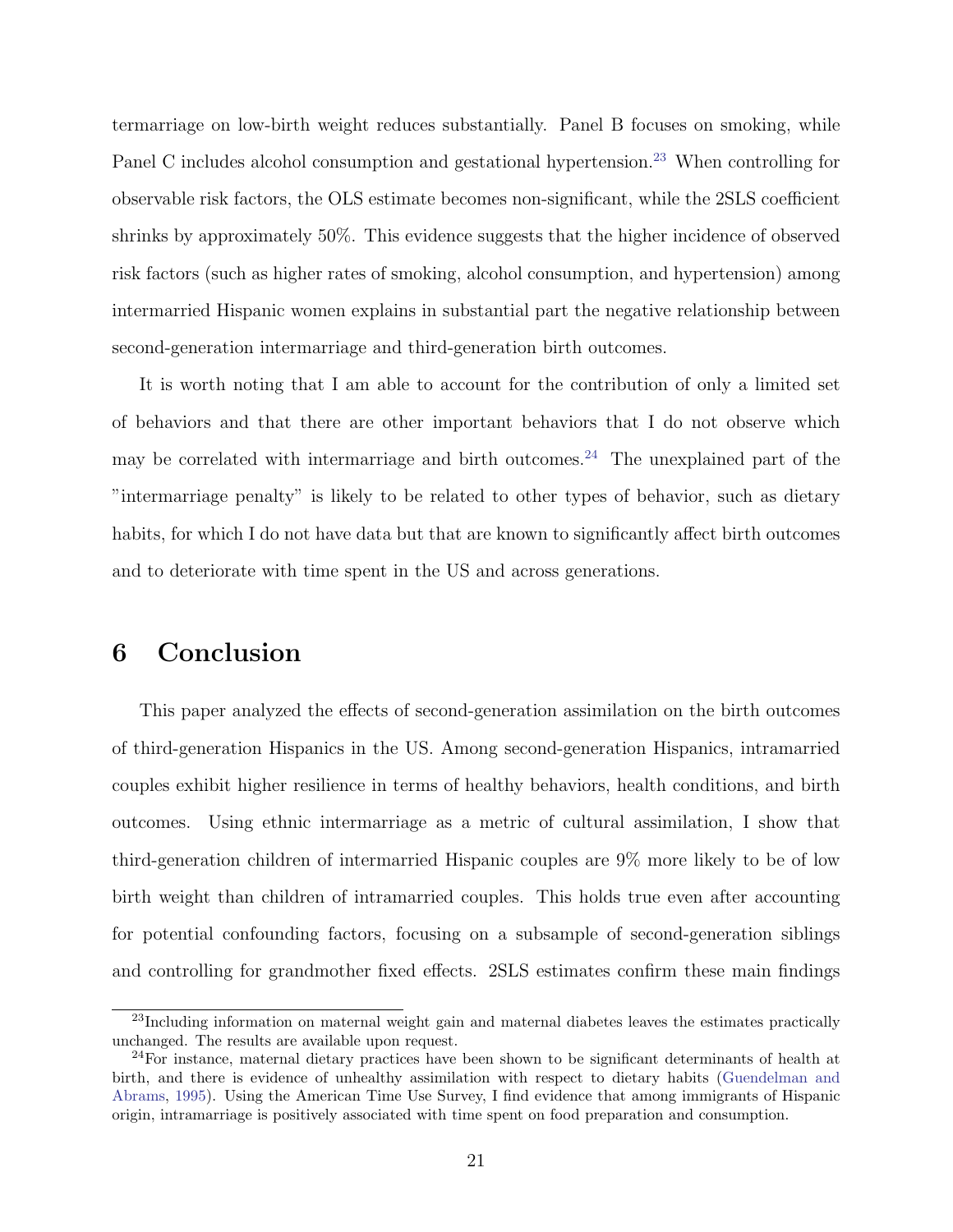and, consistent with the existence of a positive socio-economic gradient in health, are, if anything, larger than the OLS estimates. Furthermore, the results do not appear to be driven by unobservable traits associated with the father's ethnicity and intermarriage. The father's Hispanic ethnicity has no protective effect when analyzing children of non-Hispanic women, nor does it have a significant effect on Hispanics intermarried into another ethnic group. Instead, the evidence suggests that these differences are explained by the higher prevalence of risky behaviors (e.g., smoking) among second-generation mothers in exogamous relationships.

Overall, these results highlight the importance of policies that encourage the maintenance of healthy behaviors among immigrant descendants. Educational and prevention programs targeting Hispanic mothers may have important effects, particularly on those who are highly acculturated, and thus have a significant potential to reduce these risks. Finally, these results are also relevant to sending countries, such as Mexico, that are undergoing important epidemiological transitions. As health transitions occur more rapidly in a migrating population, the health trajectories observed among immigrants can help predict the risks associated with the typical public health problems related to urbanization, the diffusion of sedentary habits, and substance abuse in developing countries.

## References

- <span id="page-22-1"></span>Acevedo-Garcia, Dolores, Jocelyn Pan, Hee-Jin Jun, Theresa L. Osypuk, and Karen M. Emmons (2005) 'The effect of immigrant generation on smoking.' Social Science and Medicine 61, 1223–1242
- <span id="page-22-0"></span>Almond, Douglas, Kennet Y. Chay, and David S. Lee (2005) 'The cost of low birth weight.' Quarterly Journal of Economics 120(3), 1031–1083
- <span id="page-22-2"></span>Angrist, Josh (2002) 'How do sex ratios affect marriage and labor markets? evidence from america's second generation.' Quarterly Journal of Economics pp. 997–1038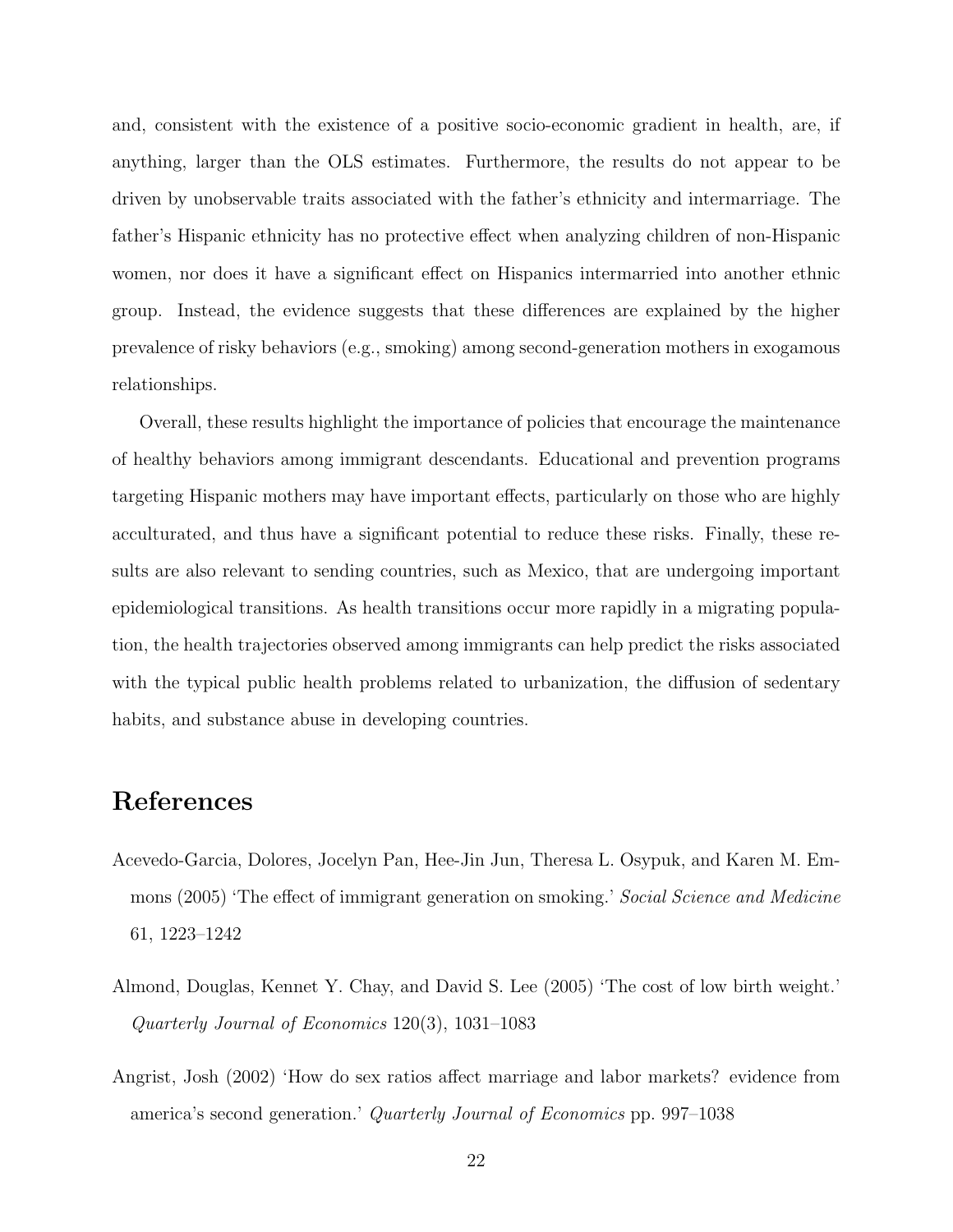- <span id="page-23-0"></span>Antecol, Heather, and Kelly Bedard (2006) 'Unhealthy assimilation: Why do immigrants converge to American health status levels?' Demography 43(2), 337–360
- <span id="page-23-6"></span>Baker, Michael, and Dwayne Benjamin (1997) 'The role of the family in immigrants' labormarket activity: an evaluation of alternative explanations.' The American Economic Review pp. 705–727
- <span id="page-23-4"></span>Bisin, Alberto, and Thierry Verdier (2000) 'Beyond the melting pot: cultural transmission, marriage, and the evolution of ethnic and religious traits.' The Quarterly Journal of Economics 115(3), 955–988
- <span id="page-23-3"></span>Bisin, Alberto, Eleonora Patacchini, Thierry Verdier, and Yves Zenou (2011) 'Ethnic identity and labour market outcomes of immigrants in europe.' Economic Policy 26(65), 57–92
- <span id="page-23-5"></span>Bisin, Alberto, Giorgio Topa, and Thierry Verdier (2004) 'Religious intermarriage and socialization in the united states.' Journal of Political Economy 112(3), 615–664
- <span id="page-23-2"></span>Case, Anne, Angela Fertig, and Christina Paxson (2005) 'The lasting impact of childhood health and circumstance.' *Journal of Health Economics* 24, 365–389
- <span id="page-23-8"></span>Case, Anne, Darren Lubotsky, and Christina Paxson (2002) 'Economic status and health in childhood: The origins of the gradient.' The American Economic Review 92(5), 1308–1334
- <span id="page-23-7"></span>Chiswick, Barry R, and Christina Houseworth (2011) 'Ethnic intermarriage among immigrants: Human capital and assortative mating.' Review of Economics of the Household 9(2), 149–180
- <span id="page-23-1"></span>Conley, Dalton, and Neil G. Bennett (2000) 'Is biology destiny? Birth weight and life chances.' American Sociological Review 65(3), 458–476
- <span id="page-23-9"></span>Contoyannis, Paul, Andrew M Jones, and Nigel Rice (2004) 'The dynamics of health in the british household panel survey.' Journal of Applied Econometrics 19(4), 473–503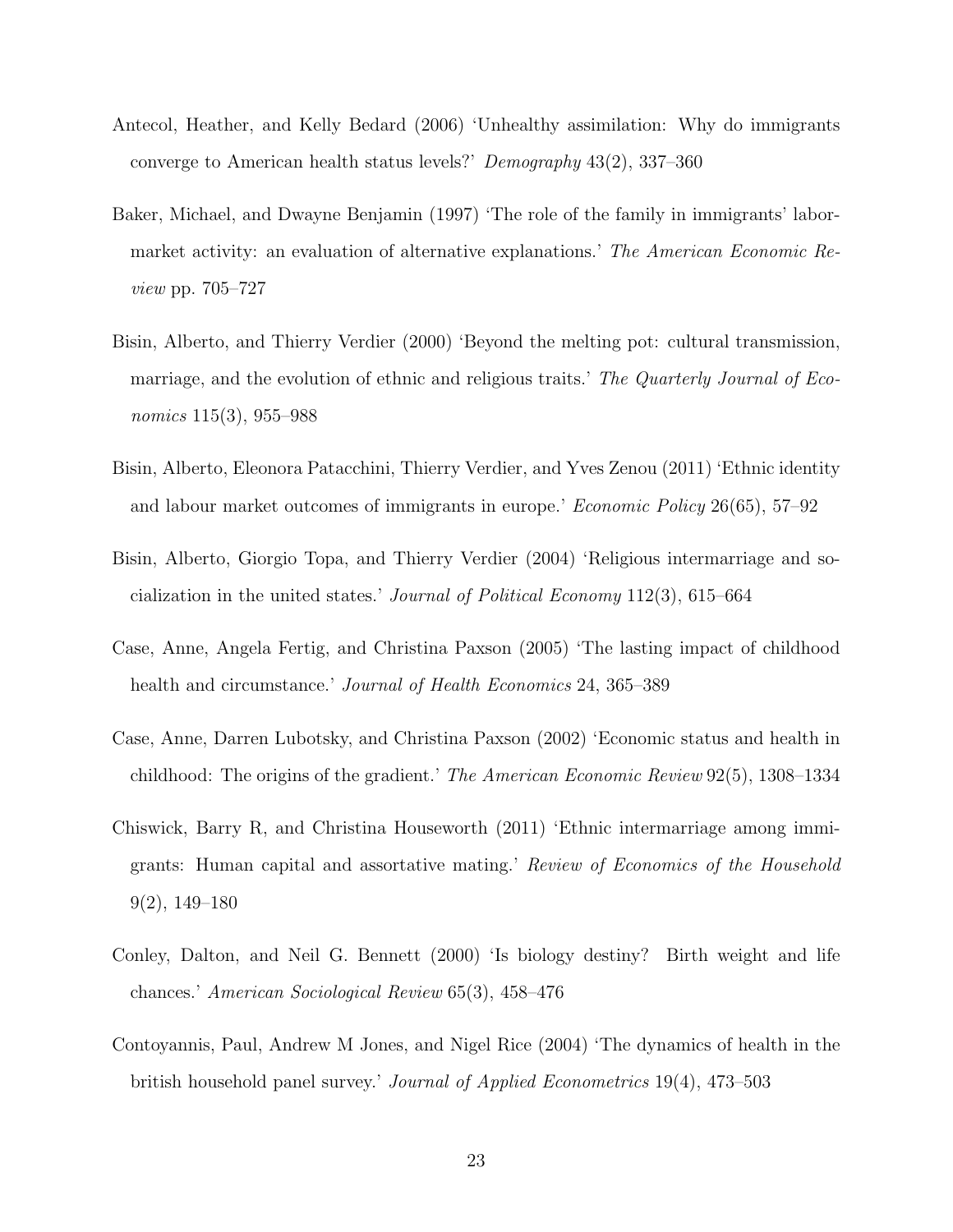- <span id="page-24-2"></span>Currie, Janet (2011) 'Inequality at birth: Some causes and consequenses.' NBER working paper
- <span id="page-24-1"></span>Currie, Janet, and Enrico Moretti (2007) 'Biology as destiny? Short- and long-run determinants of intergenerational transmission of birth weight.' Journal of Labor Economics 25(2), 231–263
- <span id="page-24-8"></span>Currie, Janet, and Johannes Schmieder (2009) 'Fetal exposures to toxic releases and infant health.' American Economic Review, American Economic Association 99(2), 117–83
- <span id="page-24-3"></span>Delavari, Maryam, Anders Larrabee Sønderlund, Boyd Swinburn, David Mellor, and Andre Renzaho (2013) 'Acculturation and obesity among migrant populations in high income countries–a systematic review.' BMC Public Health 13(458), 2–11
- <span id="page-24-5"></span>Duncan, Brian, and Stephen J Trejo (2007) 'Ethnic identification, intermarriage, and unmeasured progress by mexican americans.' In Mexican immigration to the United States, ed. George J. Borjas University of Chicago Press pp. 229–268
- <span id="page-24-6"></span> $(2011a)$  'Intermarriage and the intergenerational transmission of ethnic identity and human capital for mexican americans.' Journal of labor economics 29(2), 195
- <span id="page-24-7"></span>(2011b) 'Tracking intergenerational progress for immigrant groups: The problem of ethnic attrition.' The American Economic Review 101(3), 603–608
- <span id="page-24-4"></span>Eckstein, Zvi, and Yoram Weiss (2002) 'The integration of immigrants from the former soviet union in the israeli labor market.' In A special volume in memory of Michael Bruno, ed. A. Ben-Basat (MA: MIT Press) pp. 349–77
- <span id="page-24-0"></span>Elder, Todd E., John H. Goddeeris, and Steven J. Haider (2012) 'Disparate disparities: Understanding differences in infant mortality across ratial and ethnic groups.' [https:](https://www.msu.edu/~telder/DD_Current.pdf) [//www.msu.edu/~telder/DD\\_Current.pdf](https://www.msu.edu/~telder/DD_Current.pdf). Accessed Nov. 2012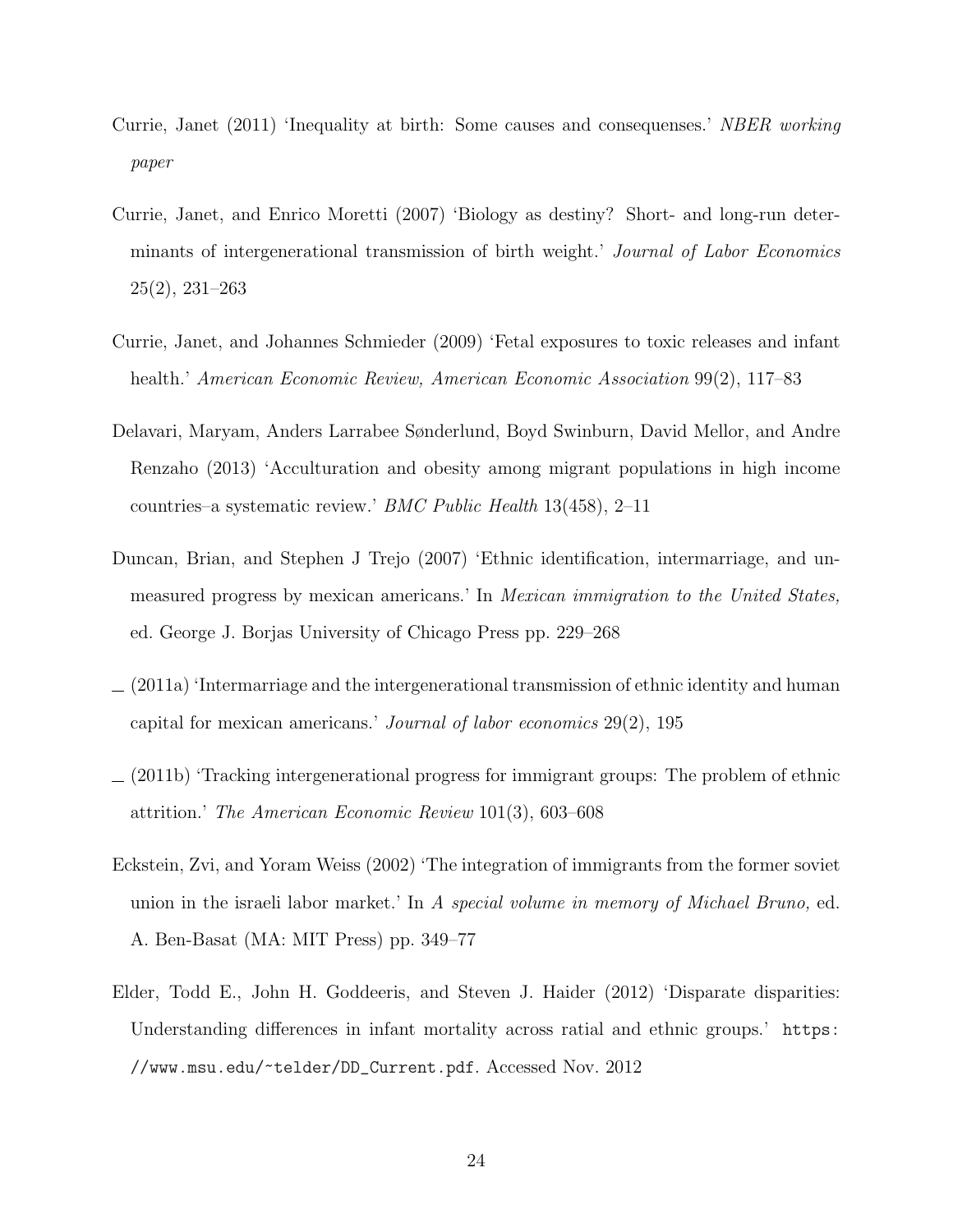- <span id="page-25-3"></span>Fernandez, Raquel (2011) 'Does culture matter?' In Handbook of Social Economics, ed. Jess Benhabib, Matthew O. Jackson, and Alberto Bisin, vol. 1A (The Nederlands: North-Holland) pp. 481–510
- <span id="page-25-2"></span>Finch, Brian Karl, Nelson Lim, William Perez, and D. Phuong Do (2007) 'Toward a population health model of segmented assimilation: The case of low birth weight in Los Angeles.' Sociological Perspectives 50(3), 445–468
- <span id="page-25-7"></span>Fryer, Roland G., and Steven D. Levitt (2004) 'The causes and consequences of distinctively black names.' Quarterly Journal of Economics 119(3), 767–805
- <span id="page-25-6"></span>Furtado, Delia, and Nikolaos Theodoropoulos (2010) 'Why does intermarriage increase immigrant employment? the role of networks.' The BE Journal of Economic Analysis and Policy
- <span id="page-25-4"></span>Furtado, Delia, and Stephen Trejo (2012) 'Interethnic marriages and their economic effects.' CReAM Discussion Paper Series 1205, Centre for Research and Analysis of Migration (CReAM), Department of Economics, University College London, Feb. [http://ideas.](http://ideas.repec.org/p/crm/wpaper/1205.html) [repec.org/p/crm/wpaper/1205.html](http://ideas.repec.org/p/crm/wpaper/1205.html). Accessed Nov. 2012
- <span id="page-25-0"></span>Giuntella, Osea (2013) 'Why does the health of immigrants deteriorate?' IZA Discussion Paper 7588
- <span id="page-25-5"></span>Gordon, Milton A. (1964) Assimilation in America (New York: Oxford University Press)
- <span id="page-25-8"></span>Guendelman, Sylvia, and Barbara Abrams (1995) 'Dietary intake among Mexican-American women: Generational differences and a comparison with non-Hispanic women.' American Journal of Public Health 85(1), 20–25
- <span id="page-25-1"></span>Jasso, Guillermina, Douglas S. Massey, Mark R. Rosenzweig, and James P. Smith (2004) 'Immigrant health: Selectivity and acculturation.' The Institute for Fiscal Studies Working Paper 4(23), 1–46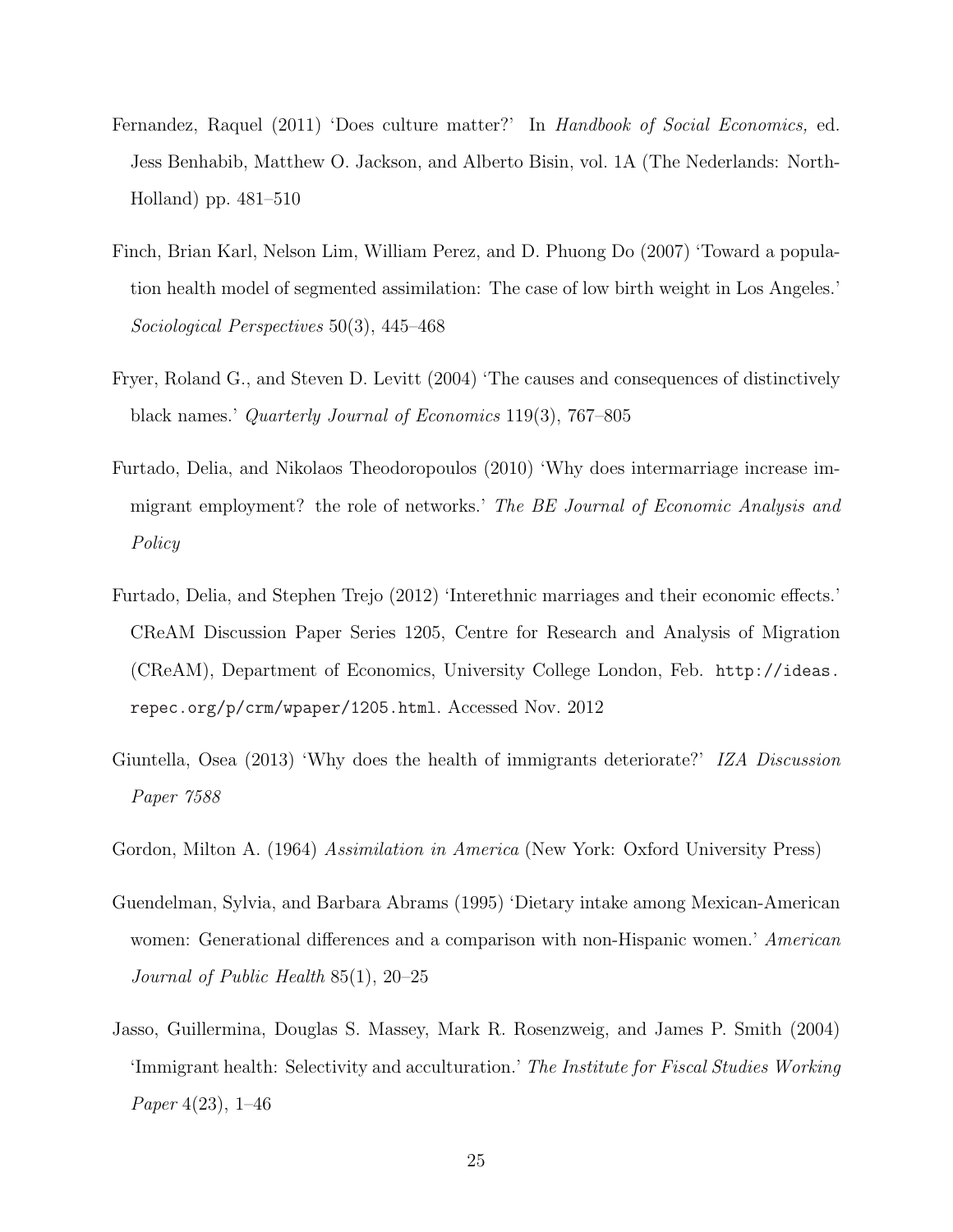- <span id="page-26-2"></span>Kaushal, Neeraj, and Robert Kaestner (2010) 'Health and health insurance trajectories of mexicans in the us.' Working Paper 16139, National Bureau of Economic Research, June
- <span id="page-26-9"></span>Lansky, Bruce (2009) 100,000+ Baby Names: The Most Complete, Fascinating, and Helpful Name Book You Can Find (Simon and Schuster)
- <span id="page-26-4"></span>Marmot, Michael G., and S.Leonard Syme (1976) 'Acculturation and coronary heart disease in Japanese-Americans.' American Journal of Epidemiology 104(3), 225–247
- <span id="page-26-5"></span>Meng, Xin, and Robert G. Gregory (2005) 'Intermarriage and the economic assimilation of immigrants.' Journal of Labor Economics 23(1), 135–174
- <span id="page-26-3"></span>Nekby, Lena (2010) 'Inter-and intra-marriage premiums revisited: Its probably who you are, not who you marry!' IZA Discussion Paper
- <span id="page-26-10"></span>Osypuk, Theresa L., Lisa Bates, and Dolores Acevedo-Garcia (2010) 'Another Mexican birth weight paradox? The role of residential enclaves and neighborhood poverty in the birth weight of Mexican-origin infants.' Social Science and Medicine 70, 550–560
- <span id="page-26-6"></span>Qian, Zhenchao, and Daniel T Lichter (2007) 'Social boundaries and marital assimilation: Interpreting trends in racial and ethnic intermarriage.' American Sociological Review 72(1), 68–94
- <span id="page-26-0"></span>Riosmena, Fernando, Rebeca Wong, and Alberto Palloni (2013) 'Paradox lost: Explaining the Hispanic adult mortality advantage.' Demography 50, 1039–1064
- <span id="page-26-8"></span>Royer, Heather (2009) 'Separated at girth: US twin estimates of the effects of birth weight.' American Economic Journal: Applied Economics 2(2), 49–85
- <span id="page-26-7"></span>Sassler, Sharon (2005) 'Gender and ethnic differences in marital assimilation in the early twentieth century.' International Migration Review 39(3), 608–634
- <span id="page-26-1"></span>Ullmann, S.Heidi, Noreen Goldman, and Douglas Massey (2011) 'Healthier before they migrate, less healthy when they return?' Social Science and Medicine 73, 421–428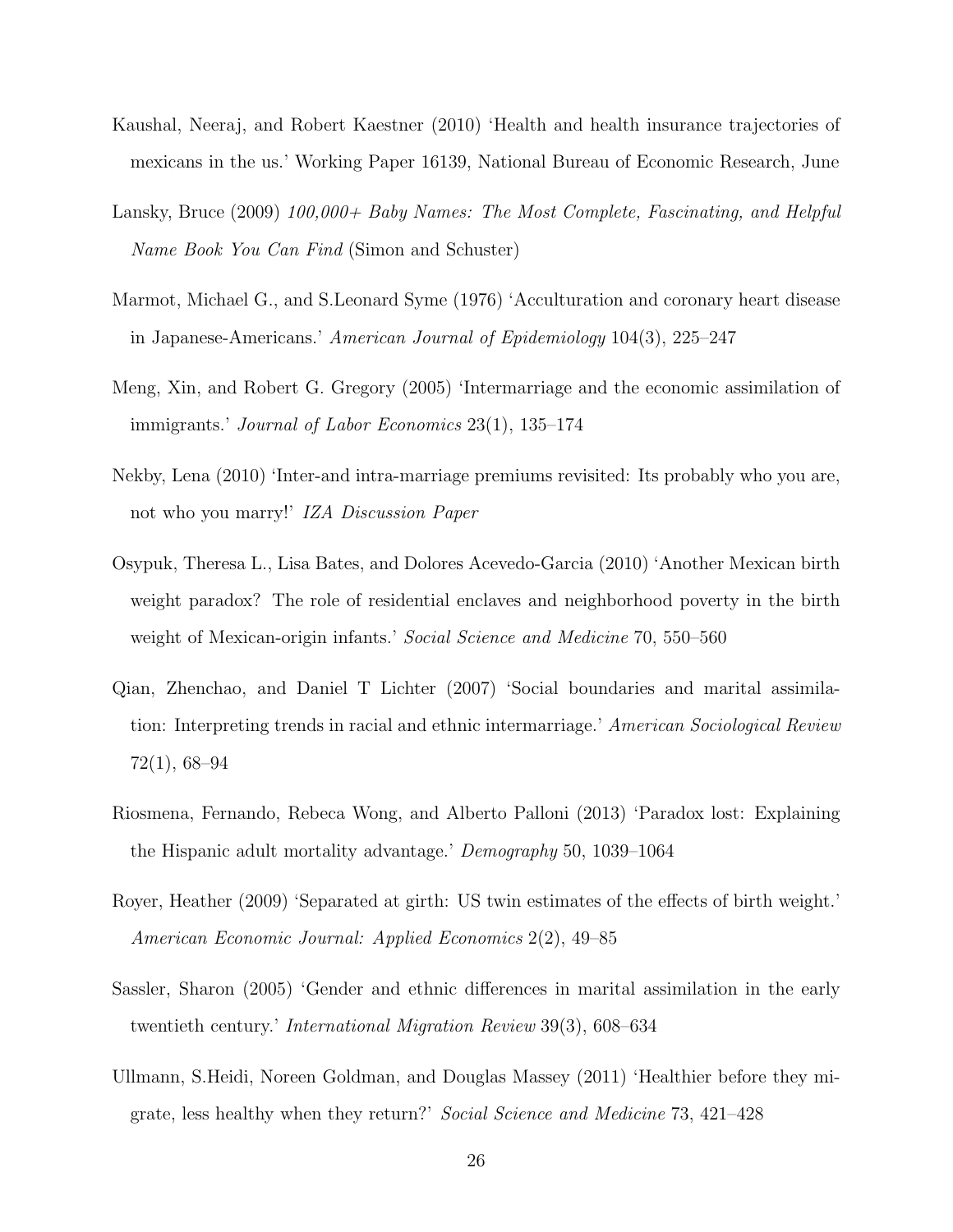- <span id="page-27-0"></span>Wang, Wendy (2012) 'The rise of intermarriage. rates, characteristics vary by race and gender.' Pew Social and Demographic Trends. [http://www.pewsocialtrends.org/2012/](http://www.pewsocialtrends.org/2012/02/16/the-rise-of-intermarriage/) [02/16/the-rise-of-intermarriage/](http://www.pewsocialtrends.org/2012/02/16/the-rise-of-intermarriage/). Accessed Nov. 2012
- <span id="page-27-2"></span>Wooldridge, Jeffrey M (2005) 'Simple solutions to the initial conditions problem in dynamic, nonlinear panel data models with unobserved heterogeneity.' Journal of Applied Econometrics 20(1), 39–54
- <span id="page-27-1"></span>Word, David L, Charles D Coleman, Robert Nunziata, and Robert Kominski (2008) 'Demographic aspects of surnames from census 2000.' Unpublished manuscript, Retrieved from http://citeseerx. ist. psu. edu/viewdoc/download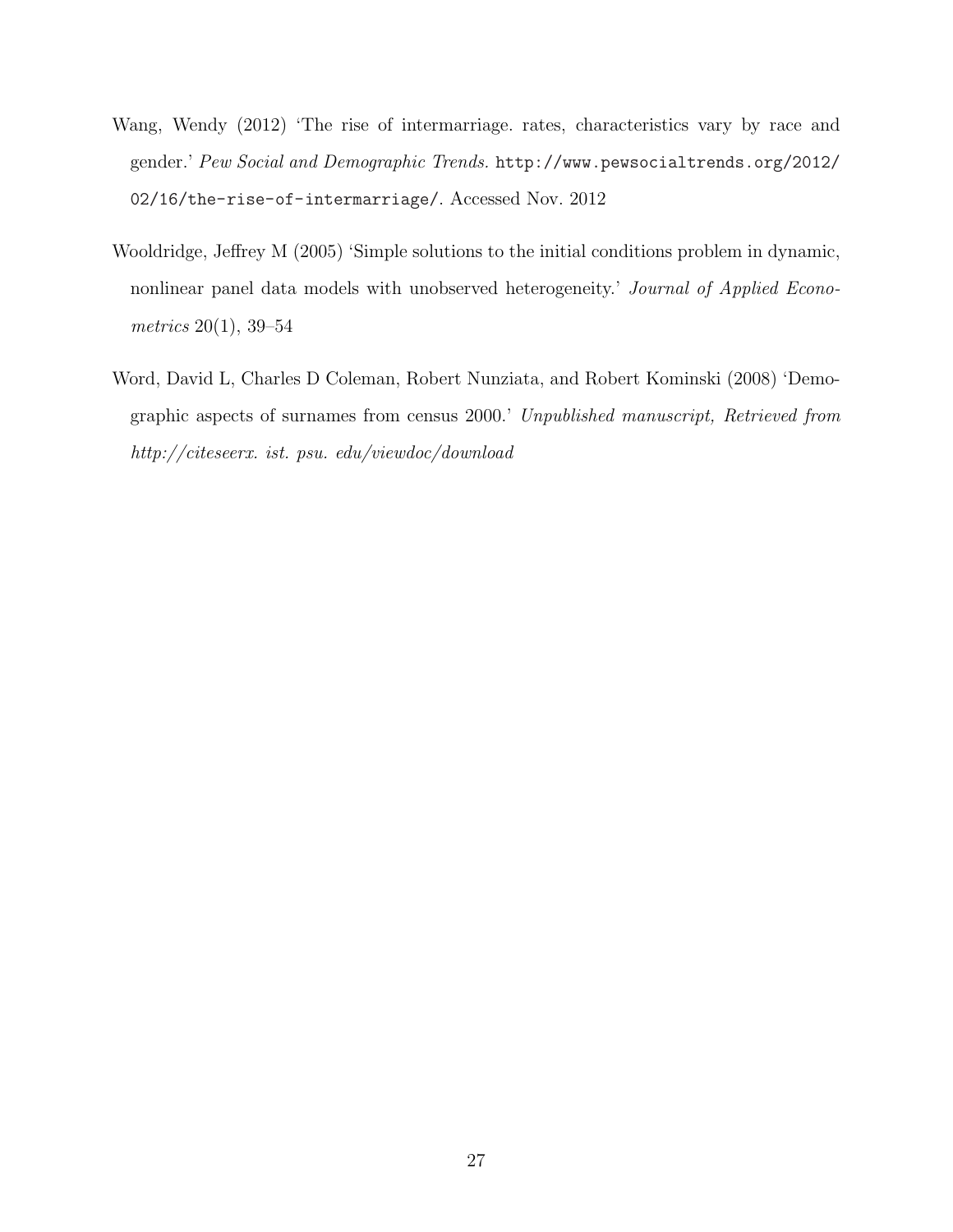<span id="page-28-0"></span>

|                                                                        | Mean    | Endogamous<br>Std.Dev | Mean    | Exogamous<br>Std.Dev |
|------------------------------------------------------------------------|---------|-----------------------|---------|----------------------|
|                                                                        |         |                       |         |                      |
| Child's characteristics $(3^{rd}\text{-}generation)$<br>Birth outcomes |         |                       |         |                      |
| Low birth weight $(<2500$ grams)                                       | 5.28    | (22.36)               | 6.04    | (23.83)              |
| Very low birth weight $(<1500$ grams)                                  | 0.54    | (7.36)                | 0.68    | (8.23)               |
| Birth weight (in grams)                                                | 3354.44 | (527.79)              | 3343.81 | (543.86)             |
| Infant mortality                                                       | 0.05    | (2.27)                | 0.12    | (3.44)               |
| Complications during pregnancy                                         | 50.09   | (50.00)               | 52.20   | (49.95)              |
| Macrosomic $($ >4000 grams $)$                                         | 9.11    | (28.78)               | 9.16    | (28.84)              |
| Abnormal conditions                                                    | 3.17    | (17.51)               | 3.82    | (19.18)              |
| Premature                                                              | 9.88    | (29.83)               | 10.00   | (30.00)              |
| Low APGAR* (below 4)                                                   | 0.45    | (6.73)                | 0.53    | (7.28)               |
| Other child's characteristics                                          |         |                       |         |                      |
| Parity                                                                 | 0.98    | (1.10)                | 0.83    | (1.02)               |
| Female                                                                 | 48.88   | (49.99)               | 48.45   | (49.98)              |
| Spanish First-Name                                                     | 34.15   | (47.42)               | 17.34   | (37.86)              |
| American Name Index                                                    | 27.96   | (26.84)               | 36.87   | (30.54)              |
| Mother's characteristics $(2^{nd}$ -generation)                        |         |                       |         |                      |
| Low birth weight                                                       | 4.39    | (20.49)               | 4.82    | (21.42)              |
| Birth weight (in grams)                                                | 3343.10 | (496.76)              | 3305.81 | (496.75)             |
| Less than high-school                                                  | 28.92   | (45.34)               | 16.59   | (37.20)              |
| High school                                                            | 38.39   | (48.63)               | 32.24   | (46.74)              |
| Some college                                                           | 22.53   | (41.78)               | 28.65   | (45.21)              |
| College or more                                                        | 10.16   | (30.21)               | 22.52   | (41.77)              |
| Adequate prenatal care                                                 | 85.22   | (35.49)               | 87.22   | (33.39)              |
| Married                                                                | 47.41   | (49.93)               | 51.87   | (49.97)              |
| Age                                                                    | 23.98   | (4.82)                | 25.46   | (5.09)               |
| Father's characteristics                                               |         |                       |         |                      |
| Less than high-school                                                  | 36.22   | (48.06)               | 14.40   | (35.11)              |
| High school                                                            | 41.74   | (49.31)               | 39.76   | (48.94)              |
| Some college                                                           | 14.36   | (35.07)               | 22.63   | (41.85)              |
| College or more                                                        | 7.68    | (26.62)               | 23.21   | (42.22)              |
| Age                                                                    | 26.41   | (5.53)                | 28.16   | (6.19)               |
| Zip-code characteristics at birth $(3^{rd}$ -generation)               |         |                       |         |                      |
| Born in poorest quartile (residence)                                   | 32.53   | (46.85)               | 18.66   | (38.96)              |
| Born in poorest quartile (hospital)                                    | 21.65   | (41.18)               | 13.18   | (33.82)              |
| Median Zipcode income 1990                                             | 11.04   | (0.32)                | 11.15   | (0.31)               |
| Share of Hispanic mothers in Zipcode                                   | 28.97   | (19.07)               | 21.13   | (17.52)              |
| Poverty share in mother's Zipcode of birth                             | 19.75   | (39.66)               | 17.36   | (37.73)              |
| Marriage market conditions                                             |         |                       |         |                      |
| Share of Men in MSA-age-                                               | 23.31   | (8.65)                | 17.13   | (11.75)              |
| country of origin cell                                                 |         |                       |         |                      |
| Maternal behaviors and risk-factors (FLORIDA)                          |         |                       |         |                      |
| Smoking during pregnancy                                               | 1.28    | (11.22)               | 3.50    | (18.38)              |
| Alcohol during pregnancy                                               | 0.07    | (2.70)                | 0.23    | (4.75)               |
| Gestational hypertension                                               | 3.58    | (18.58)               | 4.13    | (19.90)              |
| Observations                                                           | 282,794 | $(81.5\%)$            | 64,168  | $(18.5\%)$           |

### Table 1: Summary Statistics

Notes - Data are drawn from the California and Florida Vital Statistics (1970–1985, 1989–2009). The sample consists of 346,962 observations.\*Information on APGAR score is available only for the Florida sample.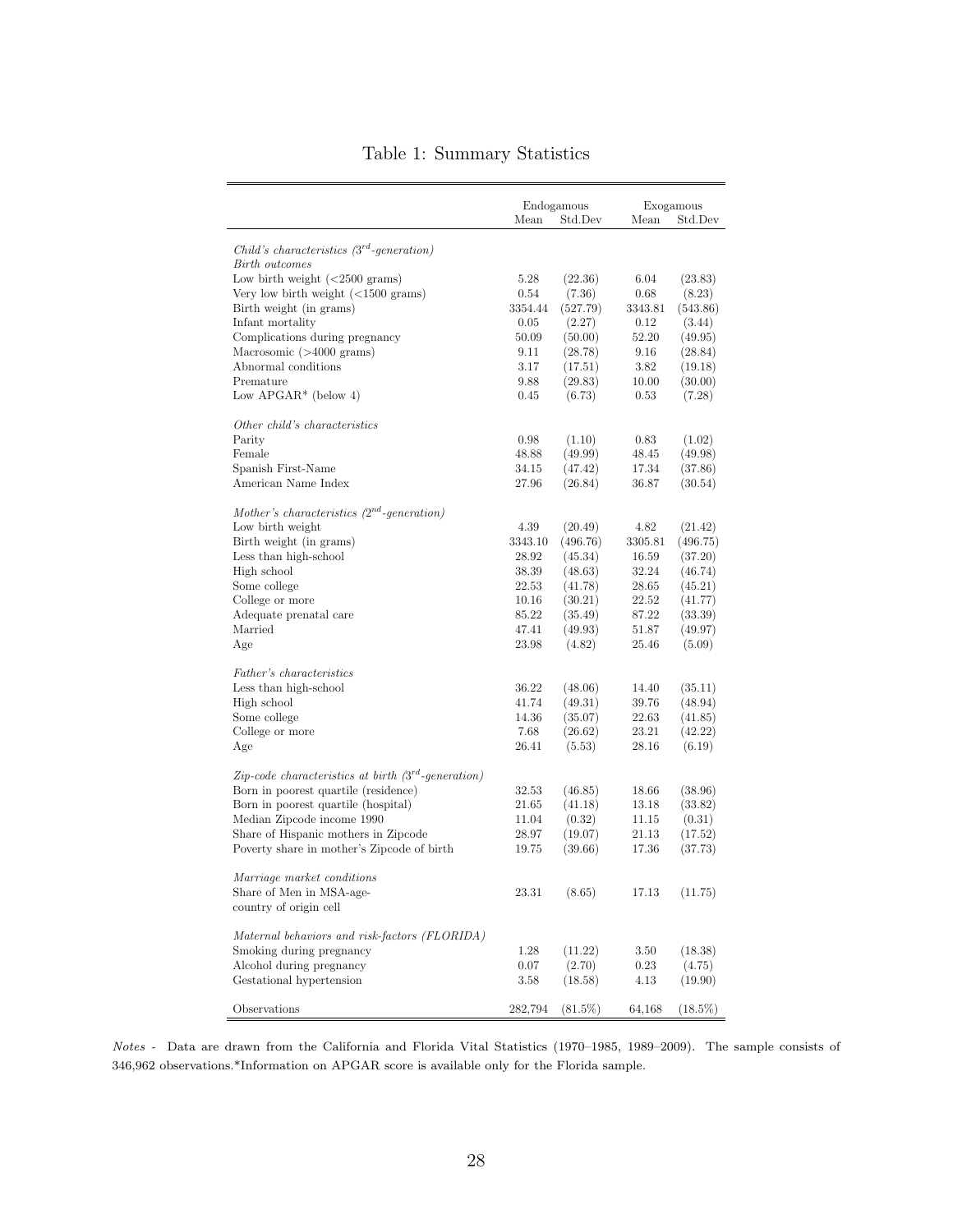<span id="page-29-0"></span>

|                            | (1)            | (2)        | (3)        | (4)        |
|----------------------------|----------------|------------|------------|------------|
| Methodology                | <b>OLS</b>     | <b>OLS</b> | GM F.E.    | GM F.E.    |
| Non-Hispanic father        | $0.008***$     | $0.006***$ | $0.005**$  | $0.005**$  |
|                            | (0.001)        | (0.001)    | (0.002)    | (0.002)    |
| Socio-demographic controls | NO             | YES        | <b>YES</b> | <b>YES</b> |
| Grand-mother (GM) F.E.     | N <sub>O</sub> | NO.        | <b>YES</b> | <b>YES</b> |
| Zip-code characteristics   | NO             | NO         | NO.        | YES        |
| Mean of the Dep. Var.      | 0.054          | 0.054      | 0.054      | 0.054      |
| Std. Dev.                  | 0.226          | 0.226      | 0.226      | 0.226      |
| Observations               | 346,962        | 346,962    | 346,962    | 346,962    |

Table 2: Intermarriage and Low Birth Weight (LBW)

Notes - Data are drawn from the California and Florida Vital Statistics (1970–1985, 1989–2009). Socio-demographic controls include 3rd generation child's gender, mother's birth weight (LBW), dummies for the interaction of county and year of birth of second-generation children (mothers), second generation's age (at delivery) dummies, a quadratic in father's age, second generation parity, an indicator for adequate prenatal care, marital status, father's and mother's education (4 groups), dummies for the interaction of county and year of birth of third-generation children, indicators for missing information on maternal and paternal education, adequacy of prenatal care, mother's birth weight, father's age. Column 3 and 4 include grandmother-fixed effects. Column 4 includes an indicator for whether the mother was residing in a high-poverty zip-code, the hospital was located in a high-poverty zip-code, the share of Hispanic mothers in the zip code, and the poverty rate in the zip-code of birth of second-generation mothers. Standard errors are clustered at the grand-mother level.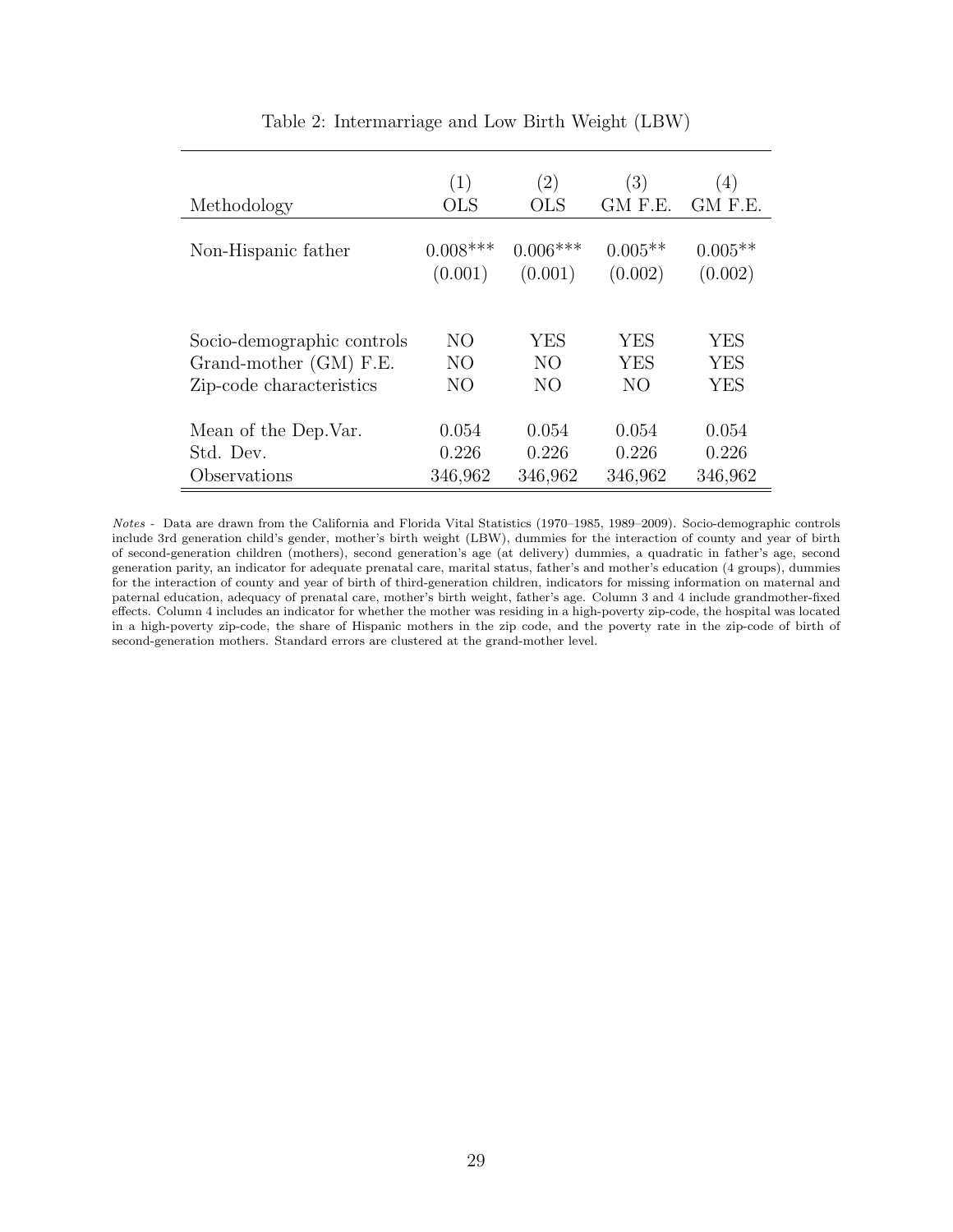<span id="page-30-0"></span>

| Dependent Variable         | (1)<br>High-Education | $\left( 2\right)$<br>Log<br>(Zipcode Income) | (3)<br>High-Poverty Zipcode<br>Hospital | (4)<br>High-Poverty Zipcode Better Neighborhood<br>Residence | (5)        |
|----------------------------|-----------------------|----------------------------------------------|-----------------------------------------|--------------------------------------------------------------|------------|
|                            |                       | Panel A: OLS                                 |                                         |                                                              |            |
| Non-Hispanic father        | $0.084***$            | $0.051***$                                   | $-0.027***$                             | $-0.071***$                                                  | $0.037***$ |
|                            | (0.002)               | (0.002)                                      | (0.002)                                 | (0.002)                                                      | (0.003)    |
| Socio-demographic controls | <b>YES</b>            | YES<br>Panel B: Grand-Mother Fixed Effects   | <b>YES</b>                              | <b>YES</b>                                                   | <b>YES</b> |
| Non-Hispanic Father        | $0.044***$            | $0.028***$                                   | $-0.017***$                             | $-0.039***$                                                  | $0.024***$ |
|                            | (0.005)               | (0.003)                                      | (0.004)                                 | (0.004)                                                      | (0.004)    |
| Socio-demographic controls | <b>YES</b>            | <b>YES</b>                                   | <b>YES</b>                              | <b>YES</b>                                                   | <b>YES</b> |
| GM F.E.                    | <b>YES</b>            | YES                                          | <b>YES</b>                              | <b>YES</b>                                                   | <b>YES</b> |
| Mean of the Dep. Var.      | 0.356                 | 11.062                                       | 0.202                                   | 0.300                                                        | 0.458      |
| Std. Dev.                  | 0.479                 | 0.323                                        | 0.401                                   | 0.458                                                        | 0.498      |
| Observations               | 346,962               | 295,754                                      | 295,754                                 | 330,847                                                      | 346,962    |

#### Table 3: Intermarriage and Socio-Economic Status

Notes - Data are drawn from the California and Florida Vital Statistics (1970–1985, 1989–2009). All estimates include 3rd generation child's gender, mother's birth weight (LBW), dummies for the interaction of county and year of birth of secondgeneration children (mothers), second generation's age (at delivery) dummies, second generation parity, an indicator for prenatal care, marital status, dummies for the interaction of county and year of birth of third-generation children, indicators for missing information on adequacy of prenatal care, and mother's birth weight. Panel B includes grandmother-fixed effects. Standard errors are clustered at the grand-mother level.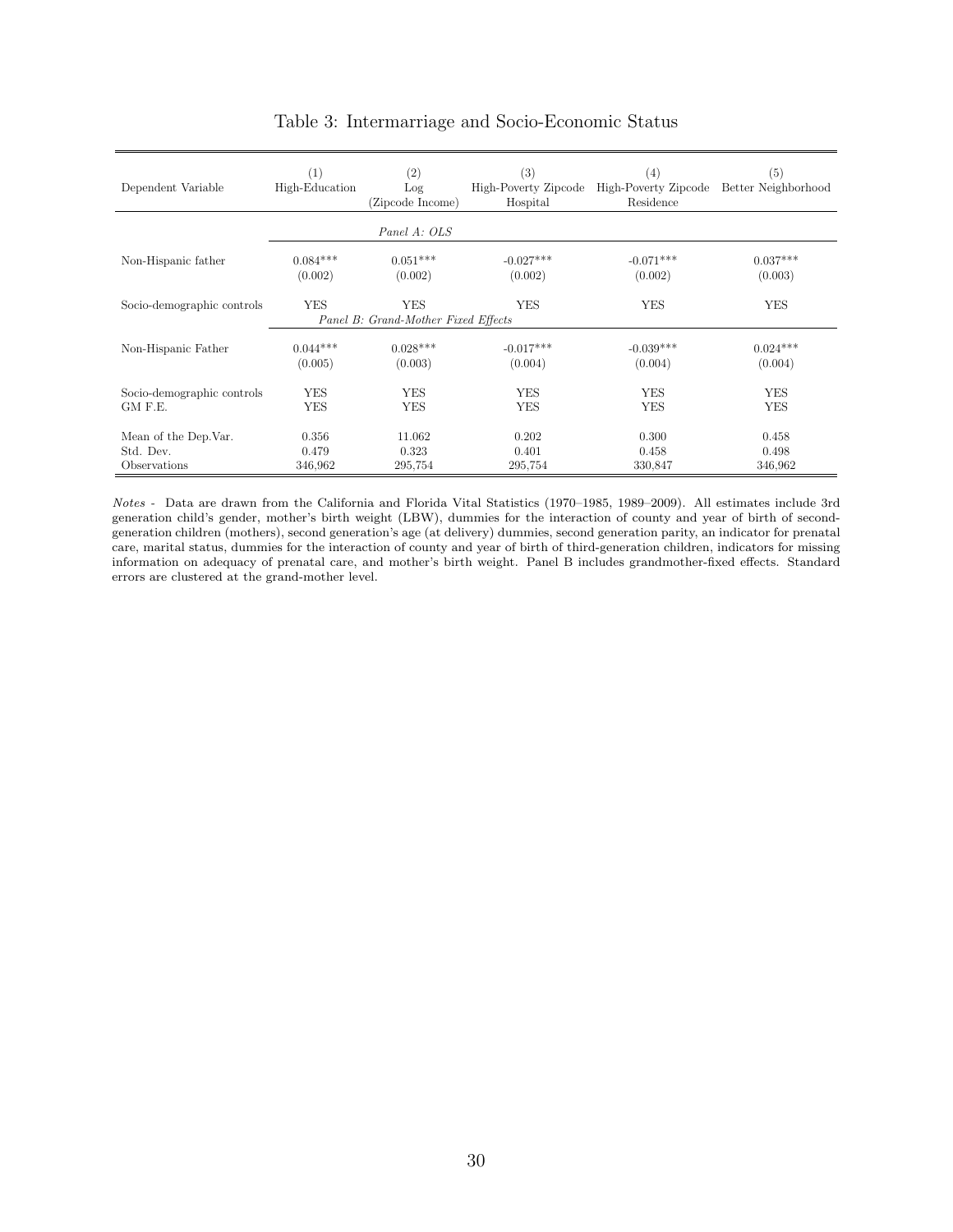<span id="page-31-0"></span>

|                            | (1)                 | (2)        | (3)        | (4)        |
|----------------------------|---------------------|------------|------------|------------|
| Methodology                | First Stage         | <b>OLS</b> | GM F.E.    | 2SLS       |
| Dependent Variable         | Non-Hispanic father | <b>LBW</b> | <b>LBW</b> | <b>LBW</b> |
|                            |                     |            |            |            |
| Non-Hispanic father        |                     | $0.008***$ | $0.005**$  | $0.025**$  |
|                            |                     | (0.001)    | (0.002)    | (0.011)    |
| Share of Men in MSA-age-   | $-1.025***$         |            |            |            |
| country of origin cell     | (0.117)             |            |            |            |
|                            |                     |            |            |            |
| First Stage F              | 126.42              |            |            |            |
|                            |                     |            |            |            |
| Socio-demographic controls | YES                 | NO         | <b>YES</b> | YES        |
| Grand-mother (GM) F.E.     | NO <sub>1</sub>     | NO         | <b>YES</b> | NO.        |
| Zip-code characteristics   | YES                 | NO         | YES        | YES        |
|                            |                     |            |            |            |
| Mean of the Dep. Var.      | 0.185               | 0.054      | 0.054      | 0.054      |
| Std. Dev.                  | 0.388               | 0.226      | 0.226      | 0.226      |
| Observations               | 346,962             | 346,962    | 346,962    | 346,962    |

|  | Table 4: 2SLS Estimates |
|--|-------------------------|
|  |                         |

Notes - Data are drawn from the California and Florida Vital Statistics (1970–1985, 1989–2009). Column 1 presents the first-stage estimate. Columns 2 and 3 replicate the estimates presented in Colums 1 and 4 of Table [2.](#page-29-0) Columns 4 reports 2SLS estimates. Socio-demographic controls include 3rd generation child's gender, mother's birth weight (LBW), dummies for the year of birth of second-generation children (mothers), second generation's age (at delivery) dummies, a quadratic in father's age, second generation parity, an indicator for prenatal care, marital status, father's and mother's education (4 groups), dummies for the year of birth of third-generation children, indicators for missing information on maternal education, adequacy of prenatal care, mother's birth weight, state fixed effects and zip code level characteristics. Zip-code level characteristics include an indicator for whether the mother was residing in a high-poverty zip-code, the hospital was located in a high-poverty zip-code, the share of Hispanic mothers in the zip code, and the poverty rate in the zip-code of birth of second-generation mothers. Standard errors are clustered at the MSA level.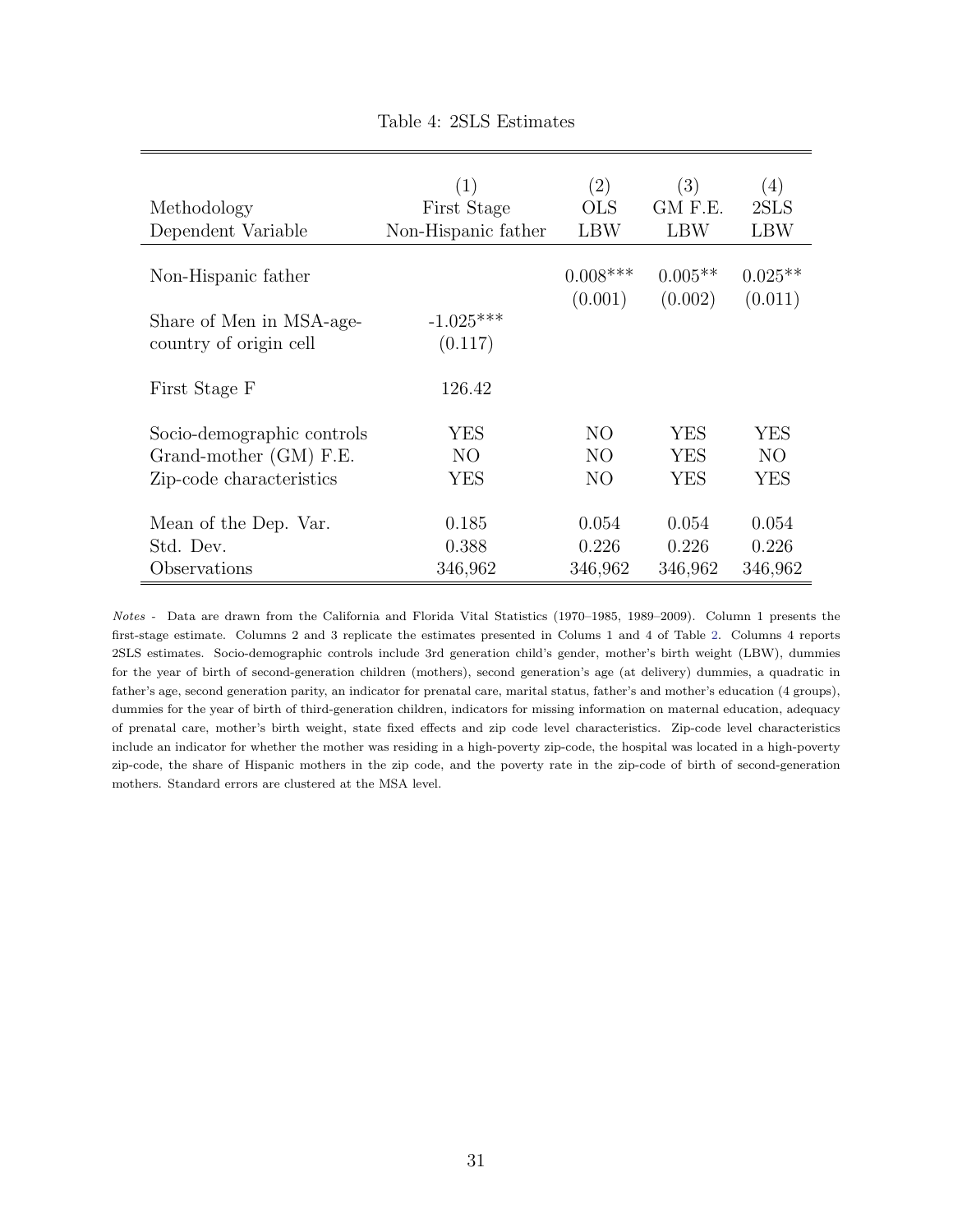| Methodology                | $\left( 1\right)$ | $\left( 2\right)$ | 3)                  | $\left(4\right)$    |
|----------------------------|-------------------|-------------------|---------------------|---------------------|
|                            | <b>Hispanics</b>  | <b>Hispanics</b>  | Non-Hispanic Whites | Non-Hispanic Whites |
|                            | <b>OLS</b>        | GM F.E.           | <b>OLS</b>          | GM F.E.             |
| Non-Hispanic father        | $0.008***$        | $0.005**$         | $-0.001$            | $-0.002$            |
|                            | (0.001)           | (0.002)           | (0.001)             | (0.001)             |
| Socio-demographic controls | NO                | <b>YES</b>        | NO                  | <b>YES</b>          |
| GM F.E.                    | NO                | <b>YES</b>        | NO                  | <b>YES</b>          |
| Mean of Dep.Var.           | 0.054             | 0.054             | 0.056               | 0.056               |
| Std.Dev.                   | 0.226             | 0.226             | 0.230               | 0.230               |
| Observations               | 346,962           | 346,962           | 1,327,470           | 1,327,470           |

<span id="page-32-0"></span>Table 5: Placebo Test: Intermarriage and Low Birth Weight, US-born Non-Hispanic White Women

Notes - Data are drawn from the California and Florida Vital Statistics (1970–1985, 1989–2009). Column 1 and 3 replicate the analysis conducted in column 1 of Table [2.](#page-29-0) Columns 2 and 4 include grandmother-fixed effects and the same set of controls used in column 4 of Table [2.](#page-29-0) Standard errors are clustered at the grand-mother level.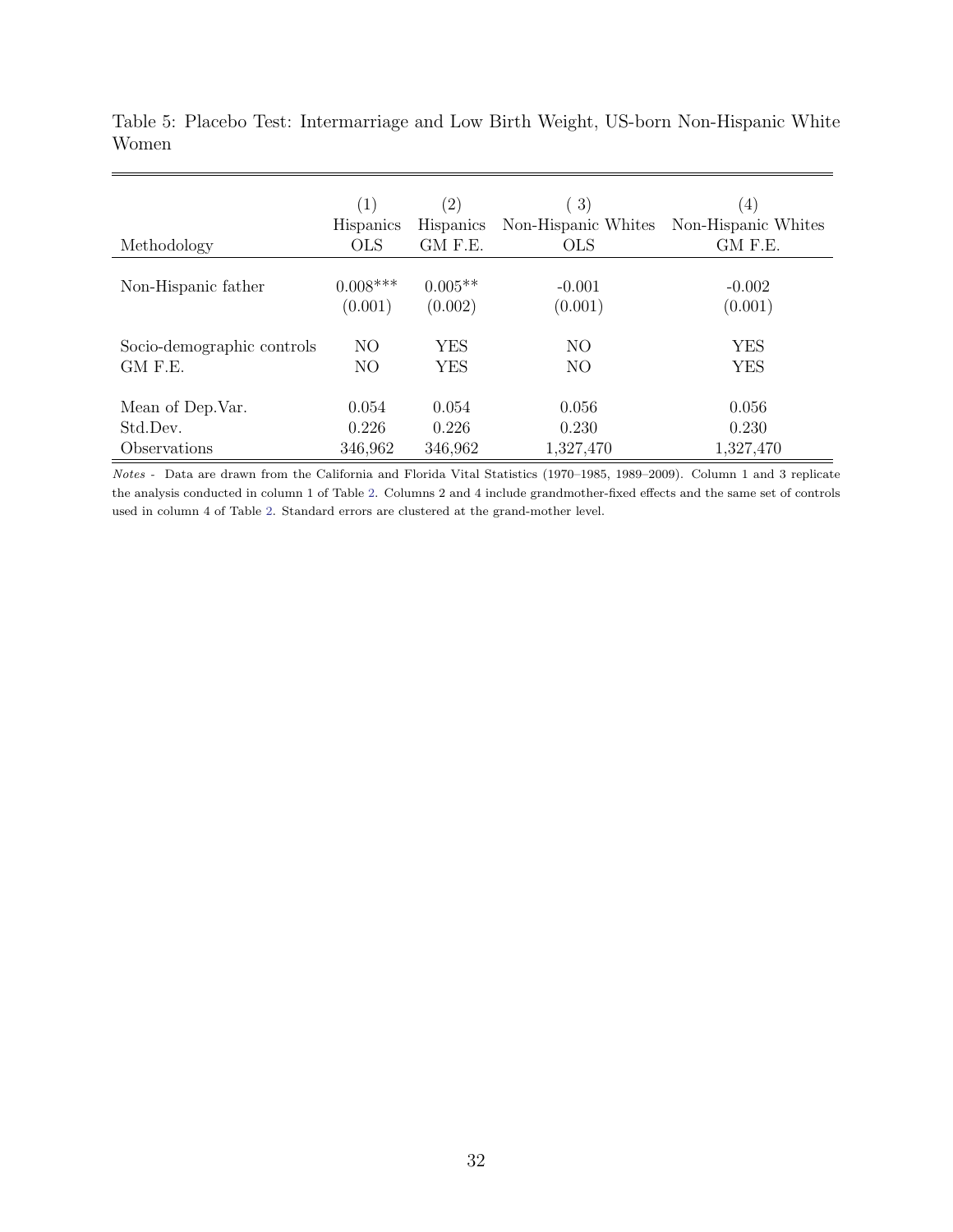<span id="page-33-0"></span>

| Methodology                        | (1)            | (2)         | (3)         |
|------------------------------------|----------------|-------------|-------------|
|                                    | <b>OLS</b>     | <b>OLS</b>  | GM F.E.     |
|                                    |                | Panel A     |             |
| Spanish First-name $(3^{rd}$ gen)  | $-0.003***$    | $-0.003***$ | $-0.003***$ |
|                                    | (0.001)        | (0.001)     | (0.001)     |
| Mean of the Dep. Var.              | 0.054          | 0.054       | 0.054       |
| Std. Dev.                          | 0.226          | 0.226       | 0.226       |
| Observations                       | 346,881        | 346,881     | 346,881     |
|                                    |                | Panel B     |             |
| American Name Index $(3^{rd}$ gen) | $0.008***$     | $0.005***$  | $0.005**$   |
|                                    | (0.002)        | (0.002)     | (0.002)     |
| Mean of the Dep. Var.              | 0.054          | 0.054       | 0.054       |
| Std. Dev.                          | 0.226          | 0.226       | 0.226       |
| Observations                       | 346,881        | 346,881     | 346,881     |
|                                    |                | Panel C     |             |
| Share of Hispanic Mothers          | $-0.011***$    | $-0.012***$ | $-0.024***$ |
| in Zipcode                         | (0.002)        | (0.002)     | (0.004)     |
| Socio-demographic controls         | N <sub>O</sub> | <b>YES</b>  | <b>YES</b>  |
| Grand-mother (GM) F.E.             | N <sub>O</sub> | NO          | <b>YES</b>  |
| Zip-code characteristics           | N <sub>O</sub> | <b>YES</b>  | <b>YES</b>  |
| Mean of the Dep. Var.              | 0.054          | 0.054       | 0.054       |
| Std. Dev.                          | 0.226          | 0.226       | 0.226       |
| Observations                       | 319,549        | 319,549     | 319,549     |

Table 6: Alternative Metrics of Cultural Assimilation

Notes - Data are drawn from the California and Florida Vital Statistics (1970–1985, 1989–2009). Socio-demographic controls include 3rd generation child's gender, mother's birth weight (LBW), dummies for the interaction of county and year of birth of second-generation children (mothers), second generation's age (at delivery) dummies, a quadratic in father's age, second generation parity, an indicator for adequate prenatal care, marital status, father's and mother's education (4 groups), dummies for the interaction of county and year of birth of third-generation children, indicators for missing information on maternal and paternal education, adequacy of prenatal care, mother's birth weight, father's age, an indicator for whether the mother was residing in a high-poverty zipcode, the hospital was located in a high-poverty zip-code, the share of Hispanic mothers in the zip code, and the poverty rate in the zip-code of birth of second-generation mothers. Column 3 includes grand-mother fixed effects. Standard errors are clustered at the grand-mother level.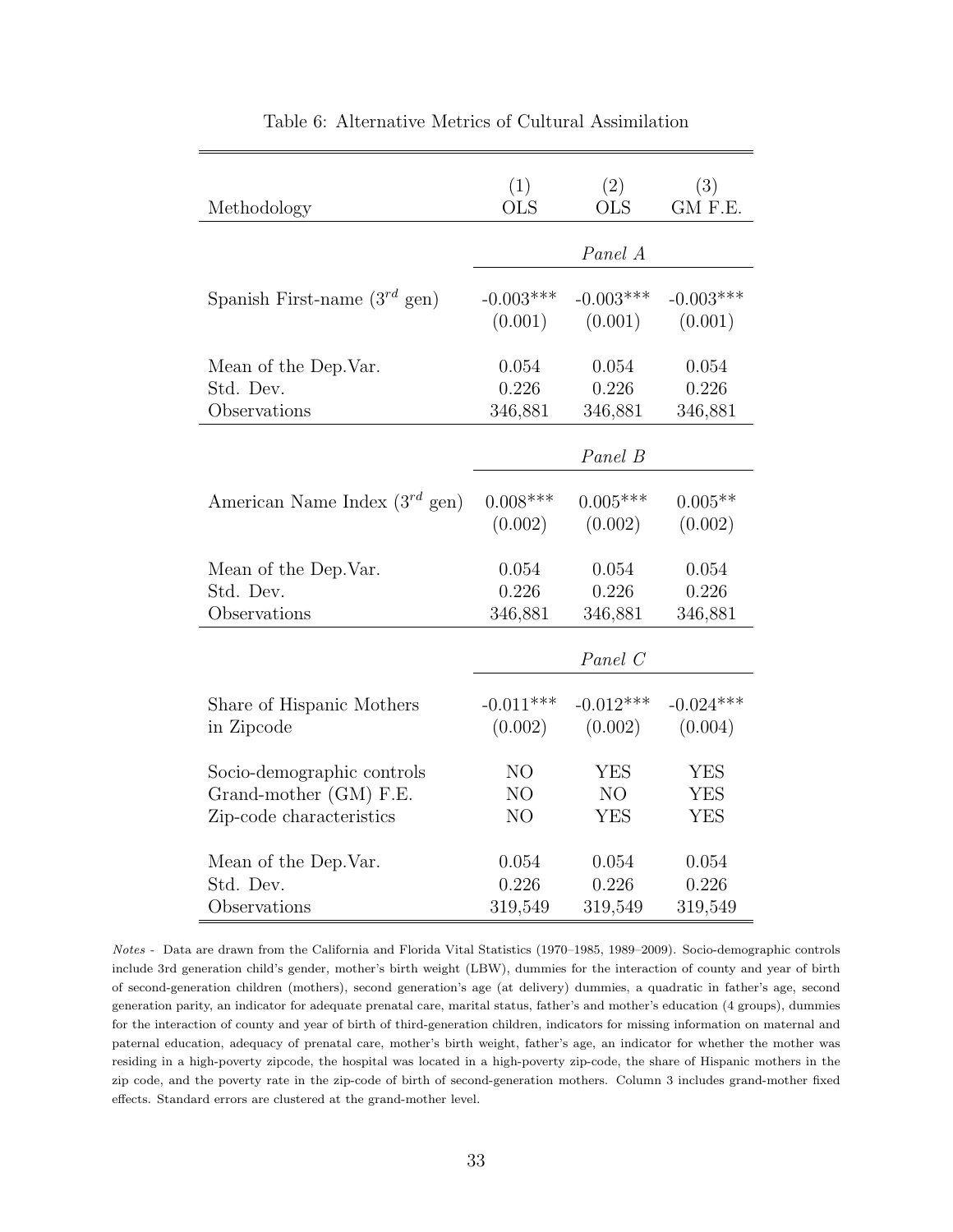| Metholology                | (1)<br><b>OLS</b>     | (2)<br><b>OLS</b>     | (3)<br>2SLS          |
|----------------------------|-----------------------|-----------------------|----------------------|
| Non-Hispanic father        | $0.008***$<br>(0.001) | $0.002***$<br>(0.001) | $0.037**$<br>(0.017) |
| Socio-demographic controls | NO                    | YES                   | YES                  |
| First Stage F              |                       |                       | 32.23                |
| Mean of Dep. Var           | 0.070                 | 0.070                 | 0.070                |
| Std.Dev.                   | 0.069                 | 0.069                 | 0.069                |
| Observations               | 2,326,886             | 2,326,886             | 2,326,886            |

Table 7: Intermarriage and Low Birth Weight, Natality Detail Data (1989-2004)

Notes - Data are drawn from the Natality Detail Data (1989-2004). Socio-demographic controls include indicators for child's gender, indicators for adequate prenatal care, marital status, mother's education, parity, dummies for mother's and child's year of birth, state fixed effects. Standard errors are clustered at the MSA level.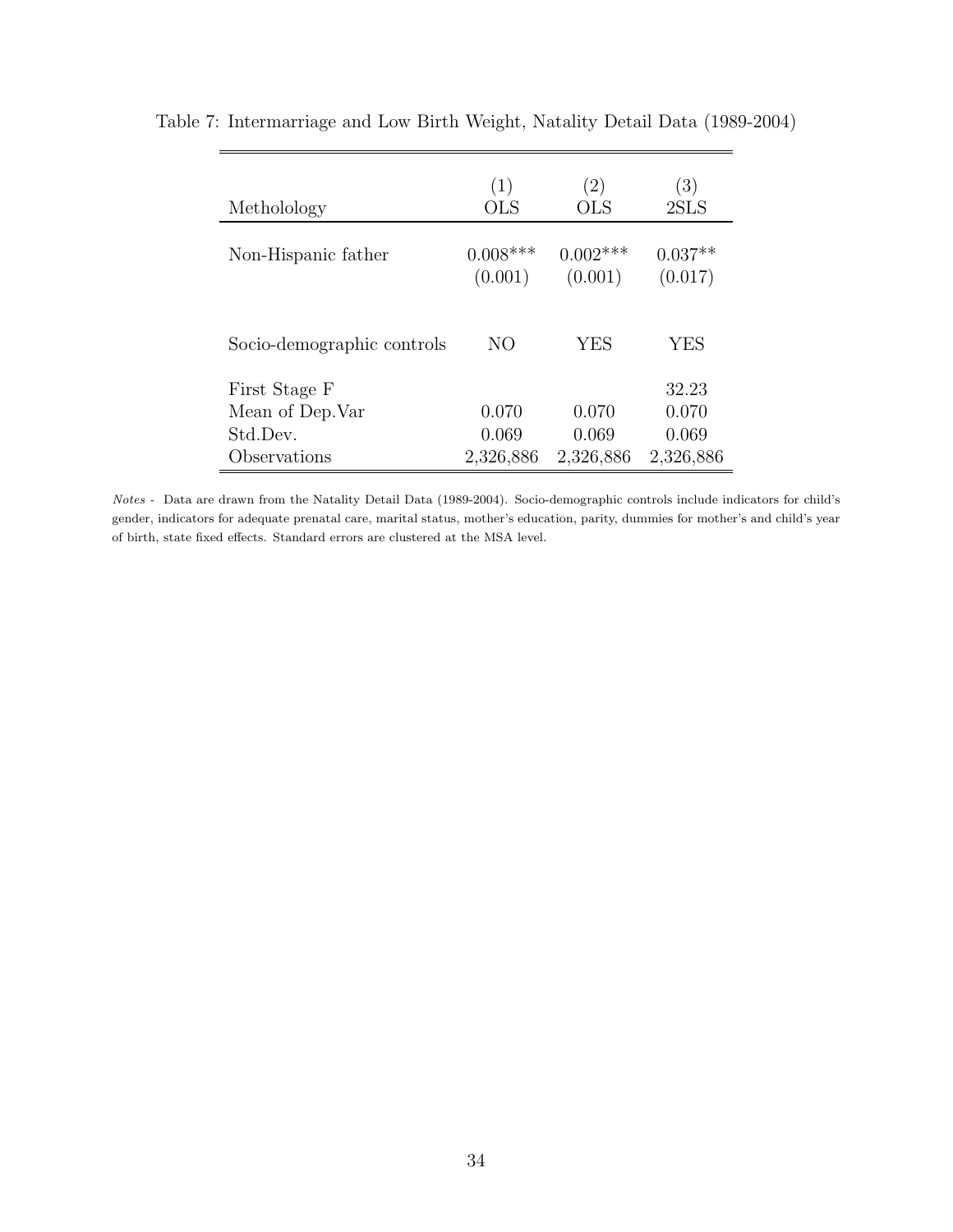<span id="page-35-0"></span>

|                                             | (1)                 | $\left( 2\right)$ | (3)                   | $\left(4\right)$ |
|---------------------------------------------|---------------------|-------------------|-----------------------|------------------|
|                                             | NH White            | NH White          | <b>Hispanics</b>      | <b>Hispanics</b> |
| Non-Hispanic father                         | $0.001*$<br>(0.001) | 0.001<br>(0.000)  |                       |                  |
| Father reporting different<br>ethnic origin |                     |                   | $0.003***$<br>(0.001) | 0.001<br>(0.001) |
| Socio-demographic controls                  | N <sub>O</sub>      | YES               | N <sub>O</sub>        | <b>YES</b>       |
| Mean of the Dep. Var.<br>Std.Dev.           | 0.066<br>0.249      | 0.066<br>0.249    | 0.067<br>0.254        | 0.067<br>0.254   |
| Observations                                | 15,813,352          | 15,813,352        | 1,531,578             | 1,531,578        |

#### Table 8: Placebo Test: Natality Detail Data (1989-2004)

Notes - Data are drawn from the Natality Detail Data (1989-2004). Columns 1 and 2 restrict the analysis to non-Hispanic white women. Columns 3 and 4 exclude Hispanics women whose partner reported to be a non-Hispanic white. Data are drawn from the Natality Detail Data (1989-2004). Socio-demographic controls include indicators for child's gender, parity, indicators for adequate prenatal care, marital status, mother's education, dummies for mother's and child's year of birth, state fixed effects. Standard errors are clustered at the MSA level.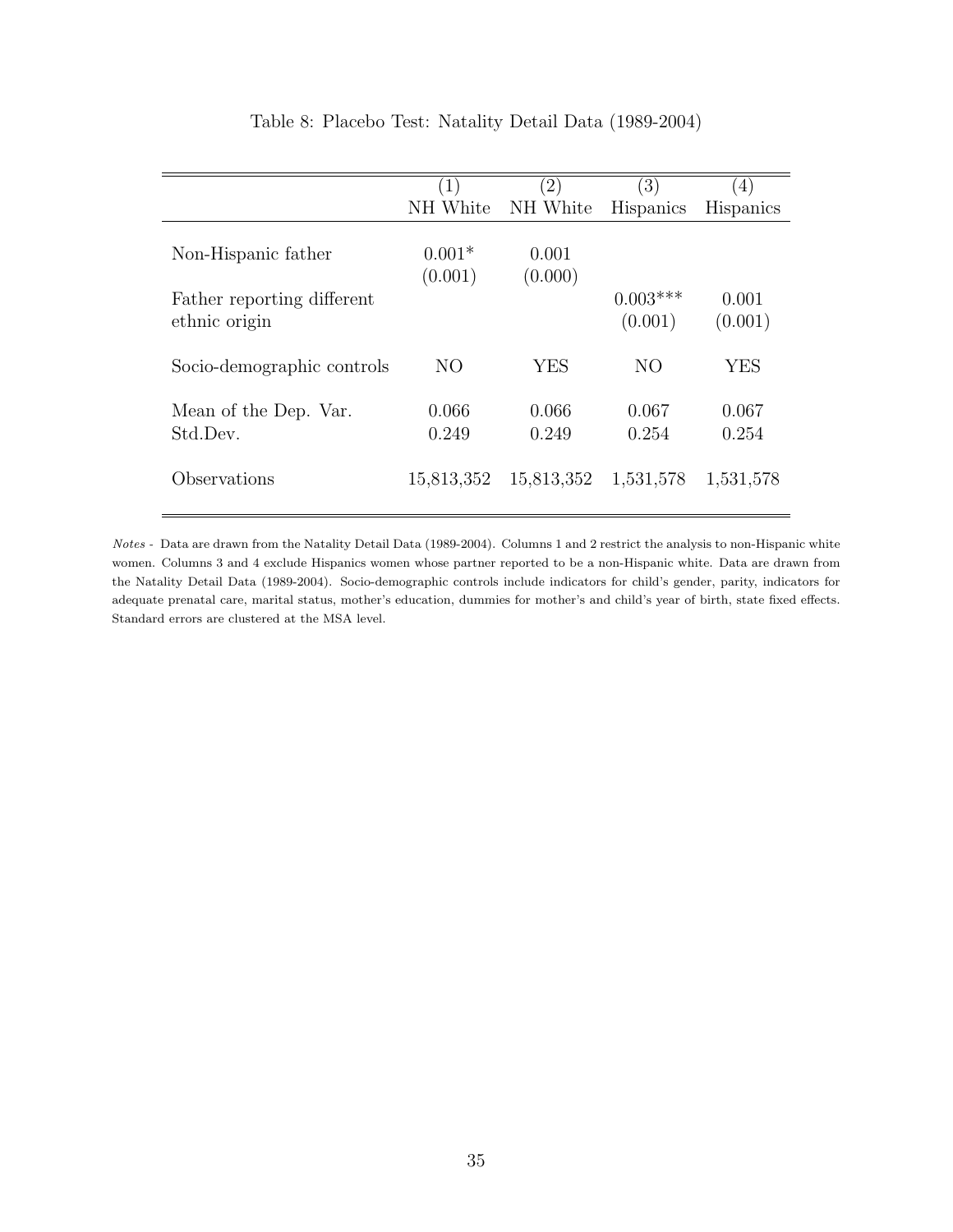|         | Smoking during pregnancy Alcohol use during pregnancy Gestational Hypertension |         |
|---------|--------------------------------------------------------------------------------|---------|
|         | <b>Natives</b>                                                                 |         |
| 21.05   | 1.01                                                                           | 4.32    |
| (40.77) | (10.02)                                                                        | (20.33) |
|         | <b>First Generation Hispanics</b>                                              |         |
| 1.36    | 0.28                                                                           | 2.10    |
| (11.57) | (5.30)                                                                         | (14.35) |
|         | First Generation - Exogamously Married                                         |         |
| 2.93    | 0.59                                                                           | 2.38    |
| (16.87) | (7.64)                                                                         | (15.23) |
|         | First Generation - Endogamously Married                                        |         |
| 0.94    | 0.20                                                                           | 2.05    |
| (9.65)  | (4.47)                                                                         | (14.17) |
|         | Second Generation Hispanics*                                                   |         |
| 6.34    | 0.86                                                                           | 2.94    |
| (24.37) | (9.23)                                                                         | (16.90) |
|         | Second Generation - Exogamously Married                                        |         |
| 10.23   | 1.35                                                                           | 3.16    |
| (30.31) | (11.52)                                                                        | (17.50) |
|         | Second Generation - Endogamously Married                                       |         |
| 3.83    | 0.54                                                                           | 2.83    |
| (19.19) | (7.34)                                                                         | (16.59) |

<span id="page-36-0"></span>Table 9: Risk Factors and Assimilation, Natality Detail Data (1989-2004)

Notes - Data are drawn from the Natality Detail Data (1989-2004). The sample is restricted to mothers born between 1970 and 1985 and includes 15,813,352 non-Hispanic US born mothers, 3,346,280 first-generation Hispanic mothers, and 2,326,886 second-generation Hispanic mothers. Standard errors are clustered at the MSA level.\*In the Natality Detail Data, we cannot distinguish second-generation Hispanics from later generation immigrants.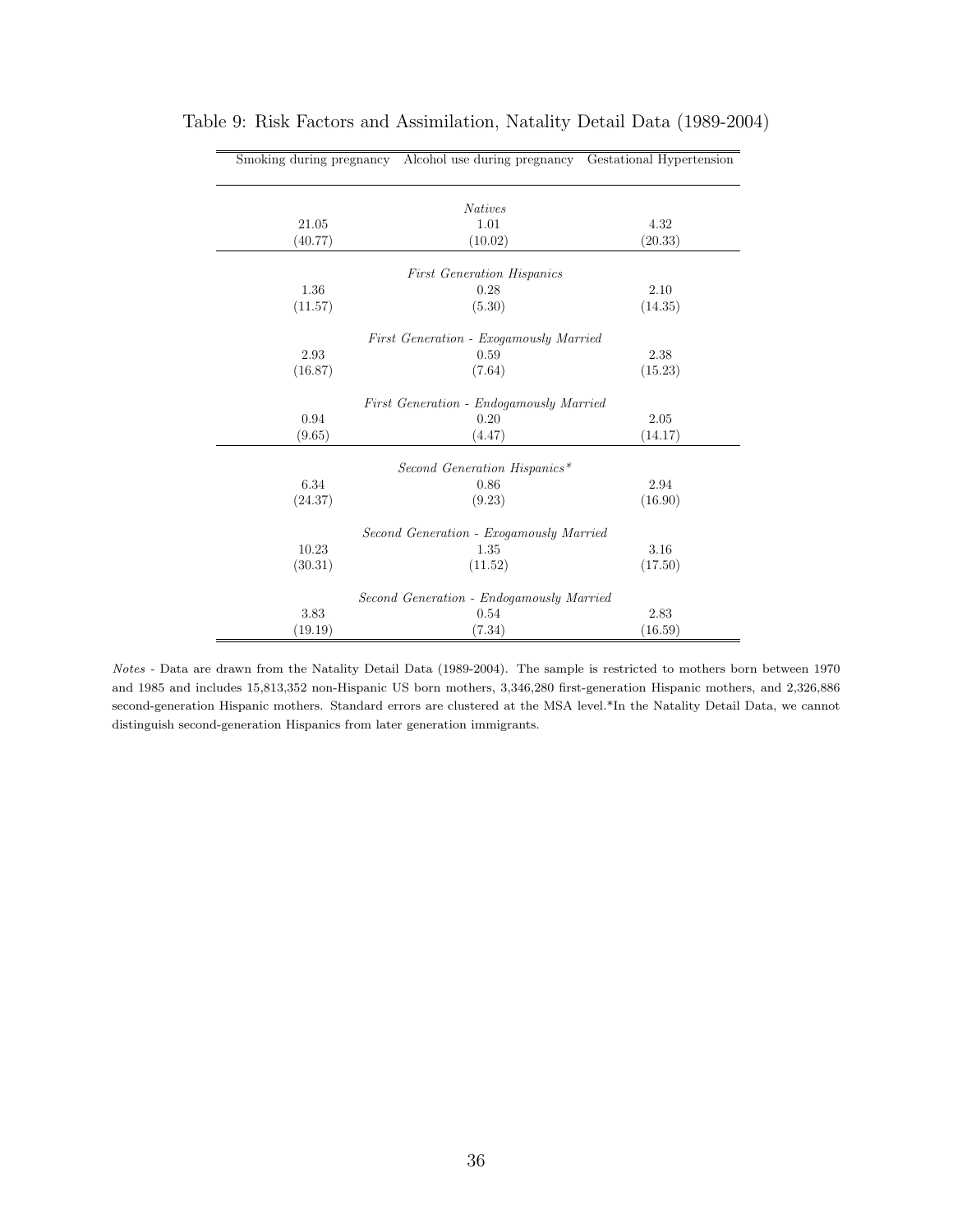<span id="page-37-0"></span>

|                            | (1)                   | (2)                              | (3)                   | (4)                   | (5)                   | (6)                  | (7)                  |
|----------------------------|-----------------------|----------------------------------|-----------------------|-----------------------|-----------------------|----------------------|----------------------|
|                            |                       | Natality Detail Data (1989-2004) |                       |                       | Florida (1989-2009)   |                      |                      |
| Non-Hispanic father        | $0.064***$<br>(0.005) | $0.047***$<br>(0.004)            | $0.045***$<br>(0.006) | $0.022***$<br>(0.002) | $0.014***$<br>(0.002) | $0.013**$<br>(0.006) | $0.013**$<br>(0.006) |
| Socio-demographic controls | NO                    | YES                              | <b>YES</b>            | NΟ                    | YES                   | NO.                  | YES                  |
| Zip-code characteristics   | NO                    | NO                               | NO.                   | NO                    | YES                   | NO.                  | YES                  |
| STATE F.E.                 | NO                    | YES                              | NO                    | NO                    | NΟ                    | NO                   | NO.                  |
| MSA F.E.                   | NO                    | NO                               | YES                   | NO                    | NΟ                    | NO                   | NO.                  |
| County F.E.                | NO                    | NO                               | NO.                   | NO                    | YES                   | NO.                  | YES                  |
| Grand-mother F.E.          | NO                    | NO                               | NΟ                    | NO                    | NΟ                    | YES                  | YES                  |
| Mean of Dep. Var.          | 0.063                 | 0.063                            | 0.063                 | 0.201                 | 0.201                 | 0.201                | 0.201                |
| Std. Dev.                  | 0.244                 | 0.244                            | 0.244                 | 0.142                 | 0.142                 | 0.142                | 0.142                |
| Observations               | 1,499,783             | 1,499,783                        | 1,499,783             | 33,834                | 33,834                | 33,834               | 33,834               |

Table 10: Intermarriage and Smoking

Notes - The sample is restricted to Hispanic mothers born between 1970 and 1985. For columns 1-3, data are drawn from the Natality Detail Data (1989-2004). Socio-demographic controls include indicators for child's gender, parity, indicators for adequate prenatal care, marital status, mother's education, dummies for mother's and child's year of birth, state fixed effects. For columns 4-7 data are drawn from the Florida Vital Statistics (1989-2009). Socio-demographic controls include 3rd generation child's gender, mother's birth weight (LBW), dummies for the interaction of county and year of birth of secondgeneration children (mothers), second generation's age (at delivery) dummies, a quadratic in father's age, second generation parity, an indicator for adequate prenatal care, marital status, father's and mother's education (4 groups), dummies for the interaction of county and year of birth of third-generation children, indicators for missing information on maternal and paternal education, adequacy of prenatal care, mother's birth weight, father's age, an indicator for whether the mother was residing in a high-poverty zipcode, the hospital was located in a high-poverty zip-code, the share of Hispanic mothers in the zip code, and the poverty rate in the zip-code of birth of second-generation mothers. Standard errors are clustered at the MSA level.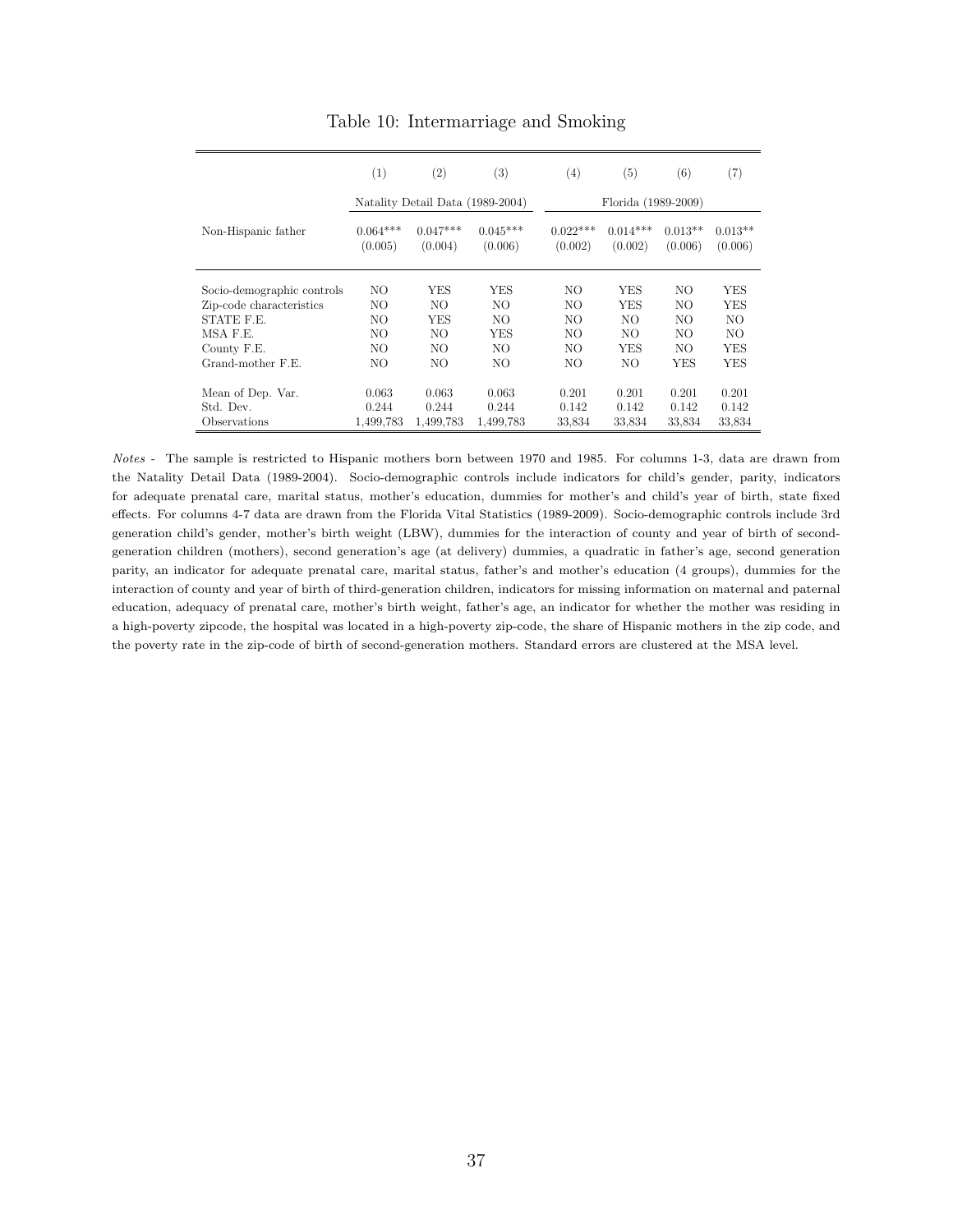| Metholology                                                               | (1)<br><b>OLS</b>     | (2)<br><b>OLS</b>     | (3)<br>2SLS          |  |
|---------------------------------------------------------------------------|-----------------------|-----------------------|----------------------|--|
| Panel A: Intermarriage and low birth weight                               |                       |                       |                      |  |
| Non-Hispanic father                                                       | $0.008***$<br>(0.001) | $0.002***$<br>(0.001) | $0.037**$<br>(0.017) |  |
| First Stage F                                                             |                       |                       | 32.23                |  |
| Panel B: Intermarriage and low birth weight, controlling for smoking      |                       |                       |                      |  |
| Non-Hispanic Father                                                       | $0.004***$<br>(0.001) | 0.000<br>(0.001)      | $0.030*$<br>(0.016)  |  |
| First Stage F                                                             |                       |                       | 32.20                |  |
| Panel C: Intermarriage and low birth weight, controlling for risk-factors |                       |                       |                      |  |
| Non-Hispanic Father                                                       | $0.003***$<br>(0.001) | $-0.000$<br>(0.001)   | 0.025<br>(0.015)     |  |
| First Stage F                                                             |                       |                       | 32.21                |  |
| Socio-demographic controls                                                | N <sub>O</sub>        | <b>YES</b>            | <b>YES</b>           |  |
| Mean of Dep. Var<br>Std.Dev.                                              | 0.070<br>0.069        | 0.070<br>0.069        | 0.070<br>0.069       |  |
| Observations                                                              | 2,326,886             | 2,326,886             | 2,326,886            |  |

<span id="page-38-0"></span>Table 11: Intermarriage, Risk Factors and Low Birth Weight, Natality Detail Data (1989- 2004)

Notes - Data are drawn from the Natality Detail Data (1989-2004). Socio-demographic controls include indicators for child's gender, indicators for adequate prenatal care, marital status, mother's education, parity, dummies for mother's and child's year of birth, state fixed effects. Columns 3 reports 2SLS estimates. Standard errors are clustered at the MSA level.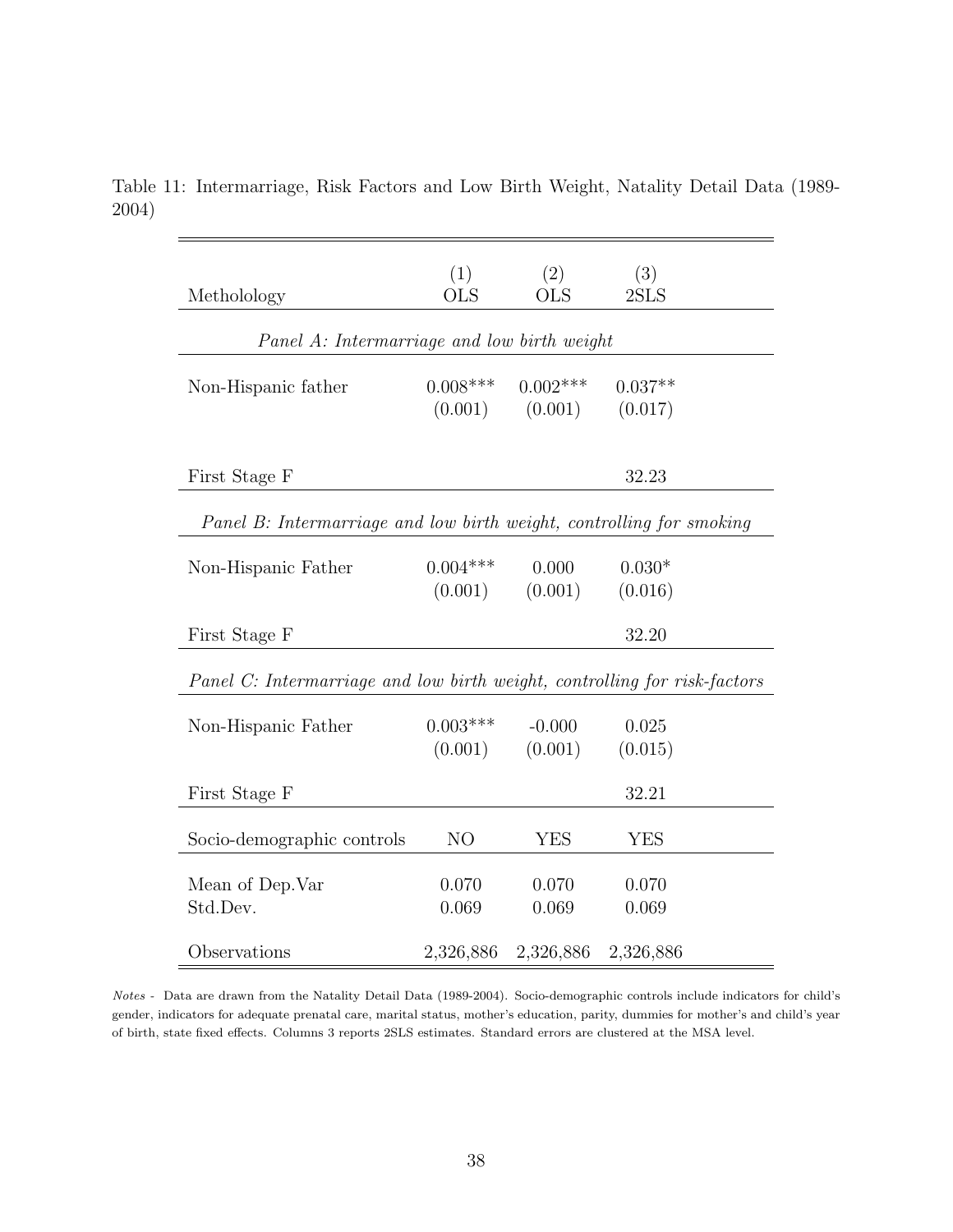## Appendix A

|                        | <b>Observations</b> |           |                   | Birth Weight (grams) |        |                   | Low Birth Weight<br>$($ below $2500$ grams $)$ |        |           |
|------------------------|---------------------|-----------|-------------------|----------------------|--------|-------------------|------------------------------------------------|--------|-----------|
|                        | $_{(1)}$            | (2)       | $\left( 3\right)$ | (4)                  | (5)    | $\left( 6\right)$ | (7                                             | (8)    | (9)       |
| Sample:                | Overall             | Linked    | Matching<br>rate  | Overall              | Linked | Nonlinked         | Overall                                        | Linked | Nonlinked |
| Overall                | 2,952,909           | 1.355.896 | 0.46              | 3.274                | 3.275  | 3.272             | 0.072                                          | 0.067  | 0.076     |
| US born                | 2.401.162           | 1.097.301 | 0.46              | 3,269                | 3.266  | 3.271             | 0.075                                          | 0.071  | 0.079     |
| <b>Hispanics</b>       | 348.164             | 193.261   | 0.56              | 3.315                | 3.332  | 3.294             | 0.053                                          | 0.046  | 0.063     |
| Zip code level income: |                     |           |                   |                      |        |                   |                                                |        |           |
| 1st income quartile    | 471.251             | 236,068   | 0.50              | 3.252                | 3.255  | 3.248             | 0.076                                          | 0.071  | 0.082     |
| 2nd income quartile    | 542,832             | 267,325   | 0.49              | 3,251                | 3.253  | 3.249             | 0.079                                          | 0.074  | 0.084     |
| 3rd income quartile    | 796.457             | 360.497   | 0.45              | 3.273                | 3.276  | 3.271             | 0.072                                          | 0.067  | 0.076     |
| 4th income quartile    | 700,271             | 296,500   | 0.42              | 3.299                | 3,300  | 3.298             | 0.064                                          | 0.059  | 0.068     |

#### <span id="page-39-0"></span>Table A.1: Matching quality. Women born in California and Florida, 1970–1985

Notes - Data are drawn from the California and Florida Vital Statistics, 1970–1985. The linked sample is composed of all the women born between 1970 and 1985 for whom I was able to link the information available at their birth to the birth records of their children born in California and Florida between 1989 and 2009.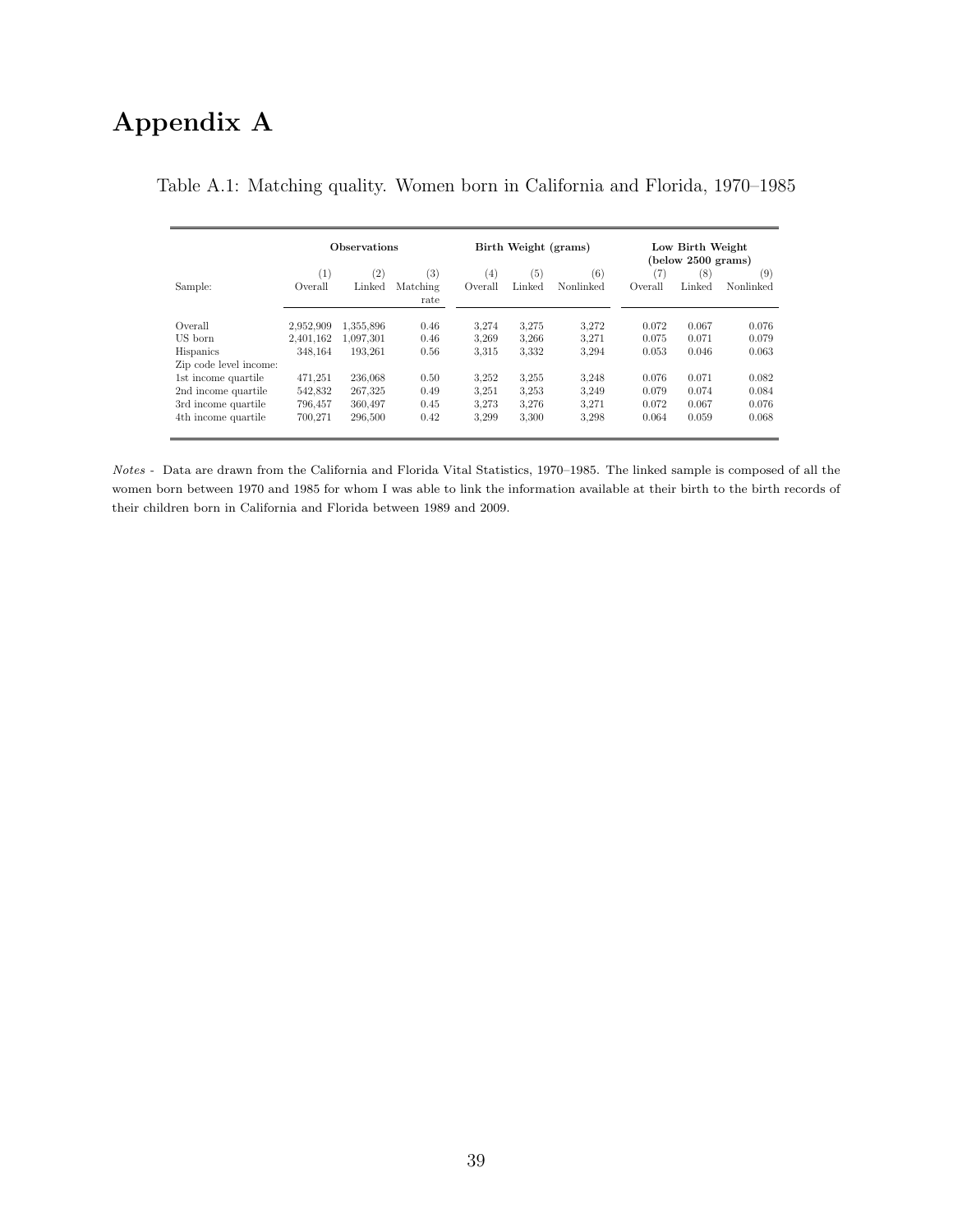<span id="page-40-0"></span>

| Dependent Variable: Low Birth Weight                 |                                | Birth Weight<br>$\frac{2}{\text{Very}}$ Low | Premature<br>Birth<br>$\binom{3}{2}$ | Child Death<br>$\left(4\right)$ | $\begin{array}{c} \text{(5)} \\ \text{Abnormal} \end{array}$<br>Conditions | Complicated<br>Pregnancy<br>$\left( \begin{matrix} 6 \end{matrix} \right)$ | Macrosomic                                               | $\begin{array}{c} (8) \\ \text{Low} \\ \text{10w} \\ \text{10gar} \end{array}$ |
|------------------------------------------------------|--------------------------------|---------------------------------------------|--------------------------------------|---------------------------------|----------------------------------------------------------------------------|----------------------------------------------------------------------------|----------------------------------------------------------|--------------------------------------------------------------------------------|
| <b>OLS</b>                                           | $0.006***$<br>(0.001)          | $0.001***$<br>(0.000)                       | $0.006***$<br>(0.002)                | $0.000$ ***<br>(0.000)          | $0.003***$<br>(0.001)                                                      | $0.017***$<br>(0.003)                                                      | (0.001)                                                  | $0.002**$<br>(0.001)                                                           |
| GM F.E.                                              | $0.005**$<br>(0.002)           | (0.001)                                     | $(0.004$<br>$(0.003)$                | $0.001***$<br>$(0.000)$         | $0.003*$<br>(0.002)                                                        | $0.014**$<br>(0.006)                                                       | $0.009***$<br>(0.003)                                    | (10000)                                                                        |
| Mean of Dep.Var.<br><b>D</b> servations<br>Std. Dev. | .962<br>0.054<br>0.226<br>346. | 346,962<br>$0.006$<br>$0.068$               | 328,639<br>0.099<br>0.298            | 346,962<br>$0.0006$<br>$0.025$  | 330,956<br>$\begin{array}{c} 0.032 \\ 0.178 \end{array}$                   | 246,611<br>$0.504$<br>$0.499$                                              | $\begin{array}{c} 0.912 \\ 0.287 \\ 346,962 \end{array}$ | 0.0047<br>63,823                                                               |

| 11700000   |
|------------|
| $2_{int}$  |
| rout+<br>ζ |
|            |
| 국          |

Notes - Data are drawn from the California and Florida Vital Statistics (1970–1985, 1989–2009). The first row report OLS estimates, the second row includes grand-mother fixed effects. All estimates include the same set of Notes - Data are drawn from the California and Florida Vital Statistics (1970–1985, 1989–2009). The first row report OLS estimates, the second row includes grand-mother fixed effects. All estimates include the same set of controls used in column 4 of Table [A.2.](#page-40-0) Standard errors are clustered at the grand-mother level.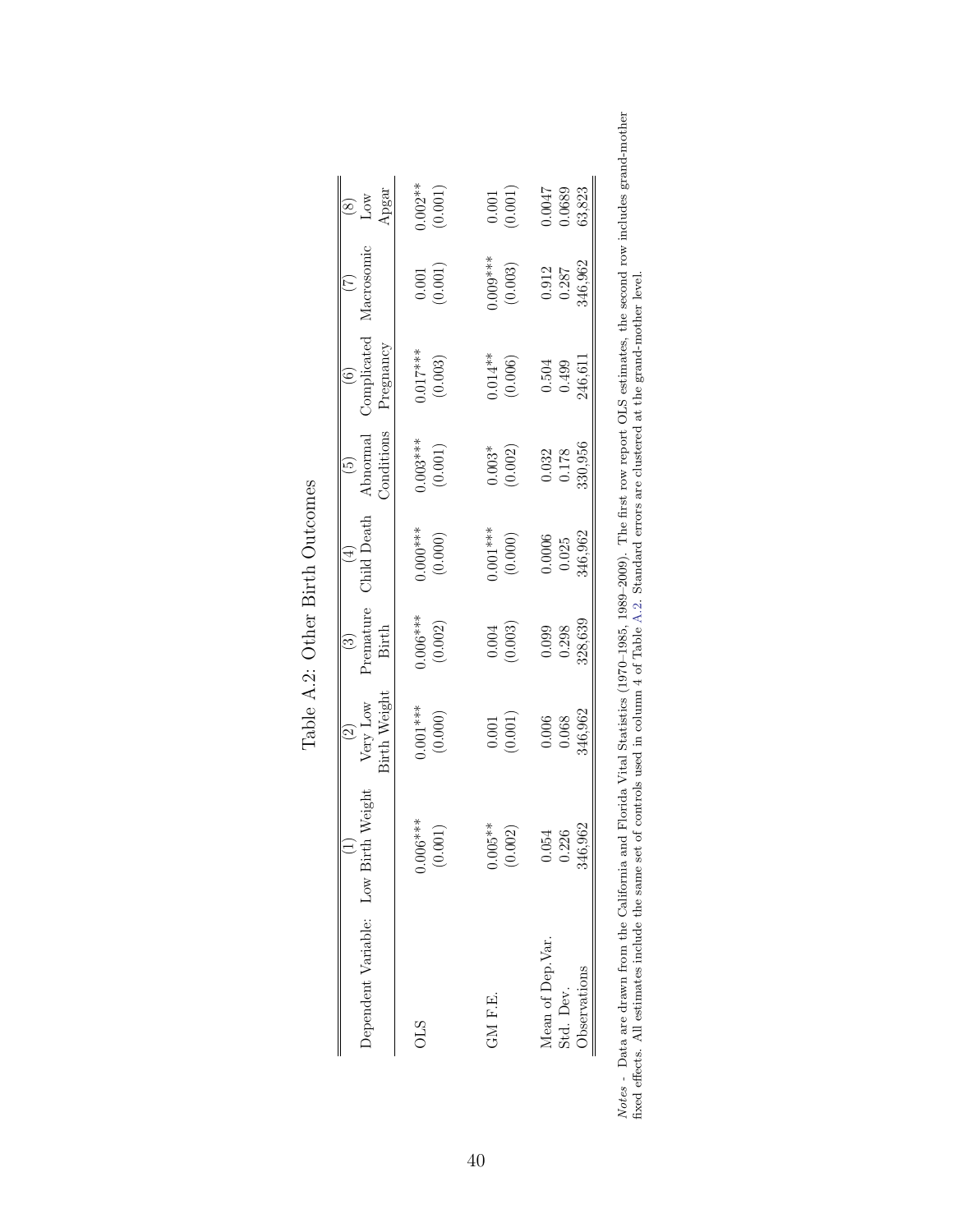<span id="page-41-0"></span>

| Dependent Variable:           | Birth Weight<br>Low   | Birth Weight<br>Very Low<br>$\odot$ | Premature<br><b>Birth</b><br>$\widehat{c}$ | Complicated<br>Pregnancy<br>$\left(\frac{1}{2}\right)$ | $\widehat{5}$         | Macrosomic Assisted Ventilation<br>(More than 30min) | Very Low<br>Apgar<br>$(\zeta)$ |
|-------------------------------|-----------------------|-------------------------------------|--------------------------------------------|--------------------------------------------------------|-----------------------|------------------------------------------------------|--------------------------------|
| Non-Hispanic Father           | $0.002***$<br>(0.001) | (0.000)<br>0.000                    | $0.004***$<br>(0.001)                      | $0.015***$<br>(0.003)                                  | $0.010***$<br>(0.001) | $0.001***$<br>(0.000)                                | $0.001***$<br>(0.000)          |
| Sociodemographic Controls     | YES                   | YES                                 | YES                                        | YES                                                    | YES                   | YES                                                  | YES                            |
| Mean of Dep.Var.<br>Std. Dev. | 0.255<br>0.070        | 0.108<br>0.012                      | 0.128<br>0.334                             | 0.436<br>0.256                                         | 0.073<br>0.260        | 0.006<br>0.079                                       | 0.005<br>0.068                 |
| Observations                  | 2,326,886             | 2,326,886                           | 2,126,805                                  | 2,326,242                                              | 2,326,886             | 2,219,688                                            | 833,451                        |

| $\overline{1}$<br>$\mathfrak{c}$      |
|---------------------------------------|
| $\ddot{\phantom{0}}$                  |
| ١<br>j<br>$\frac{1}{2}$               |
| $-1$ $-2$ $-2$ $-2$<br>$\overline{a}$ |
|                                       |
| i<br>S<br>$\overline{1}$              |
| 1                                     |
| $\frac{1}{2}$<br>l<br>l               |

Notes - Data are drawn from the Natality Detail Data (1989-2004). Socio-demographic controls include indicators for child's gender, indicators for adequate prenatal care, marital status, mother's education, parity, dummies Notes - Data are drawn from the Natality Detail Data (1989-2004). Socio-demographic controls include indicators for child's gender, indicators for adequate prenatal care, marital status, mother's education, parity, dummies for mother's and child's year of birth, state fixed effects. Standard errors are clustered at the MSA level.